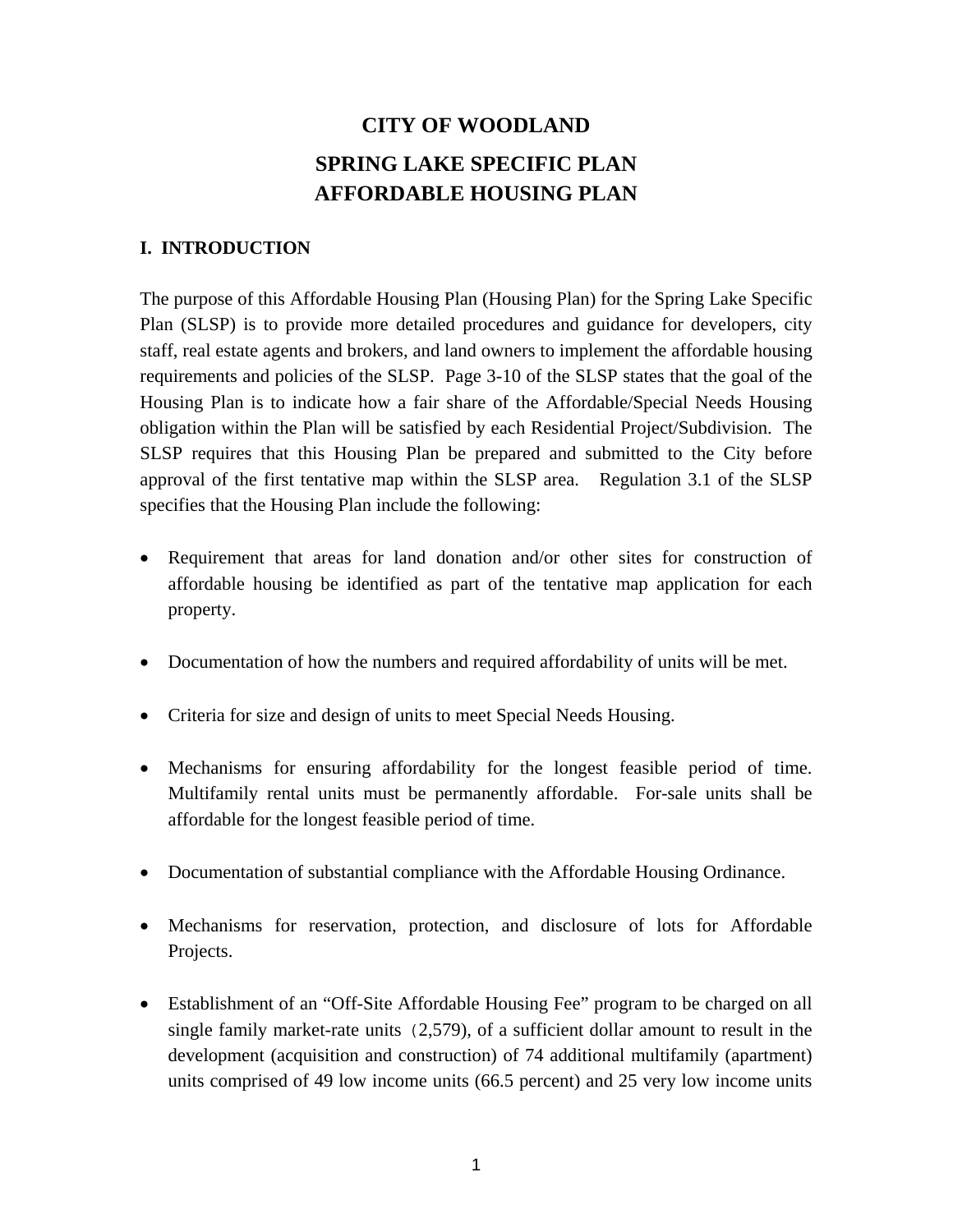(33.5 percent). See the "Off-Site Affordable Housing Fee" chapter of this plan for further details.

Pages 3-11 to 3-13 of the SLSP also list housing regulations 3.2 through 3.15, which provide further elaboration of the citywide goals and policies of the General Plan Housing Element and the Affordable Housing Ordinance as they relate to the affordable housing plan for the Spring Lake Specific Plan Area. These regulations are further addressed within the provisions of this Housing Plan. Following the adoption of this Housing Plan, a reference matrix for these regulations will be created and made available as an appendix to this Plan.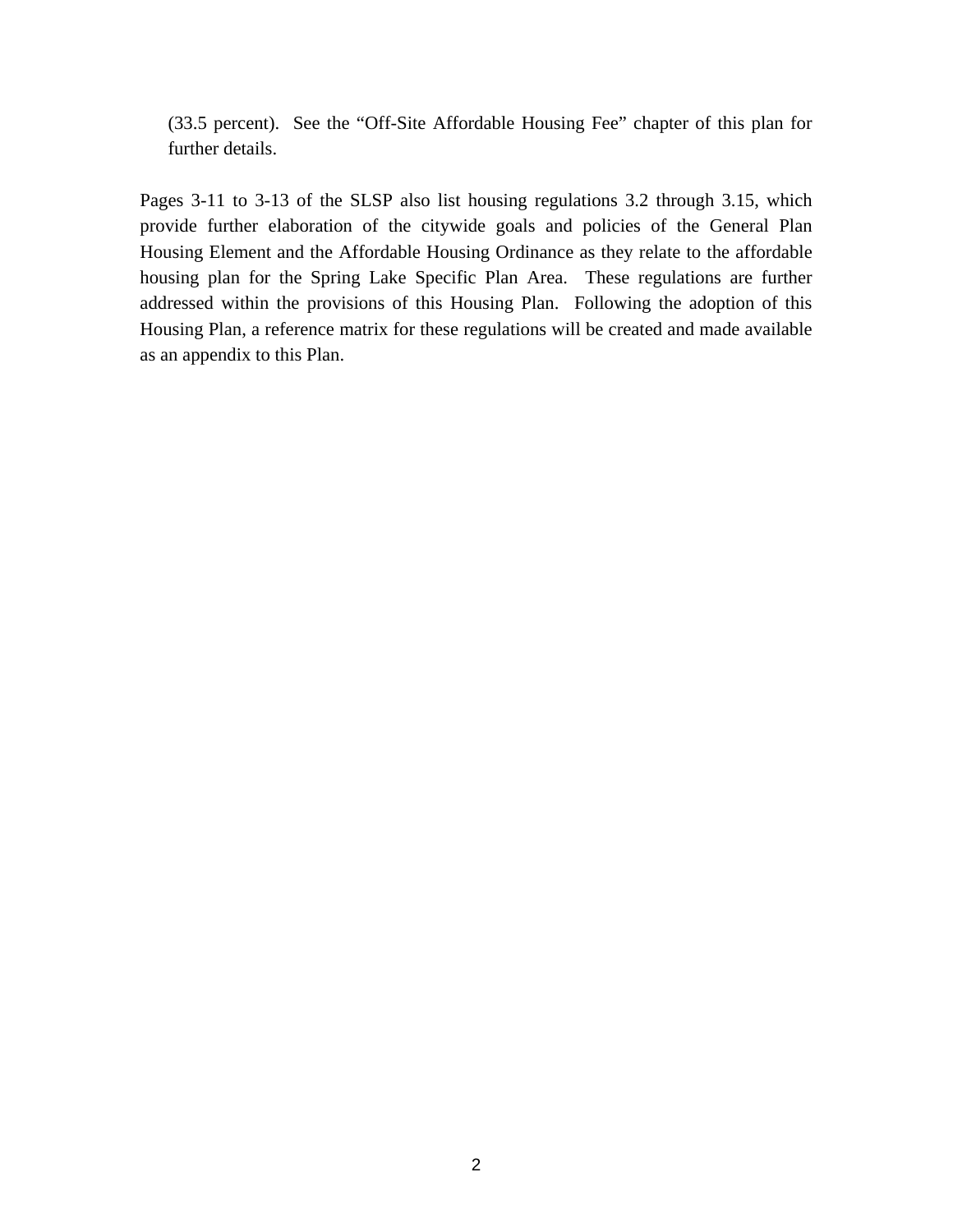#### **II. DEFINITIONS**

"Affordable" means a unit provided at an affordable rent or affordable housing cost.

 "Affordable Housing Cost'' for a purchaser means the monthly amount that is affordable to low or very low-income household. The method for calculating Affordable Housing Costs is demonstrated in Appendix C. This definition of Affordable Housing Cost is intended to reflect the meaning set forth in Health and Safety Code Section 50052.5, as that section may be amended from time to time.

 "Affordable Housing Ordinance" means Chapter 6A, Affordable Housing of the City of Woodland's City Code.

 "Affordable Purchase Price" means the maximum sale price a Qualified Purchaser may be required to pay for the Affordable Unit, as determined in accordance with the provisions of this Housing Plan.

 "Affordable Rent" means the monthly rent that is affordable to a low or very lowincome households. For the purposes of this Housing Plan, Affordable Rent shall be calculated using 50% of Area Median Income for very low-income households and 80% for low-income households, adjusted for household size. The method for calculating Affordable Rent is included in Appendix B of this Housing Plan. This definition for Affordable Rent is intended to reflect the meaning set forth in Health and Safety Code Section 50053, as that section may be amended from time to time.

 "Area Median Income " has the definition set forth in Section 50093 of the California Health and Safety Code, as that section may be amended from time-to-time.

"City" means the City of Woodland.

"City Manager" means the Woodland City Manager or his or her designee.

 "Community Development Director" means the Director of the Woodland Community Development Department or his or her designee.

 "Developer" means the owner of any real property upon which a residential project is to be constructed and/or the applicant for development of any such project.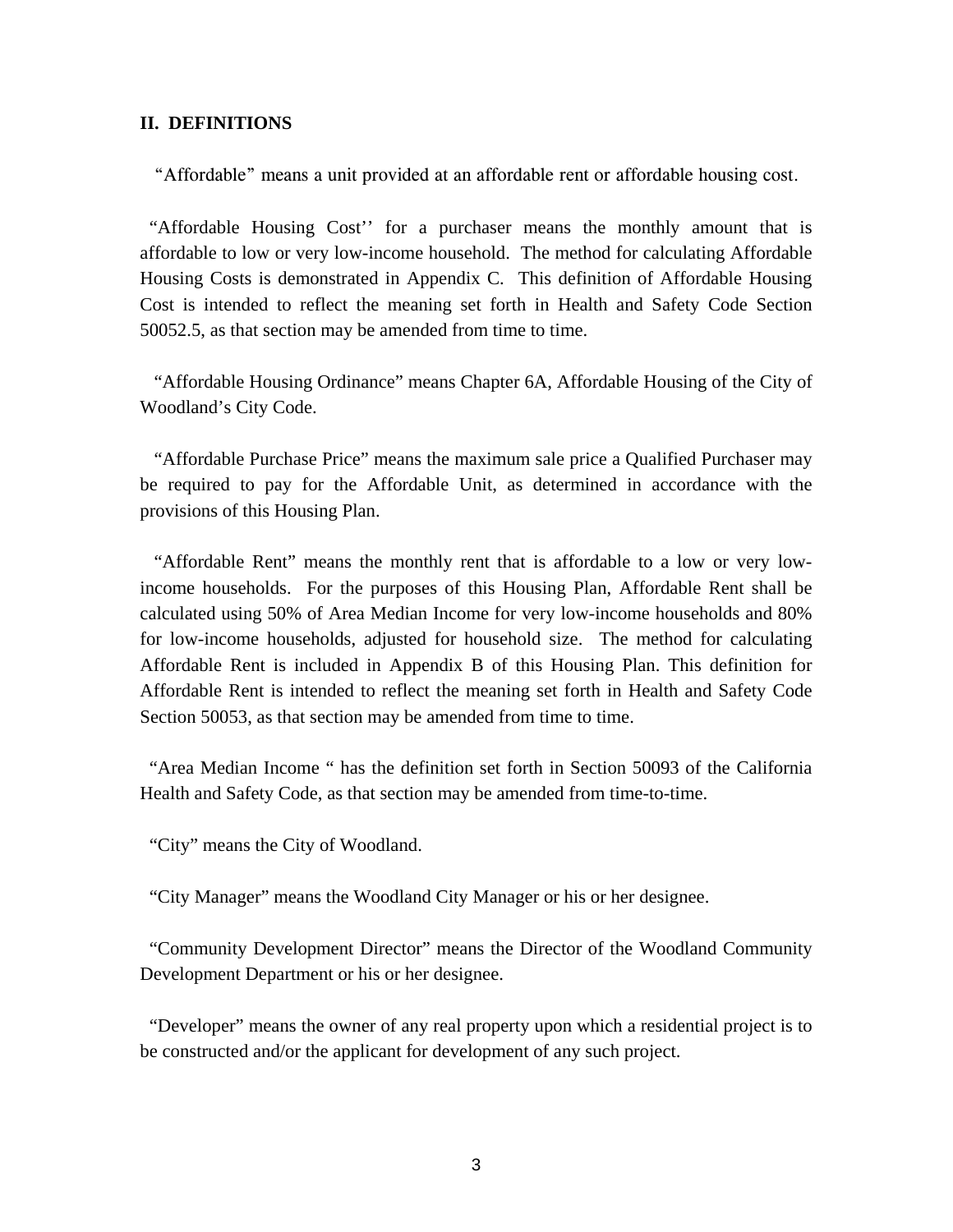"Dwelling Unit" or "unit" means one room or a suite of two or more rooms designed for, intended for, or used by one household as their principal residence, which household lives, sleeps and cooks therein, and which unit has at least one kitchen or kitchenette.

 "For-sale units" means those dwelling units developed as part of a residential or mixeduse project which the developer intends will be offered for individual sale or which could be offered for individual sale, including but not limited to detached homes, duplex units, condominiums, and cooperatives.

 "Gross income" means "gross income" as defined in 25 CCR Section 6914 or any successor thereto.

 "Housing Plan" means the Spring Lake Specific Plan Affordable Housing/Special Needs Housing Plan.

 "Inclusionary unit" or "unit" means a dwelling unit developed pursuant to an Inclusionary Housing Agreement to satisfy the requirements of this chapter, including for-sale units available at an affordable housing cost, and multifamily rental units available at an affordable rent.

 "Inclusionary Housing Agreement," "Regulatory Agreement," or "Agreement" means the agreement between the developer or owner of a residential project and the City that contains specific plans for implementing the affordable housing requirements of the SLSP and the Housing Plan for the specific project.

 "In-lieu fees" means a fee paid to the city housing fund to facilitate the construction of very-low and low income housing in the Spring Lake Specific Plan area.

 "Low and Very-Low Income" means those income levels determined periodically by the U.S. Department of Housing and Urban Development based on the Yolo County Primary Metropolitan Statistical Area (PMSA) median income levels adjusted for family size. A Low-Income household shall be a household earning over fifty and less than or equal to eighty percent of the PMSA median, adjusted for family size. A Very-Low Income household shall be a household earning less than or equal to fifty percent of the PMSA median adjusted for family size. (SLSP, p. 3-3)

 "Market-rate unit" means a unit not restricted to an Affordable Housing Cost or Affordable Rent.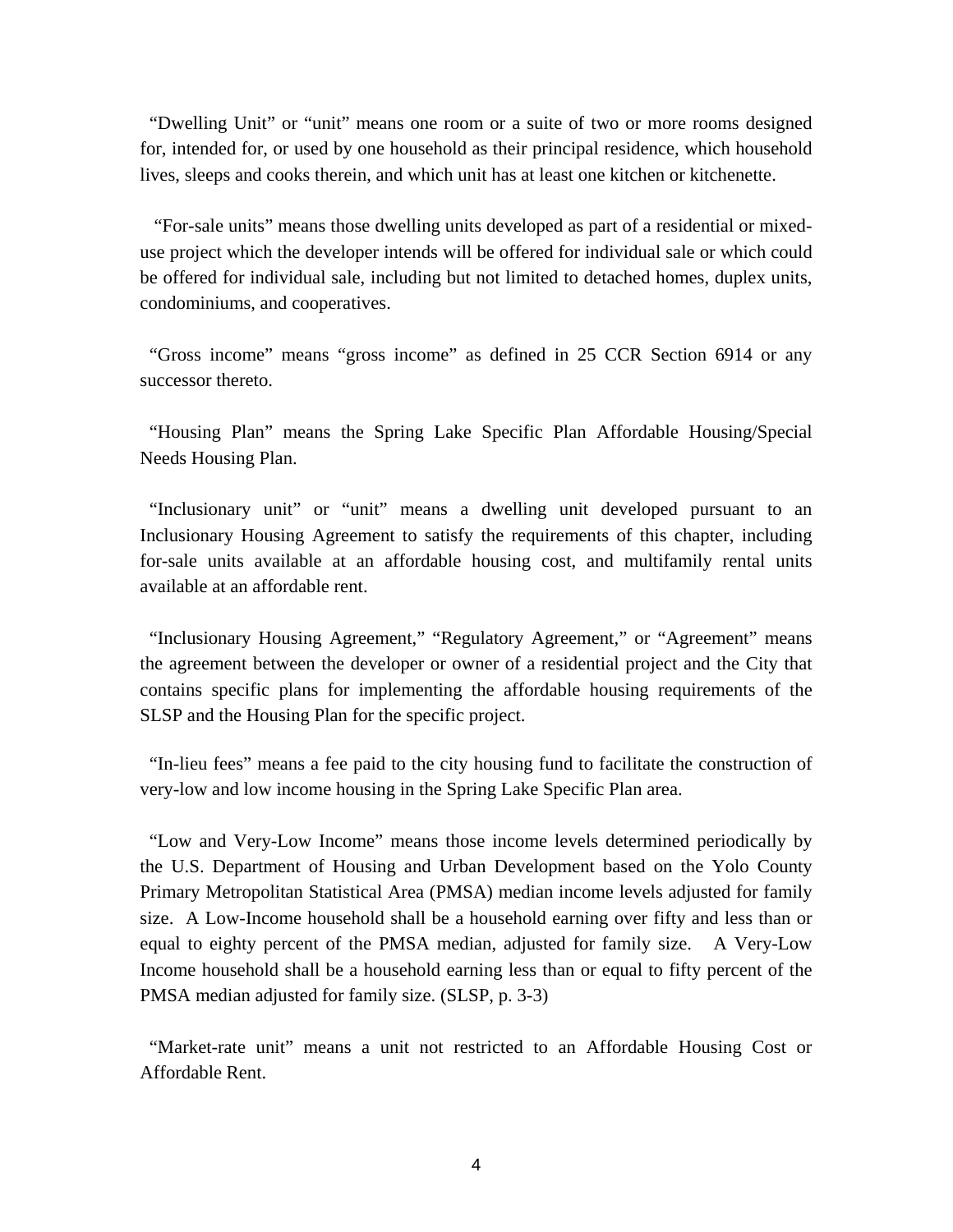"Moderate-Income" means the income level determined periodically by the U.S. Department of Housing and Urban Development based on the Yolo County Primary Metropolitan Statistical Area (PMSA) median income levels adjusted for family size. A moderate-income household shall be a household earning over eighty and less than or equal to one hundred twenty percent of the Yolo County PMSA median, adjusted for family size.

 "Monitoring Agreement" means a contract entered into by the City and each developer or owner of affordable units to ensure continuing compliance with the Inclusionary Housing Agreement.

 "Multifamily rental units" means those multifamily dwelling units developed as part of a residential project which the developer intends will be offered for rent or which are customarily offered for rent.

 "Notice of intent to sell" means the notice provided by owners of for-sale units to the housing authority of their intent to offer their unit for sale. The covenants recorded against the property on which the unit is located shall provide that the owner shall provide a notice of intent to sell in the manner prescribed in this chapter.

 "One location" means all adjacent land owned or controlled by the same owner, the property lines of which are contiguous at any point, or the property lines of which are separated only by a public or private street, road, or other public or private right-of-way.

 "Owner" includes a person, persons, firm, partnership, association, joint venture, corporation, or any public or private entity or entities or the owner's agent or assignee.

"Qualified Purchaser" means a person or household approved for ownership of an Affordable Dwelling Unit by the Community Development Director in accordance with the provisions of this Housing Plan.

 "Residential lot" means any parcel of land created with the intention that it will be used for the development of a dwelling unit.

 "Residential Project" or "Project" means any project involving the construction of two or more dwelling units at one location and requiring the issuance of a building permit, including in the aggregate all dwelling units or residential lots for which discretionary approvals have been applied for from or granted by the city within the preceding twelve months.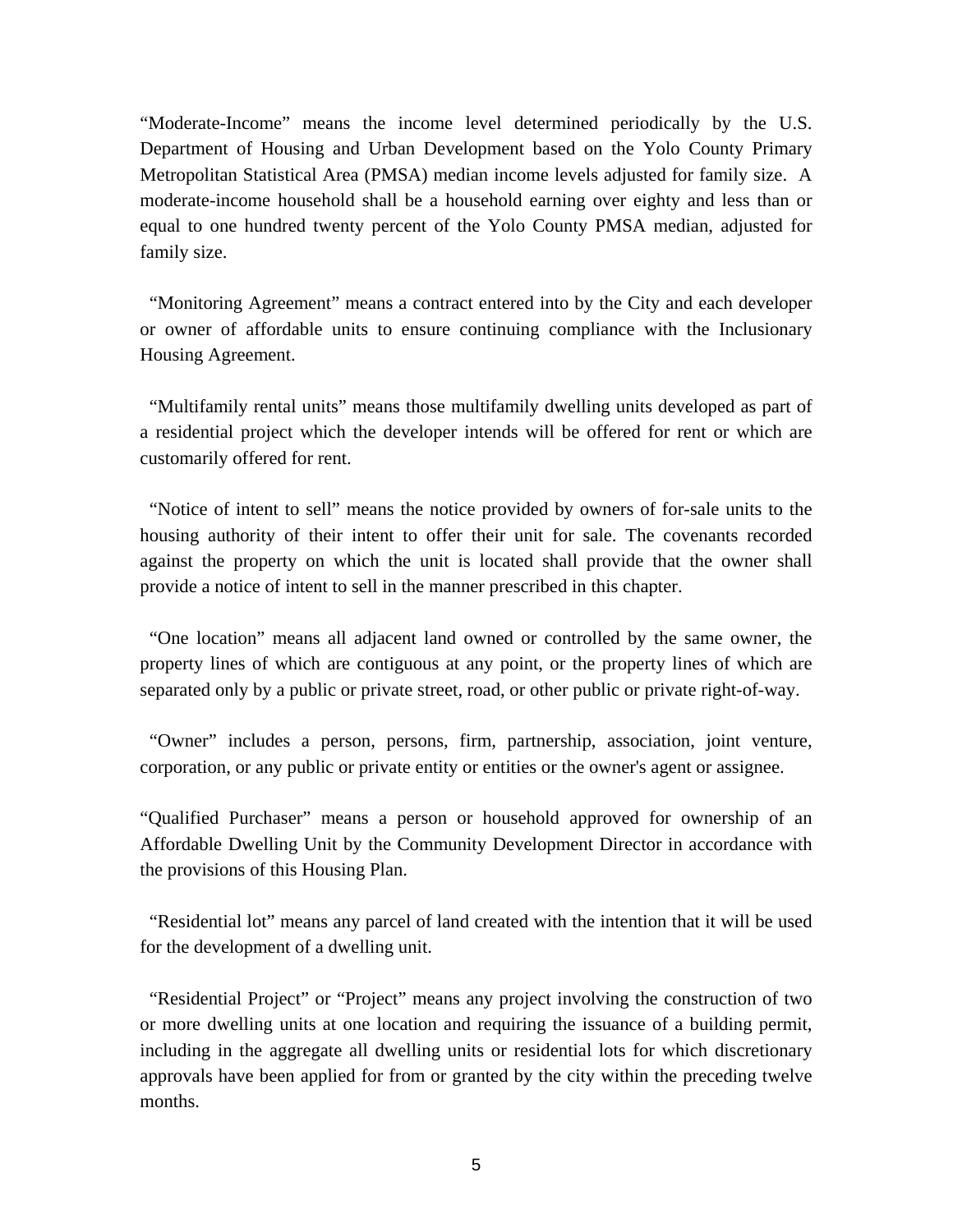"Special Needs Housing" means housing for certain disadvantaged groups, including but not limited to, seniors, disabled, and homeless persons or families.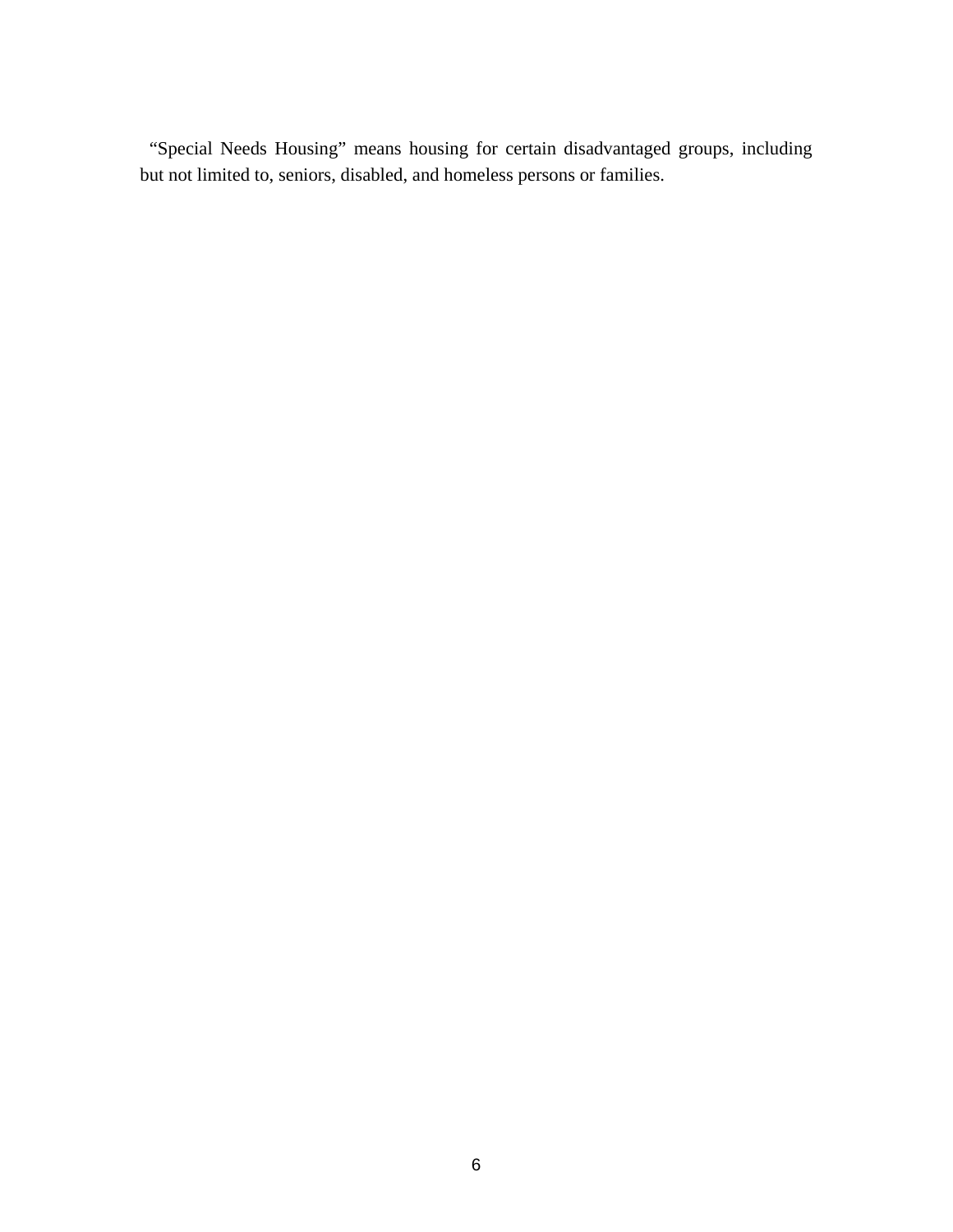# **III. AFFORDABLE HOUSING REQUIREMENTS FOR DEVELOPMENTS IN THE SPRING LAKE SPECIFIC PLAN**

# **GENERAL REQUIREMENTS**

### **Overview**

The Spring Lake Specific Plan specifies requirements based on unit type as follows:

Single-family units: The Plan requires 10 percent of single-family units to be affordable to Low-Income households.

Multifamily units: The Plan requires that 10 percent of all multifamily units be affordable to Low-Income households and that 20 percent be affordable to Very-Low Income households, or that 25 percent of the units are affordable to Very-Low Income households.

In addition, there is an Off-Site Affordable Fee requirement for the development of 74 multifamily affordable apartment units (49 low income and 25 very low income) outside the Spring Lake Specific Plan area.

# **INCLUSIONARY HOUSING AGREEMENT**

The Inclusionary Housing Agreement, or Regulatory Agreement, is the means by which the City ensures that a Project complies with the applicable affordable housing requirements. An Applicant shall enter into a written Inclusionary Housing Agreement with the City that specifically sets out the manner in which affordable housing obligations will be met under the terms of the SLSP and the SLSP Housing Plan.

#### **Inclusionary Housing Agreement**

The Inclusionary Housing Agreement shall be executed by the Applicant and the City. The Applicant's proposed tentative map will be subject to the conditions of the Inclusionary Housing Agreement that will be completed and signed prior to approval of the Applicant's final map. The Agreement shall contain all the applicable information identified in the Agreement Checklist (see below).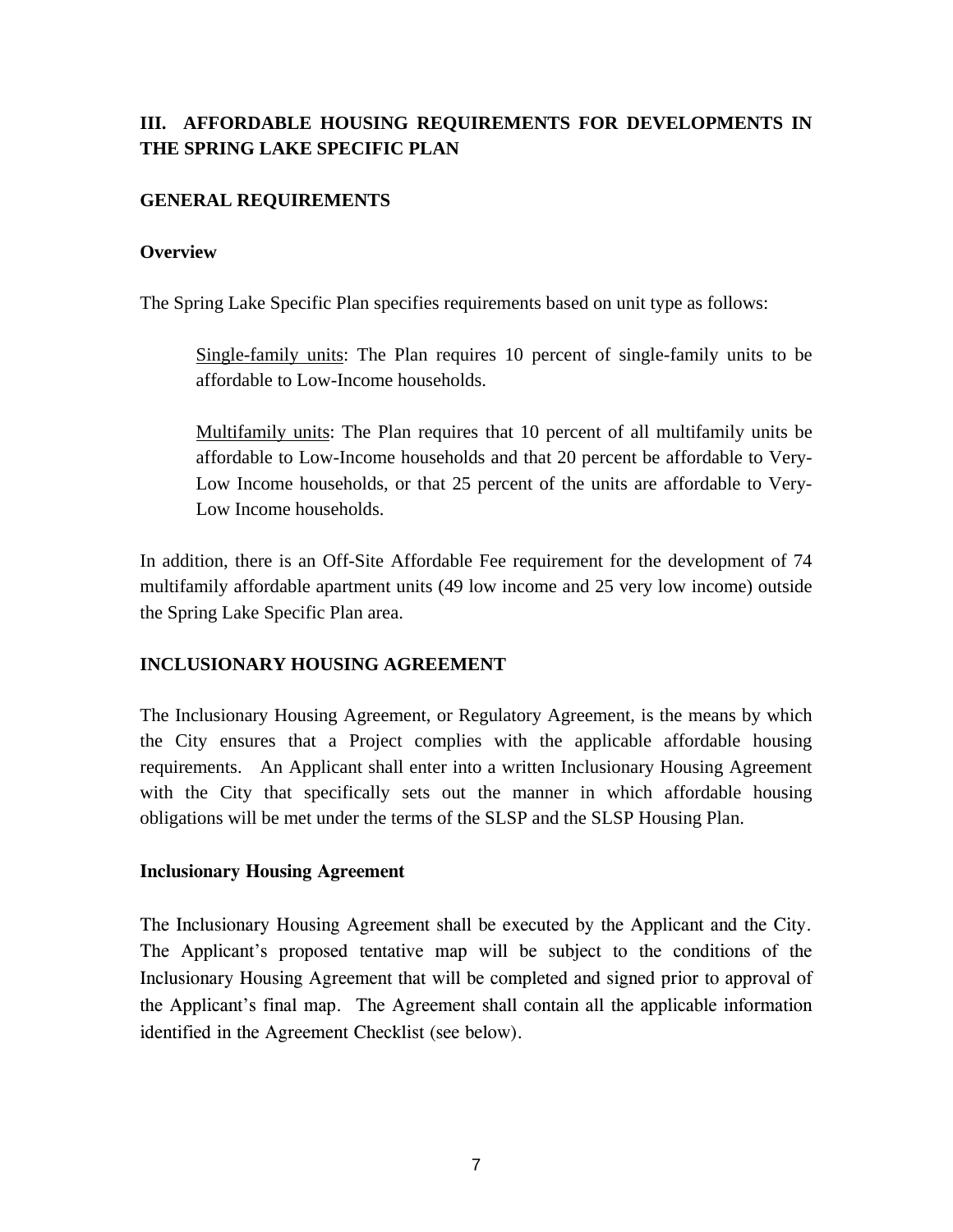This Agreement must include an acknowledgment that the Applicant received a copy of the Affordable Housing Ordinance, the SLSP and the SLSP Housing Plan. Moreover, the Agreement must obligate the Applicant to provide a copy of this Agreement to anyone to whom the subject residential lot(s) are transferred or sold.

### **Final Inclusionary Housing Agreement**

The Applicant and City shall enter into a Final Inclusionary Housing Agreement for the subject residential lot(s) on which a residential project(s) will be developed. This Agreement shall be approved and executed by the parties prior to the City approving the Applicant's final map pertaining to the subject residential lot(s) or residential project(s). The Final Inclusionary Housing Agreement shall provide assurances satisfactory to the City Attorney, Housing Specialist, and City Finance Director of the Applicant's obligation and capacity to meet the affordable housing obligations under the Specific Plan and this Housing Plan. The Final Inclusionary Housing Agreement shall also include all applicable and necessary information and obligations including, but not limited to, those items listed in the Agreement Checklist below. A memorandum of this Agreement shall be recorded with the Yolo County Recorder's office.

#### **Agreement Check List**

The Inclusionary Housing Agreement shall contain the following information:

- Location, zoning designation and ownership of the Residential Project;
- The number of Affordable Dwelling Units that the Applicant is responsible to provide;
- The exact location of the Affordable Dwelling Units (i.e., identify specific lots for affordable For-Sale Units and site/parcel for Multifamily Rental Projects);
- The income levels of the affordable Dwelling Units (i.e., number of units Affordable to very-low income households and number of units affordable to lowincome households);
- The Dwelling Unit mix and square footage of the Affordable Dwelling Units as compared to Dwelling Unit mix and square footage of the Market-Rate Units;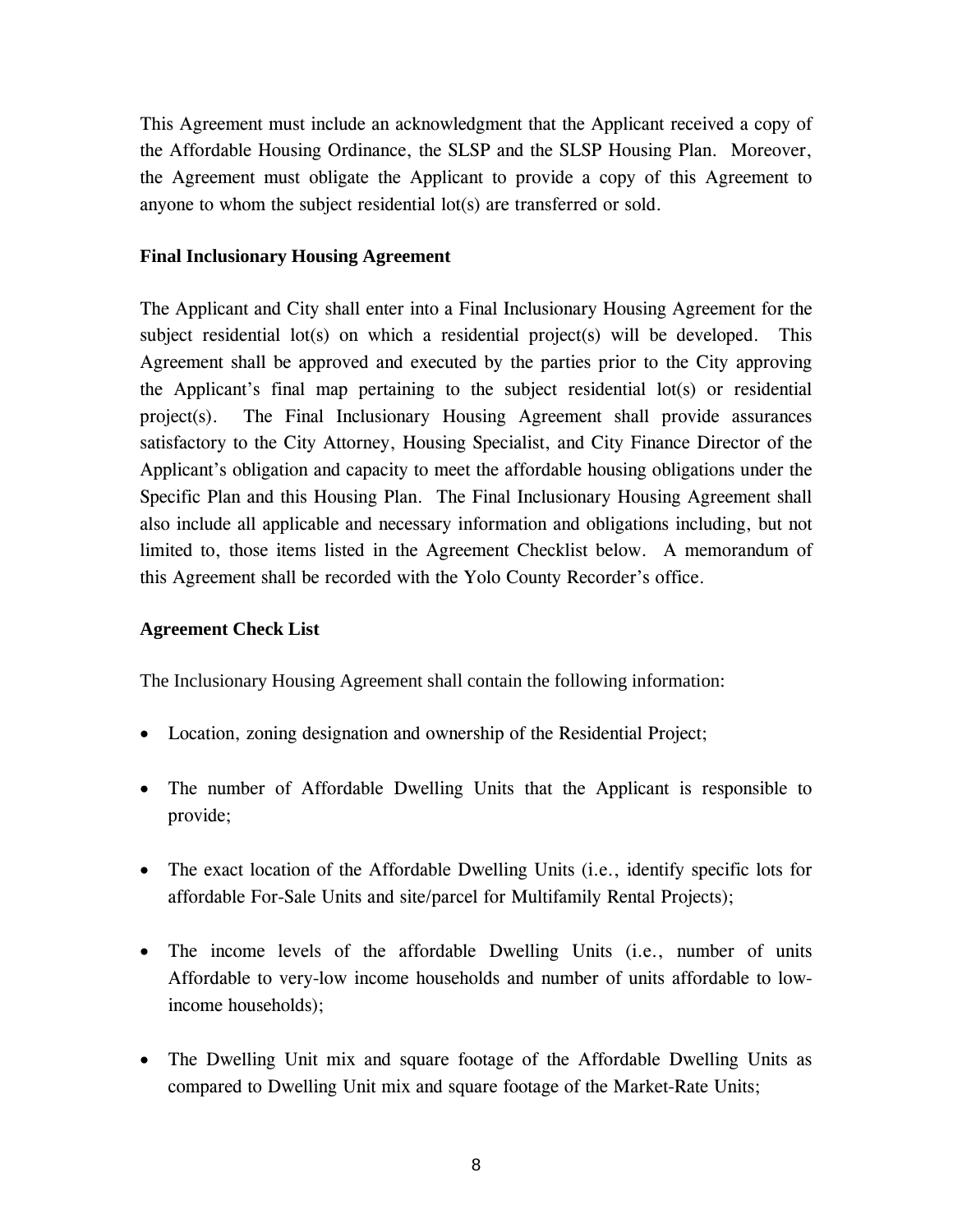- Term of affordability for the Affordable Dwelling Units;
- Scheduling and phasing of construction of affordable Dwelling Units;
- Identification of Applicant-funded subsidy or financial assistance, if any, for affordable For-Sale Units;
- Affirmative marketing plan that ensures outreach to income-eligible households regarding the availability of Affordable Dwelling Units. Such affirmative marketing shall at least include advertising in the local newspaper and sending notices to local government and nonprofit agencies that serve very-low and lowincome persons and families. The City shall maintain an updated list of these agencies.
- Specify if any or all of the Affordable Dwelling Units will be Special Needs Housing for either seniors, disabled, homeless persons or other special needs population and, if so, the unique features or services that are appropriate for that special needs population. The City will participate in securing funding for those projects that provide Special Needs Housing units. The City's Special Needs Housing demand will be addressed as guided by the Housing Element, and based on any new information regarding increased need or demand for Special Needs Housing as it becomes available from the Census or other sources.
- Detailed description of For-Sale Affordable Units, if different than Market-Rate Units, including floor plan and list of amenities and features of the unit.

In addition, the Inclusionary Housing Agreement shall include the following terms:

• Assurances, to the extent feasible, that the Affordable Dwelling Units will be constructed concurrently with, or prior to, Market-Rate Units in the Residential Project. If the affordable housing obligation is to be satisfied by Land Dedication or by a separate third party development agreement (such as an affordable housing developer) and it is not feasible to develop the Affordable Units prior to or concurrently with the Market-Rate Units, the Agreement must identify the specific Residential Lots on which the Affordable Units will be developed. As stated in regulation 3.2 of the SLSP, single family developers who construct the required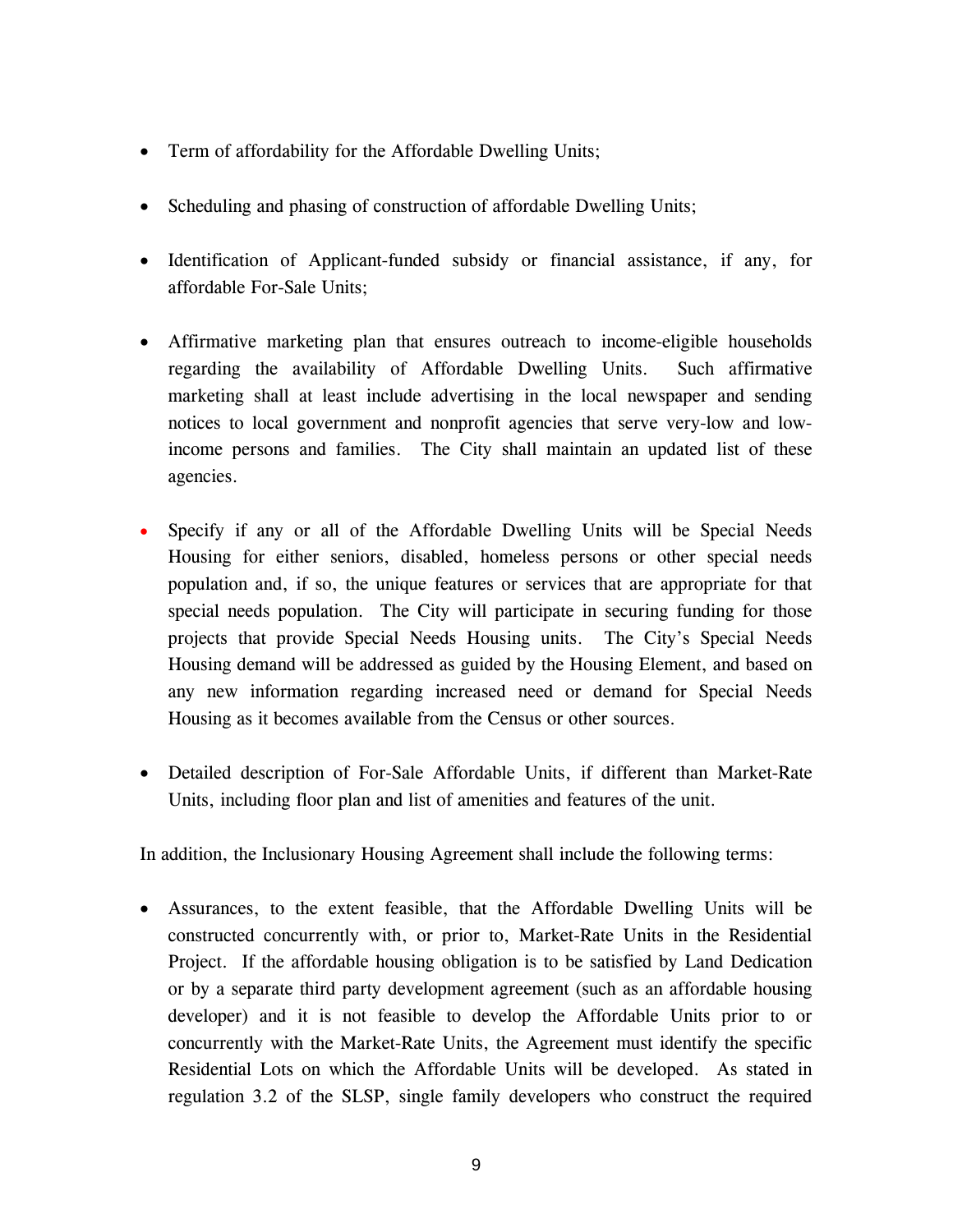affordable units concurrent with their base development shall receive an automatic 100 percent waiver of all Building plan check fees (not impact fees) for the Affordable Units (this excludes re-inspection fees).

- Affordable Rental Dwelling Units shall be dispersed throughout the Residential Project and shall be indistinguishable from Market-Rate Units within any Project, including identical quality and amenities as the Market-Rate Units. As stated in Regulation 3.11 of the SLSP, the affordability requirement for each Residential Project is to be met on the project site to the greatest feasible degree. Similar units, for the purposes of meeting the affordable housing requirement, are considered consistent within the base zoning. Affordable Units must meet the otherwise applicable zoning requirements. For example, a developer could meet the affordable requirements for 100 R-5 units by carving out an area for 10 for-sale units at R-15 density. Those 10 units would be subject to the R-15 development regulations, however no rezoning of the R-5 land would be required. Clustering is not allowed for for-sale units. A cluster is considered to be more than four (4) units adjacent to each other. Clustering of affordable units is allowed for multifamily rental residential projects only if required to facilitate the construction of the project.
- For rental Residential Projects, A Monitoring Agreement with the City is required to ensure ongoing compliance with the affordable housing obligations set forth in the Ordinance as modified by the SLSP, this Housing Plan, and the Inclusionary Housing Agreement, including payment of an annual Monitoring Fee (the amount of the fee is to be determined by the City based on estimated cost to monitor the affordable housing units).
- Mechanisms for reservation, protection, and disclosure of affordable lots for projects. Description of language in disclosure documents for use by real estate agents, and visible and prominent signage at Residential Projects advertising the availability of Affordable Dwelling Units. Signed agreement that proper and accurate disclosure will occur in ALL marketing materials.

If the Applicant plans to meet its affordable housing obligation by land dedication, then the Inclusionary Housing Agreement shall contain the following additional information: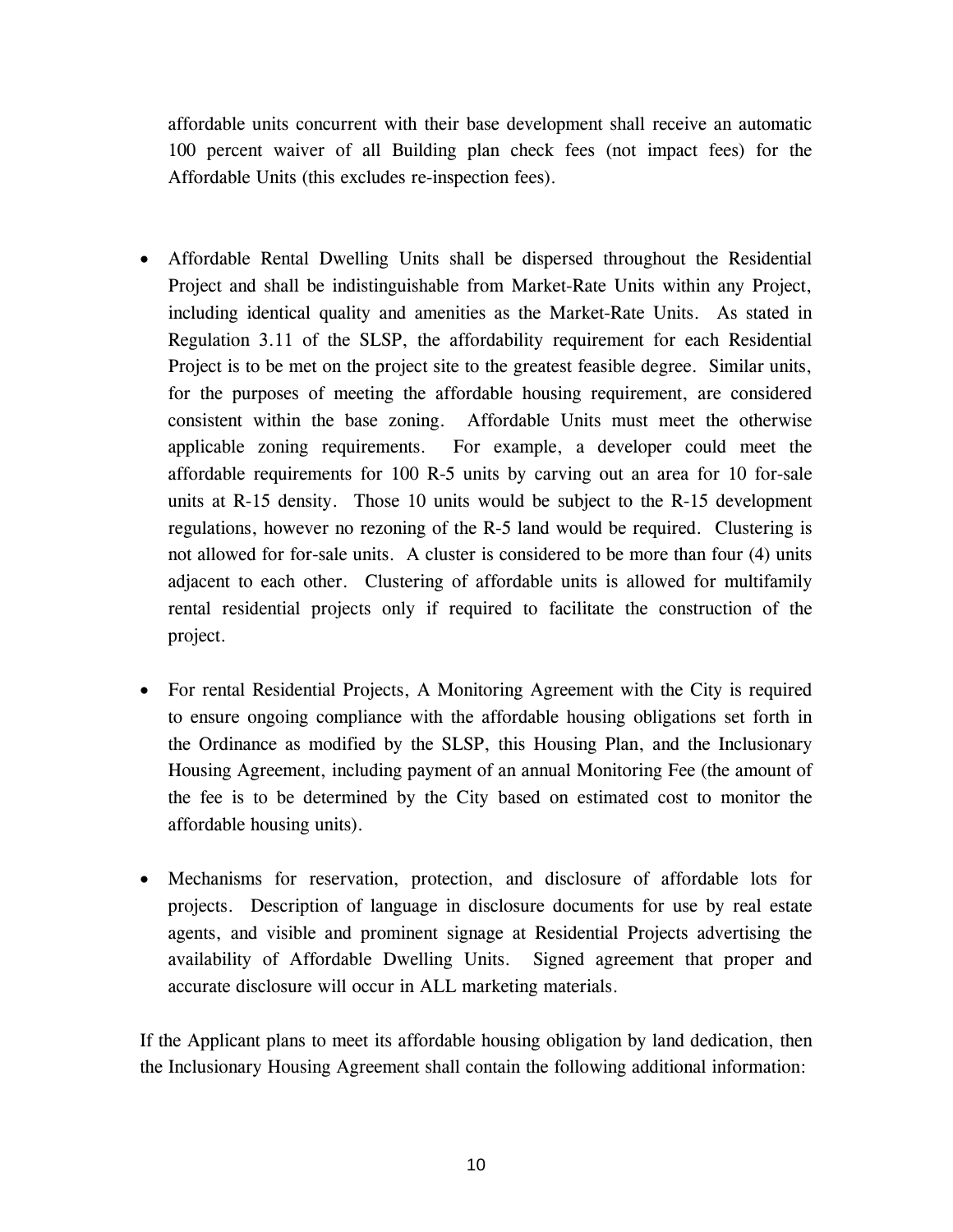- Location and description of dedicated site and the Residential Lot(s) contained therein;
- Description of physical suitability, economic feasibility, General Plan designation and zoning, infrastructure, frontage improvements, and utility connections available at the dedicated site sufficient to allow for the development of the Affordable Dwelling Units;
- Number of Dwelling Units that may be developed on the Residential Lot(s) sufficient to meet the affordable housing obligation;
- Number of Dwelling Units at each income level (i.e., Very Low or Low-Income) to meet or exceed land dedication affordability requirements.

# **REQUIREMENTS FOR MULTIFAMILY RENTAL PROJECTS**

As stated in the SLSP, any Developer of a Multifamily Rental Project shall make at least twenty percent (20%) of the units on site affordable to and occupied by Very-Low Income Households and ten percent (10%) of the units affordable to and occupied by Low Income Households. In the alternative, the Developer may make twenty-five percent (25%) of the Dwelling Units affordable to and occupied by Very Low-Income Households.

The affordable rental units constructed on-site shall be permanently affordable. The minimum size of any Household occupying an affordable rental Dwelling Unit shall be no less than one person per bedroom.

#### **Criteria for On-Site Construction**

The affordable units in any one Multifamily Rental Residential Project shall be comparable to the Market-Rate units in quality, amenities, size, and number of bedrooms. The affordable units shall also be indistinguishable from the Market-Rate units and not be segregated from the Market-Rate units. Clustering of affordable units is allowed only if required to facilitate the construction of the project.

If a Multifamily Rental Project has a variety of Dwelling Unit types with different sizes and number of bedrooms, the Developer shall designate affordable units in substantially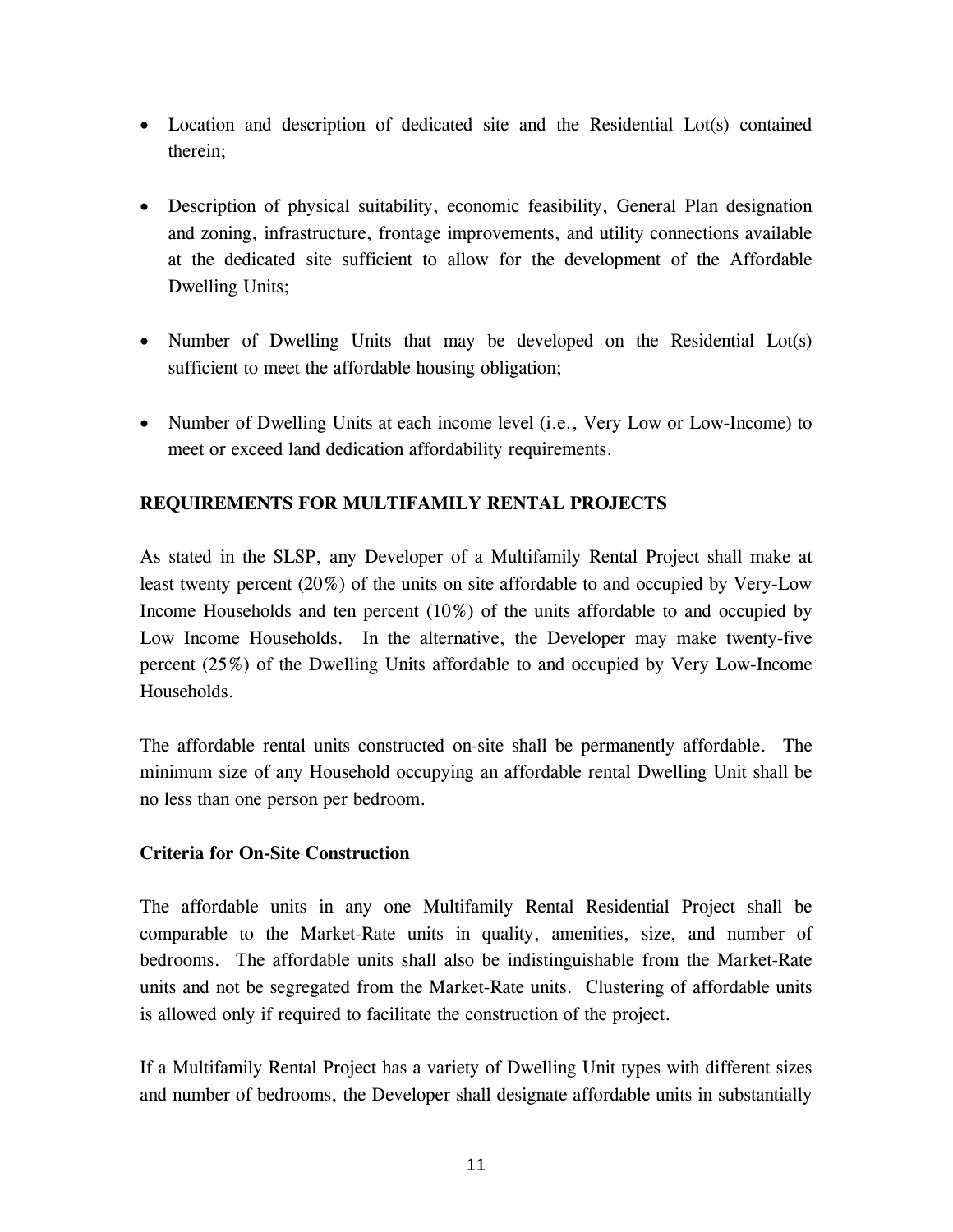the same proportion as the Market-Rate units. For example, if a project has 100 rental units in the following sizes: 50 two-bedroom, 40 one-bedroom, and 10 three-bedroom, and 25 of the total number of units are affordable to Very-Low Income Households (i.e., 25%), then 50% of the Affordable Units should be two-bedroom, 40% onebedroom, and 10% three-bedroom.

The mix of the Affordable Dwelling Units may be disproportionate to the Market-Rate units if the Housing Needs assessment in the City's current Housing Element supports such a mix (e.g., if there is a greater identified need for three-bedroom Affordable Dwelling Units than two-bedroom units, then there may be a disproportionately greater share of Affordable three-bedroom units in the Residential Project). Nevertheless, the gross number of bedrooms in Affordable Units may not be proportionately less than the gross number of bedrooms in Market-Rate units in the Residential Project and the floor area of the bedrooms in Affordable Units may not be smaller than those in the Market-Rate units as demonstrated in the following example:

A Multifamily Rental Residential Project has 40 one-bedroom, 50 two-bedroom, and 10 three-bedroom Dwelling Units, which equals 170 total bedrooms in the project. If applying the twenty-five (25%) percent Very-Low Income obligation, then  $43$  (.25 X 170) of the total number of bedrooms in the project must be affordable to and occupied by Very-Low Income Households. In addition, the total square footage of these 43 Affordable Units must not be less than 25% of the total square footage of all the bedrooms in the project.

# **Density Bonus**

The Developer shall be entitled to a density bonus of twenty-five percent  $(25\%)$  as permitted under Government Code Section 65915 for on-site construction of Affordable Units. Regulation 3.10 of the SLSP recognizes that the twenty-five percent  $(25\%)$ density bonus allowed under Government Code Section 65915 is a matter of right for qualified projects.

#### **Land Dedication Option**

A Developer may be allowed to make an irrevocable offer of dedication to the City or its designee of sufficient land to satisfy the affordability requirement under this section, if either 1) the Developer demonstrates to the City Council that it is not feasible to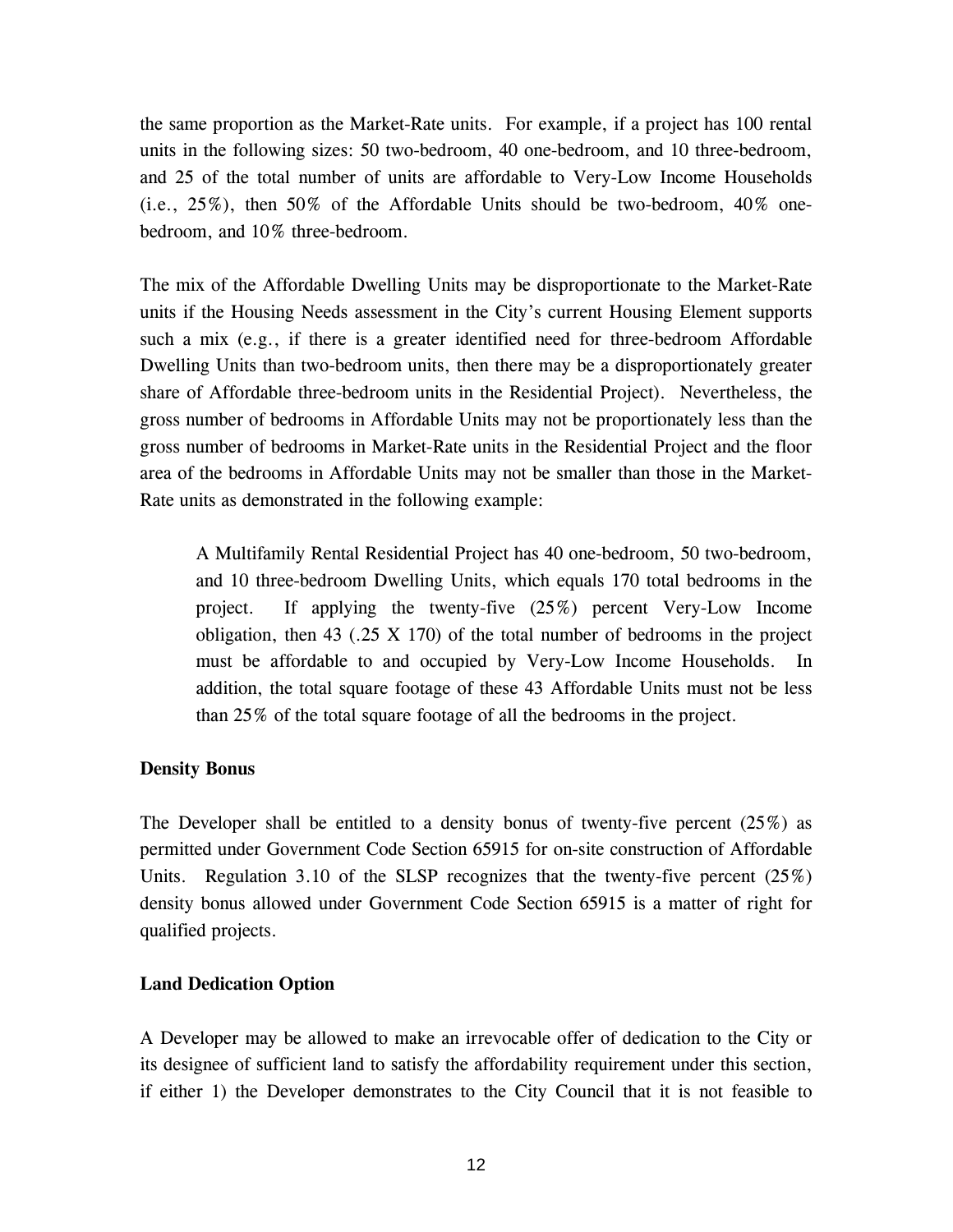develop the Affordable Dwelling Units on-site as part of the rental Residential Project, 2) the affordability obligation for the Residential Project will be satisfied through a transfer pursuant to the sub-section entitled "Transfer of R-15 Affordability Obligation for For-Sale Multifamily Units" outlined on pages 12-13 of this section, or 3) in the judgment of the Community Development Director, the Developer's proposed land dedication would accomplish the objectives of this Affordable Housing Plan.

Dedicated sites for rental Residential Projects shall be a minimum of two (2) acres unless the City agrees to a smaller site based on a special housing need. The dedicated site shall be economically feasible to develop, of sufficient size to build the required number of Affordable Units, and physically suitable for development of the required Affordable Units prior to the dedication of the land. The dedicated site shall also have appropriate General Plan designation and zoning to accommodate the required units, be fully improved with infrastructure, frontage improvements (i.e. curb, gutter, walk), paved street access, utility (i.e. water, gas, sewer, and electric) service connections stubbed to the property lines, and other such off-site improvements as may be necessary for development of the required Affordable Units or as required by the City.

The City may approve, conditionally approve, or reject such offer of land dedication of any specific property. If the City rejects such an offer of land dedication, the Developer shall be required to meet the affordable housing obligations by other means set forth in this Housing Plan.

# **Density Credit**

In determining the amount of land to dedicate to satisfy a Developer's affordable housing obligation, the Developer shall receive credit for the base density of the dedicated site (e.g., 20 units per acre if the dedicated parcel is zoned R-20) plus twenty-five percent (25%) density bonus under Government Code 65915, if applicable and feasible to the development of the dedicated site.

# **Development of Dedicated Land**

Within one (1) year from the date of conveyance of the dedicated land to the City, the City shall determine, at its discretion, whether the dedicated land will be (1) developed by the City to produce the required Affordable Dwelling Units; (2) conveyed to an affordable housing developer approved by the City to produce the required Affordable Dwelling Units; or (3) conveyed to the Developer or third party who shall enter into an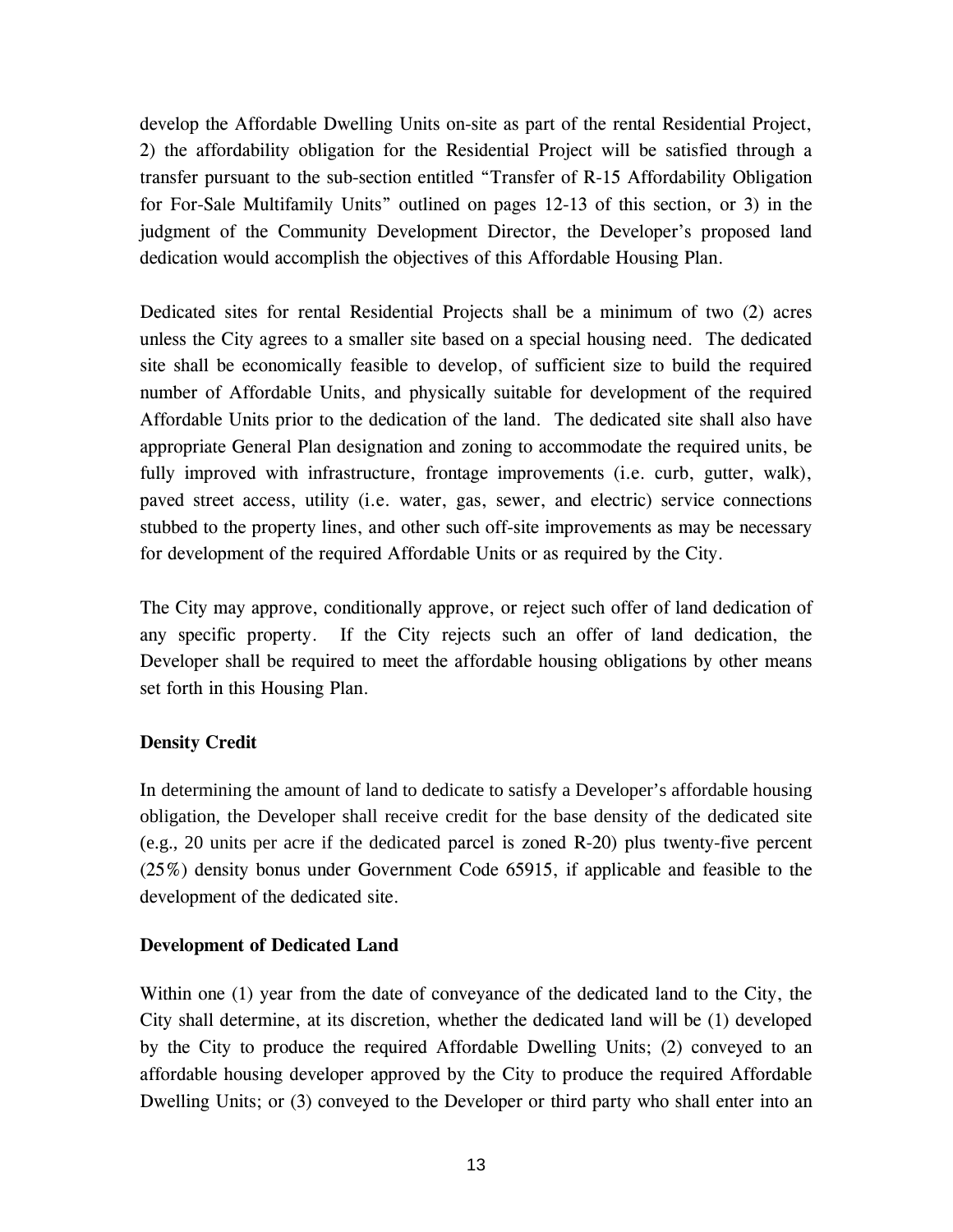agreement with the City to produce such Affordable Units. The City Council shall determine which affordable housing developer shall be conveyed the land required to produce the Affordable Dwelling Units.

# **Transfer of R-15 Affordability Obligation for For-Sale Multifamily Units**

Developers of R-15 sites may combine the Very Low-Income affordability obligation of their R-15 site(s) and transfer the required amount of units to an R-20 or R-25 site within other SLSP area holdings, with the mutual agreement between the developers of each site and the approval of the Community Development Director. This provision of the SLSP Affordable Housing Plan is designed to allow and encourage developers of R-15 Residential Projects to produce for-sale units at multifamily densities without resulting in a net loss of Affordable Units within the SLSP area.

As such, any transfer of the Very Low-Income affordability obligation for an R-15 site to an R-20 or R-25 site shall not result in a net loss of Very Low or Low-Income Affordable Units within the SLSP area. Also, such a transfer of a Developer's Very Low-Income obligation for an R-15 site to an R-20 or R-25 site must result in the development of a For-Sale R-15 Residential Project. The affordability provisions of this Plan applied to For-Sale Residential Projects of lower densities shall apply to For-Sale Residential Projects of R-15 density as well.

As an example, a Developer of a 100-unit Residential Project on an R-15 parcel is required under this Plan to obligate 10 units (10% of 100) for Low-Income residents and 20 units (20% of 100) to Very Low-Income residents. If the Developer chooses to build the R-15 Residential Project as a for-sale multifamily development, then that Developer may transfer the 20 unit Very Low-Income obligation for the R-15 project to an R-20 or R-25 site within either their own SLSP holdings or SLSP holdings of other Developers with the agreement of both Developers and the approval of the Community Development Director. The for-sale affordability requirements of this Plan would then apply to the R-15 Residential Project, including the Developer's obligation to dedicate 10% of the units (10 units) for sale to Low-Income purchasers.

Per the multifamily project affordability provisions of this plan, the Developer would have the second option to satisfy the affordability requirement by transferring 25 units (25% of 100) for Very Low-Income residents to an R-20 or R-25 project within their own holdings. In either scenario, this provision shall only be utilized where the result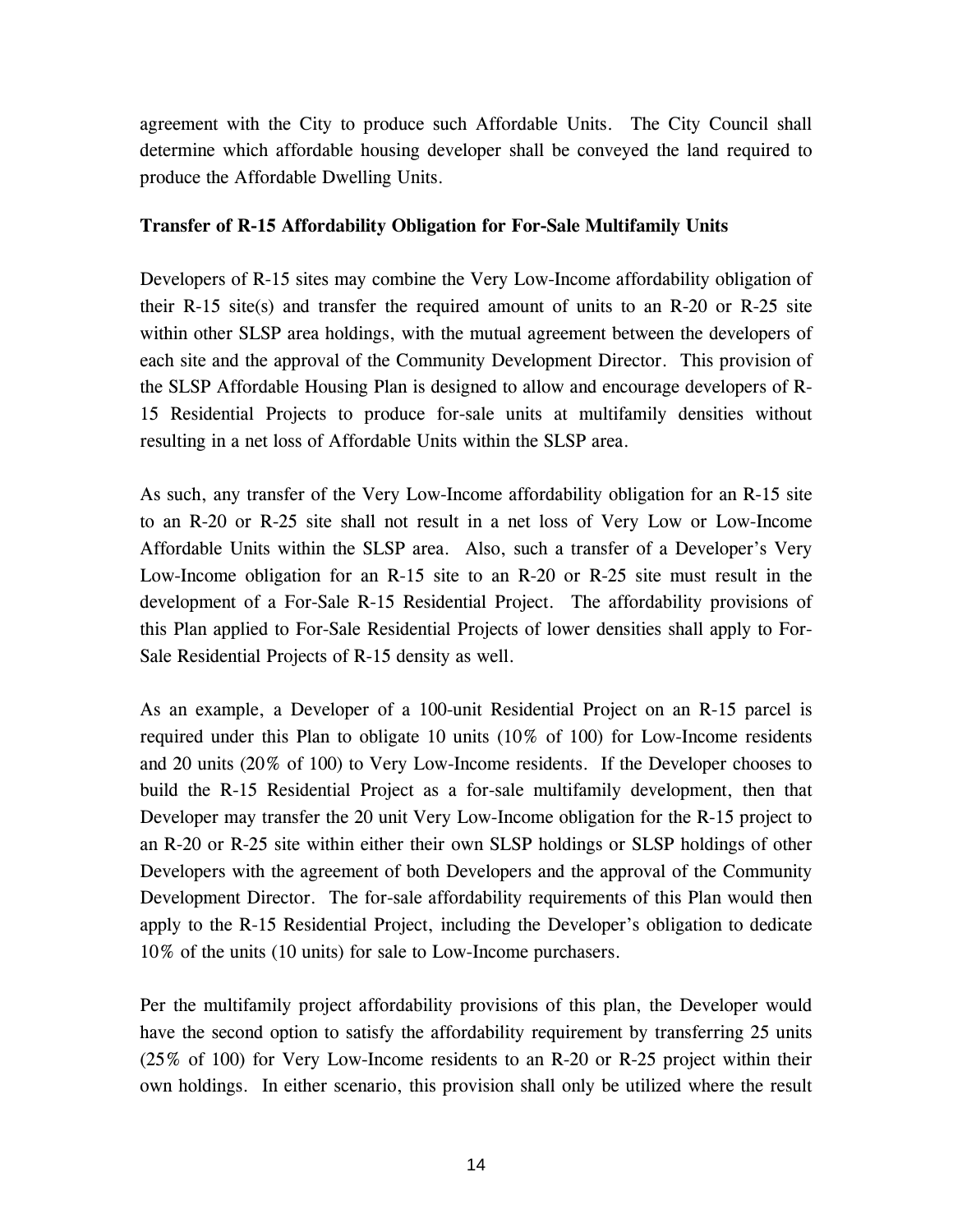of the transfer yields no net loss of affordable units within the SLSP area, nor any change to the overall number of units developed within the SLSP area. Furthermore, any transfer of an R-15 project's affordability obligation must result in that R-15 project being developed as a For-Sale Multifamily Residential Project.

# **FOR-SALE SINGLE FAMILY UNIT AFFORDABILITY REQUIREMENTS**

Any Developer of a For-Sale Residential Project shall make at least ten percent (10%) of the Dwelling Units affordable to and occupied by Low-Income Households. For-Sale Single Family units shall be affordable for the longest feasible time but not less than ten (10) years. This affordability requirement of at least ten years for affordable For-Sale Single Family units will be reset at each transfer of title upon re-sale to a qualified low-income buyer, as outlined in Section V. of this Plan.

Affordable For-Sale Single Family units may be smaller in square footage than the Market-Rate units in a Residential Project that trigger the affordable housing obligation to a minimum unit living area of 850 square feet, however a mix of bedroom numbers and square footage among for-sale single family homes is desired.

# **Requirements for On-Site Construction**

If a Developer builds the required Affordable Units on-site of the Residential Project, it may either (1) sell the Affordable Units to individual qualified Low-Income Households; (2) sell the Affordable Units to the City or its designee at an Affordable Housing Cost; or (3) sell the Affordable Units to an affordable housing developer, approved by the City, at an Affordable Housing Cost. The party ultimately selling the Affordable Units shall immediately enter into a Regulatory Agreement (see section VII. of this Housing Plan) with the City that includes a requirement that the units be sold only to Qualified Purchasers that shall occupy the units as their primary residence.

Except as provided for elsewhere in this Section, there shall be an average of three bedrooms provided per affordable unit, and the Developer can provide more but not less than the average target, unless it can be clearly demonstrated that a different average is required in order for the units to be sold in the affordable marketplace.

A developer of a for-sale residential project may request an exemption from the requirements of this subsection if, based upon substantial evidence and financial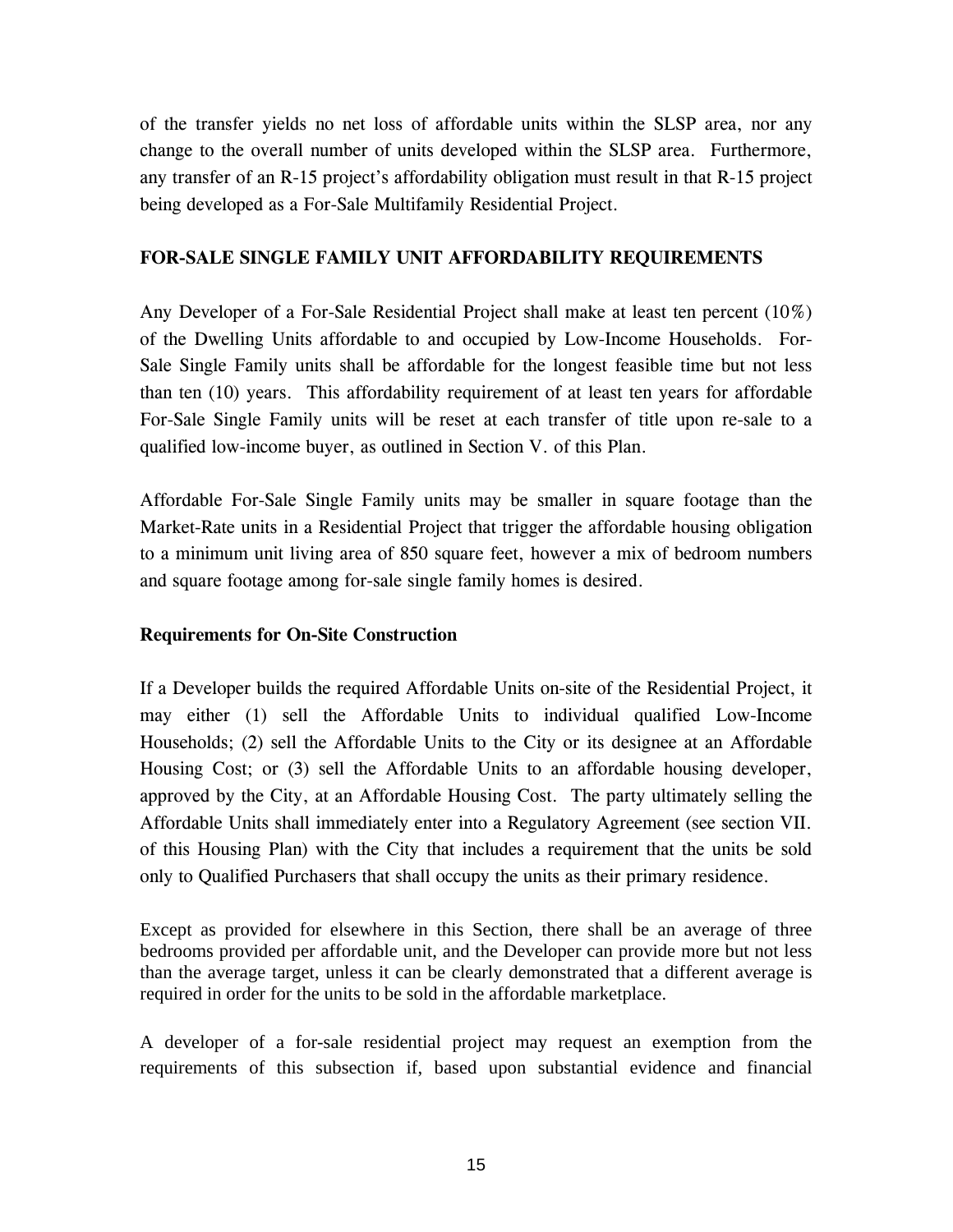information, such a mixture would be infeasible to the satisfaction of the Community Development Director.

Affordable Units shall not be clustered but be dispersed throughout the Residential Project and be comparable in infrastructure (including sewer, water, and other utilities) and construction quality to the market-rate units. A cluster is considered to be four (4) or more units adjacent to each other. Duplexes shall not be allowed as the only Affordable Units, unless all units in the development are duplexes. The Developer shall submit, along with a map review fee, proposed locations for Affordable Units with the tentative map for approval by the City. If the Developer desires to alter the approved locations of the Affordable Units, the requested alterations shall be submitted, along with a map review fee, with the final map. The map review fee shall be set by resolution of the City Council, as amended from time to time.

#### **Requirements for Sale of Land to Affordable Housing Developers**

In the on-site construction alternative, the Developer may sell sufficient Residential Lots to an affordable housing developer at an affordable price to satisfy its Affordable For-Sale housing obligation if, to the City's satisfaction, it will enable the affordable housing developer to build the For-Sale units and sell them at an Affordable Housing Cost to Qualified Purchasers. At the time of sale to the affordable housing developer, the Residential Lots shall be economically feasible to develop, of sufficient size to build the required number of Affordable Units, and physically suitable for development of the required Affordable Units. The Residential Lots shall also have appropriate General Plan designation and zoning to accommodate the required Dwelling Units, be fully improved with infrastructure, frontage improvements (i.e., curb, gutter, walk), paved street access, utility (i.e., water, gas, sewer, and electric) service connections stubbed to the property lines, and other such off-site improvements as may be necessary for development of the required Affordable Units or required by the City. To exercise this option, the Developer shall have a maximum of ninety (90) days from the date that the Residential Lots are finished with the above improvements to sell them to a affordable housing developer at an affordable price. The affordable housing developer that acquires the Residential Lots must comply with all requirements of this Housing Plan for the SLSP.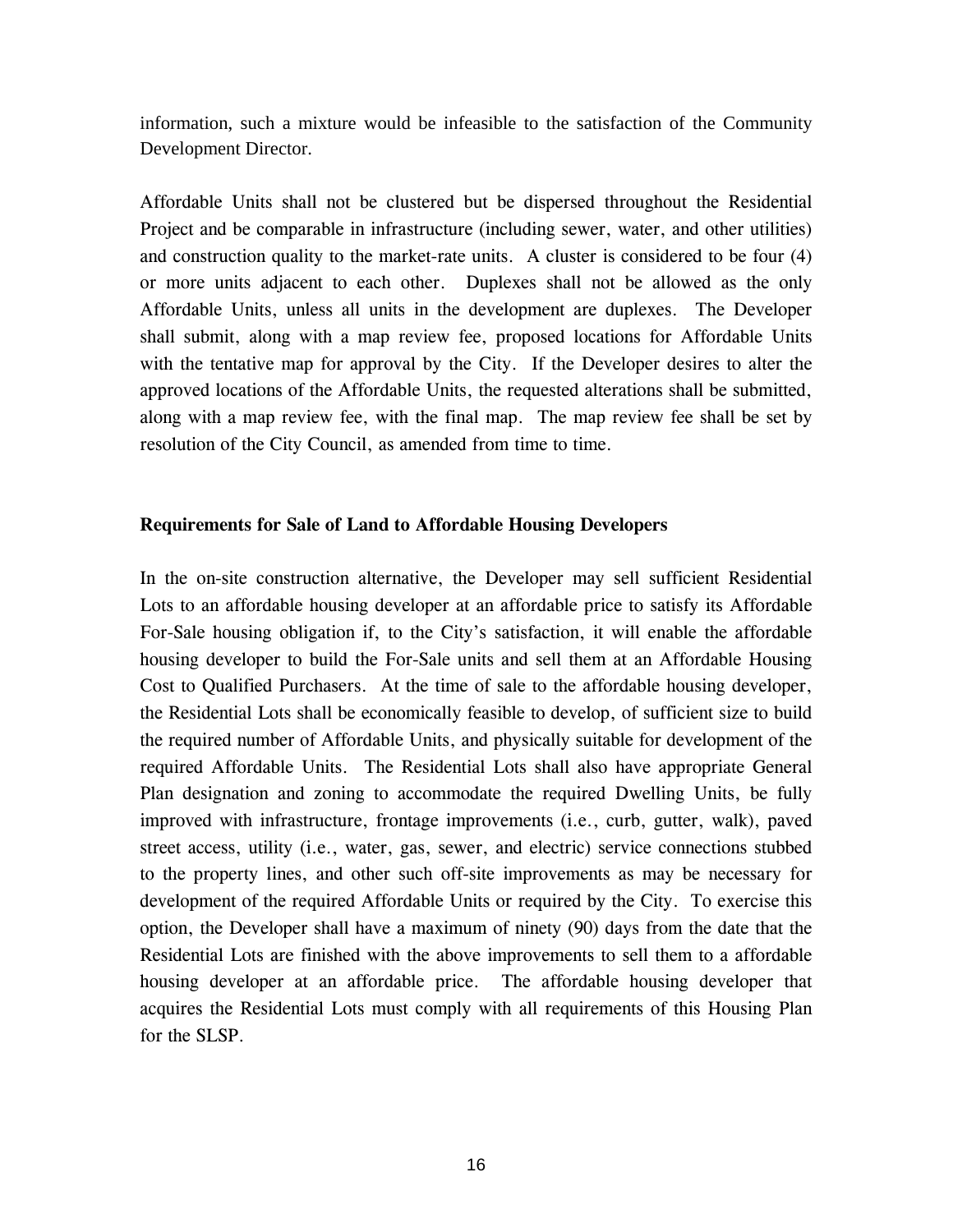### **Note on Public Subsidy**

For Residential Projects that receive local, State, or Federal subsidy with requirements and regulations differing from this Plan, the stricter provisions pertaining to affordability shall prevail.

### **Density Bonus**

The Developer shall be entitled to a density bonus of twenty-five percent  $(25\%)$  as permitted under Government Code Section 65915 for on-site construction of Affordable Units. Regulation 3.10 of the SLSP recognizes that the twenty-five percent (25%) density bonus allowed under Government Code Section 65915 is a matter of right for qualified projects.

# **Land Dedication Option**

A Developer may make an irrevocable offer of sufficient land within the SLSP area to satisfy the affordability requirements under this section, if it is not feasible (pursuant to the factors mentioned in section  $6A-3-50$  (2)(a) of the Ordinance) to develop the Affordable Units on-site at the Residential Project. It is assumed that it is not feasible for Residential Projects on R-3 and R-4 parcels to have on-site Affordable Units. The dedicated site shall be economically feasible to develop, of sufficient size to build the required number of Affordable Units, and physically suitable for development of the required Affordable Units prior to dedication of the land.

The dedicated site shall also have appropriate General Plan designation and zoning to accommodate the required Dwelling Units, be fully improved with infrastructure, frontage improvements (i.e., curb, gutter, walk), paved street access, utility (i.e., water, gas, sewer, and electric) service connections stubbed to the property lines, and other such off-site improvements as may be necessary for development of the required Affordable Units or by the City. The City may approve, conditionally approve, or reject such offer of dedication of any specific property. If the City rejects such offer of land dedication, the Developer or its designee shall be required to meet the affordable housing obligations by other means set forth in this Affordable Housing Plan.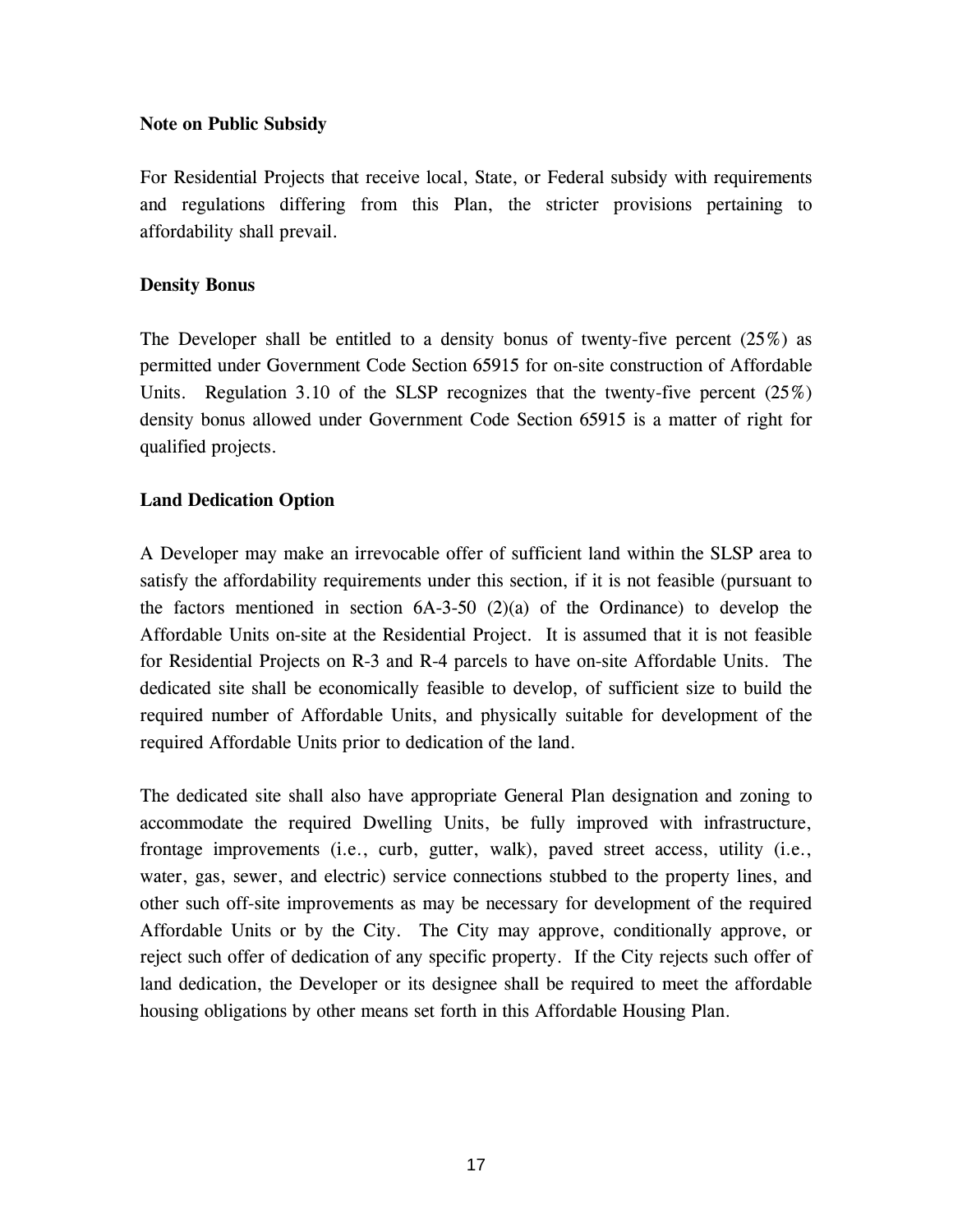As required by Regulation 3.14 of the SLSP, dedication of land for affordable singlefamily for-sale lots must result in the development of affordable single-family for-sale units and not multifamily rental units.

# **Development of Dedicated Land**

Within one (1) year from the date of conveyance of the dedicated land to the City, the City shall determine, at its discretion, whether the dedicated land will be (a) Developed by the City to produce the required Affordable Dwelling Units; or (b) Conveyed to the Developer or affordable housing developer or other third parties who shall enter into an agreement with the City to produce such Affordable Units.

# **Credits for Land Dedication of Very-Low Income For-Sale Residential Lots**

Developers may convey For-Sale Residential lots to an affordable housing developer approved by the City for the purpose of building Affordable Dwelling Units that will be sold to Very-Low Income Households. Developers shall receive a 2 for 1 credit for each dedicated Very-Low Income Residential Lot to be applied to the Developer's Low-Income inclusionary unit requirement for the Residential Project.

Developers' use of this land dedication option shall be limited to an initial overall cap of five (5) lots within the SLSP area. This cap may be amended by the City if the need and demand for additional Very-Low Income For-Sale units is justified. All other requirements for Land Dedication outlined above shall apply to this option of dedicating Residential Lots for the development of Very-Low Income units.

# **In-Lieu Fees**

For detached for-sale Residential Projects of less than 50 units where the City also determines that it is not feasible or suitable (pursuant to the factors mentioned in section  $6A-3-50$   $(B)(2)(a)$  of the Ordinance) for the For-Sale Residential Project to have on-site Affordable Units, the City and Developer may agree to a contribution of in-lieu fees to satisfy the Developer's affordable housing obligation. . Only the City may initiate this in-lieu fee option and only where it is demonstrated based on substantial evidence that there is no feasible alternative.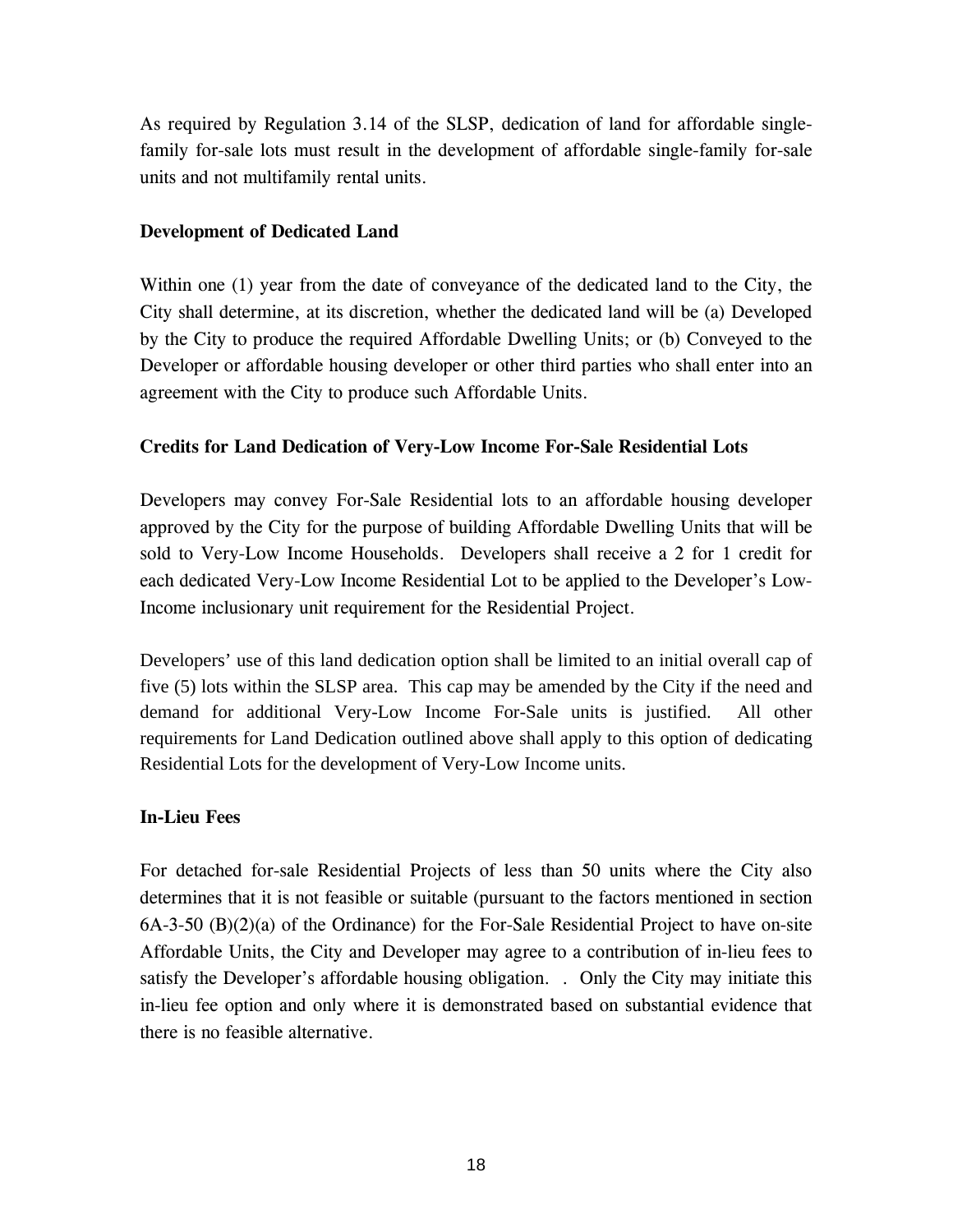At the time of Tentative Map approval, if applicable, the City will provide the Developer with an estimate of the in-lieu fees for the Residential Project. This in-lieu fees calculation at the time of Tentative Map is an estimate only and is subject to revision and verification at the time of construction, as the estimated sales price of units in the Residential Project at the Tentative Map stage may change by the time the development is actually built.

The in-lieu fee for each Affordable Unit for which the Developer is responsible under this provision shall be sufficient to make up the gap between (i) the Affordable Purchase Price for a low-income household and (ii) the market value as determined by an appraisal (i.e. the "Affordability Gap"), plus a fee for administration of the City's Inclusionary Housing Program. The appraisal shall be completed no earlier than six (6) months prior to the calculation of the in-lieu fee. The administration fee shall be assessed per unit of the Residential Project, and shall be based on an appropriate percentage of the "Affordability Gap" for Affordable Units. The in-lieu fee for a Residential Project shall be determined using the following methodology:

- The market value as determined by an appraisal (minus) the Affordable Purchase Price of a low-income household for the Residential Project. This amount determines the "Affordability Gap."
- Calculate the inclusionary unit amount for the Residential Project at 10% of the total (fractions of a whole unit shall be rounded up).
- Multiply the "Affordability Gap" by the number of inclusionary units required for the Residential Project.
- The product of this calculation divided by the total number of units in the Residential Project, plus the administration fee, equals the in-lieu fee to be charged per unit.

An example of an in-lieu fee calculation for a 20-unit For-Sale Single-Family Residential Project is as follows:

- Market value as determined by an appraisal  $=$  \$250,000
- Affordable Purchase Price for low-income household  $= $150,000$
- *Affordability Gap* = \$100,000
- Inclusionary Unit Requirement  $= 2$  units (10% of 20 units)
- $$100,000$  *Affordability Gap* x (times) 2 units = \$200,000
- \$200,000 divided by  $20 = $10,000$
- **\$10,000 + administration fee =** *in-lieu fee per unit*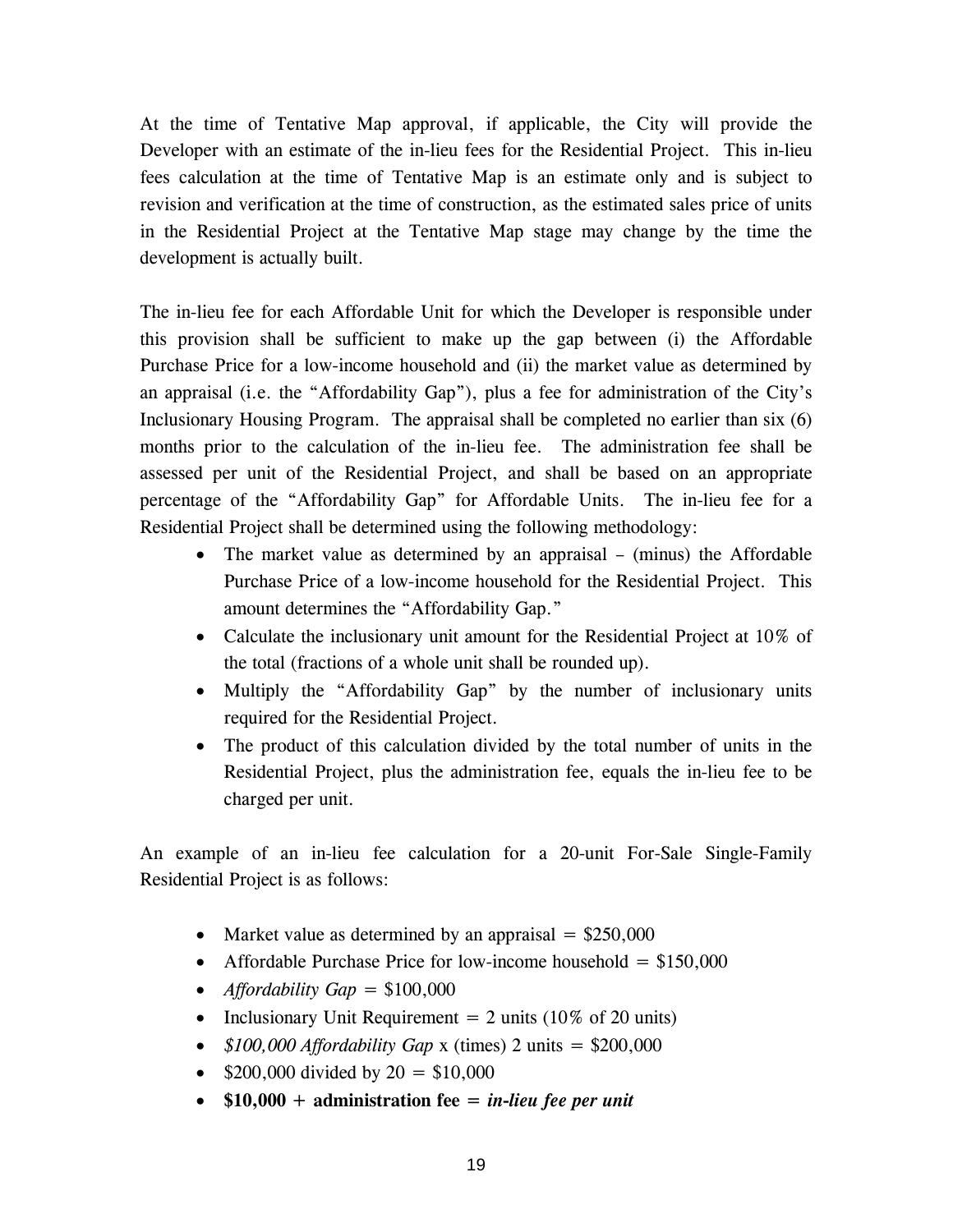If the City determines that the developer may contribute in-lieu fees, the developer may pay such fees as a lump sum prior to the issuance of the first building permit for the Residential Project. In the alternative, the developer may elect to pay a portion of the fees equal to the total in-lieu fees for the project divided by the total number of units in the project, prior to the issuance of each certificate of occupancy for each unit in the Residential Project. The project approval shall specify the payment method the developer has chosen, and no building permit or certificate of occupancy shall be issued by the City until the Developer provides written proof of the payment of all fees or the proportionate amount of the fees, as appropriate.

#### **Criteria For Size And Design Of Units To Meet Special Needs Housing**

For Residential Projects that include units that meet Special Needs Housing, the criteria for size and design of units to meet Special Needs Housing will be addressed by the City on a project-by-project basis as guided by the Housing Element, and based on any new information regarding increased need or demand for Special Needs Housing as it becomes available from the Census or other sources. The City will participate in securing funding for those projects that provide Special Needs Housing units.

#### **Note on SLSP Regulation 3.11**

Pursuant to Regulation 3.11 of the SLSP, the affordability requirement for each Residential Project is to be met on the project site to the greatest feasible degree. Similar units, for the purposes of meeting the affordable housing requirement, are considered consistent within the base zoning. Affordable Units must meet the otherwise applicable zoning requirements.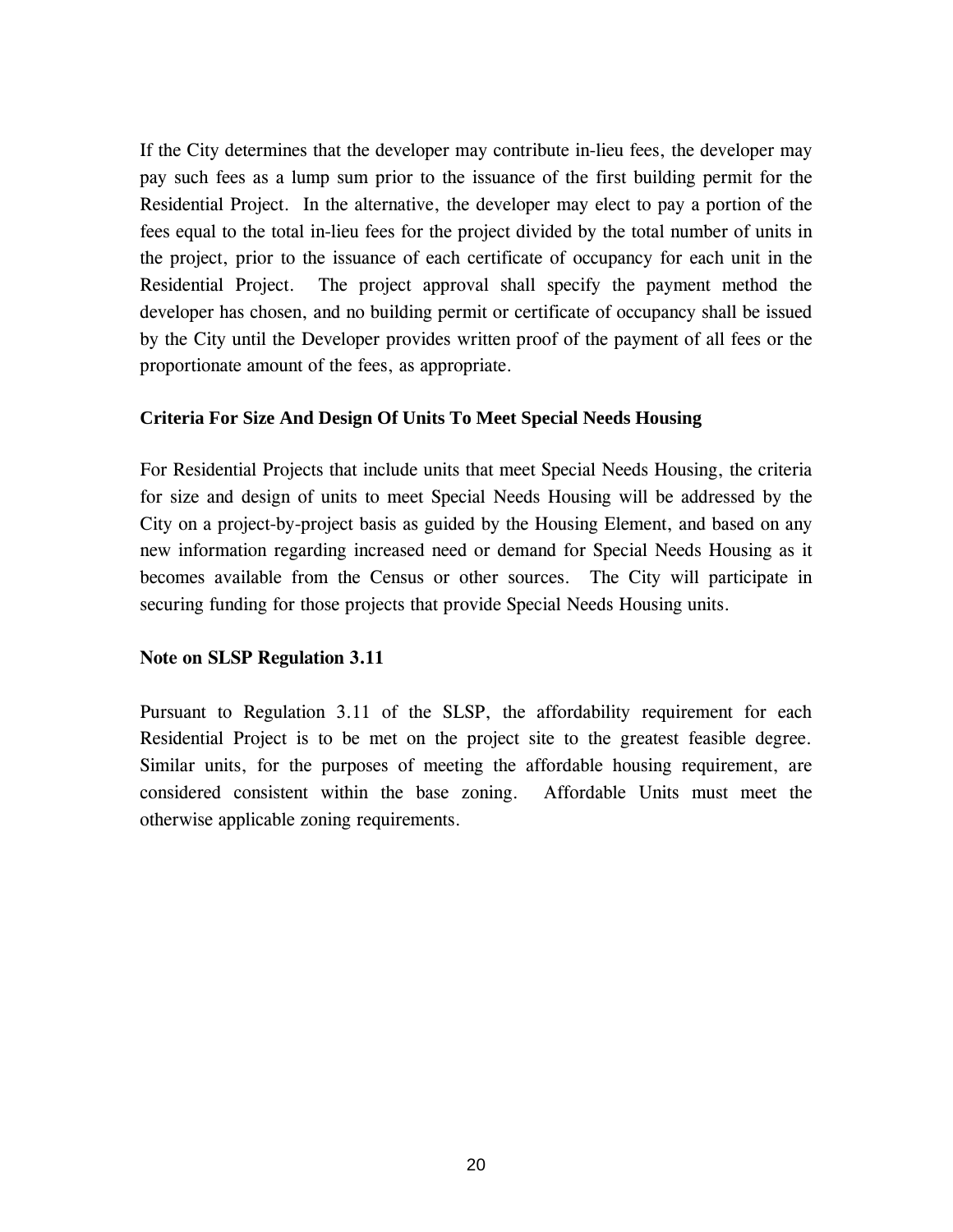#### **IV. OFF-SITE AFFORDABLE HOUSING FEE**

The Spring Lake Specific Plan requires establishment of an "Off-Site Affordable Housing Fee" to be charged on all single-family market-rate units, of a sufficient dollar amount to result in the development of 74 additional multi-family (apartment) units comprised of 49 low income units (66.5 percent) and 25 very low income units (33.5 percent). The Redevelopment Agency of the City of Woodland will receive and allocate these funds. The funds collected may be used anywhere in the City, including the SLSP Area as long as the parcels meet the affordability requirements under the SLSP and this Housing Plan. Up to ten percent (10%) of each year's revenues may be used for administration by Housing and Redevelopment staff.

The Off-Site Affordable Housing Fee shall be \$1,100 per single-family market-rate unit. This amount was determined based on the interest rate and other assumptions that were current at the time of this Plan's adoption. If the interest rate or other assumptions used in the fee's calculation should substantially increase in subsequent years, the City Council may approve a change to the amount of the Off-Site Affordable Housing Fee. City Council may re-establish the fee at an appropriate amount; however at no time shall the fee exceed \$1,300.

The Off-site Affordable Housing Fee shall be imposed as a condition of the tentative map and shall be collected prior to approval of the final map. It is anticipated that the required land will be acquired by no later than July 1, 2007 and the construction of 74 off-site units will be completed no later than July 1, 2012.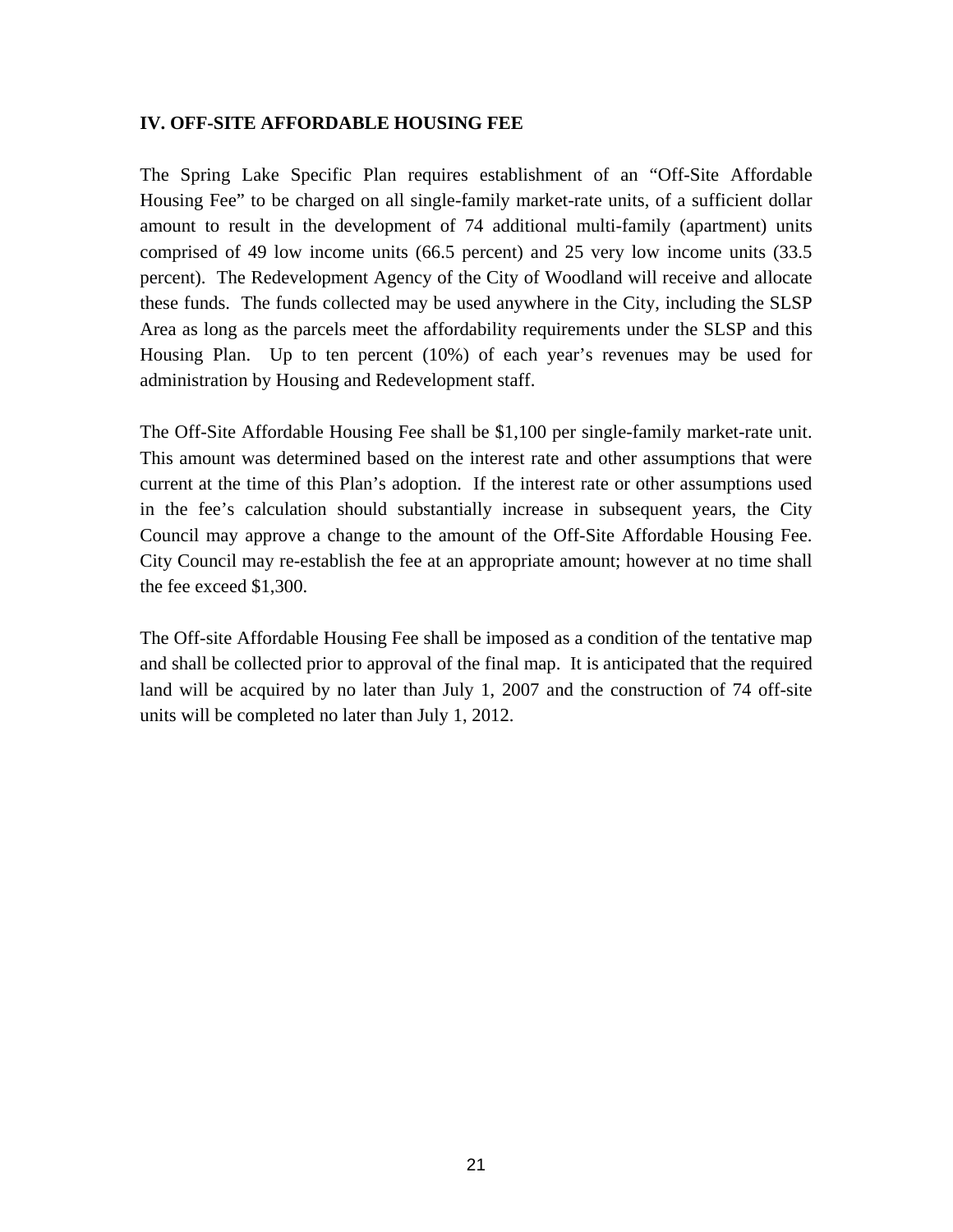# **V. PROGRAM PROCEDURES AND ELIGIBILITY**

This section provides detailed information on calculation of affordable rent and purchase price. Other topics include program eligibility, resale restrictions, and affordability covenants.

# **RENTAL UNITS**

# **Procedure for Determining Affordable Rent**

The Multifamily Inclusionary Housing Units are designated for both Very Low and Low-Income households. The method for calculating the affordable rent for a specific unit is shown below. The Community Development Department shall review these assumptions and procedures annually and make revisions as necessary.

The Community Development Department will calculate the initial affordable rents for a Residential Project at the time that the units will be marketed and made available for rent. The Developer is to provide information on the utilities that will be included in the rent and the utilities for which the tenants will be responsible (including the specific type of service).

The following procedure will be used for determining Affordable Rent:

# **1. Calculate Income Available for Housing**

- Determine the family size appropriate to the unit. For purposes of this calculation, "family size appropriate to the unit" means adjusted for a household of one person in the case of a studio unit, two persons in the case of a onebedroom unit three persons in the case of a two-bedroom unit, four persons in the case of a three-bedroom unit, five persons in the case of a four-bedroom unit and six persons in the case of a five-bedroom unit.
- Determine the household income maximum to use for the affordable rent calculation based on the appropriate household size using the current HUD Area Median Income figures for the Yolo PMSA as published by HCD. For a Very-Low Income unit use the figure for 50 percent of AMI. For a Low-Income unit use 80 percent of AMI.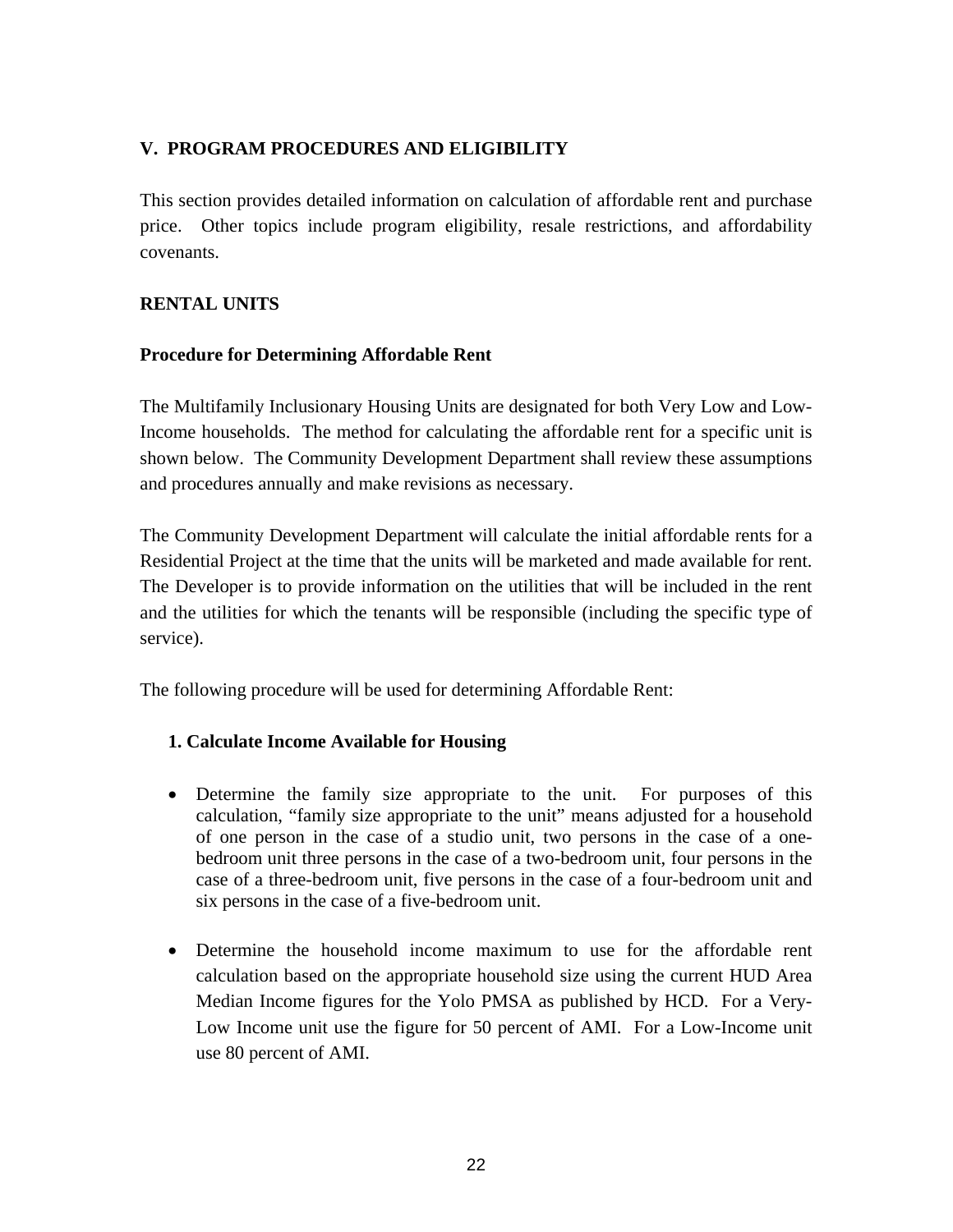• Calculate the amount of income available for housing costs by multiplying the household income figure by 30 percent.

#### **2. Estimate Annual Housing Costs**

• The Household allowance for utilities will be estimated based on the utility costs as shown on the current "Allowance for Tenant-Furnished Utilities and Other Services" table prepared by the Yolo County Housing Authority, using the applicable unit size and unit type (townhouse, garden apartment, or high rise). The costs used will be based on the specifications of the particular unit and the utilities provided by the property owner, for example gas or electric for heating, gas or electric for cooking, etc. The Appendix includes an abbreviated utility table (from the Yolo County Housing Authority's table effective March 1, 2002) as an example. This utility table is updated every year, and shall be provided by the Community Development Department to Developers and Owners of rental Residential Projects upon request. With the approval of the Community Development Director, a property owner may provide a utility survey, verified by the City, in place of the Yolo County Hosing Authority's utility tables.

The Affordable Rent is the resulting figure based on the above assumptions. See the Appendix for an example of the calculation of Affordable Rent for units designated for Low-Income as well as Very Low Income households for units, ranging in size from one bedroom to four bedrooms.

# **ELIGIBILITY REQUIREMENTS FOR AFFORDABLE RENTAL UNITS**

# **Maximum Income Limitation**

Households renting Affordable Units shall have incomes that do not exceed 50 percent (Very Low Income) or 80 percent (Low-Income) of the current Area Median Income for Yolo County as adjusted for household size.

# **Primary Residence Certification**

Eligible households must certify that the unit will be used as a primary residence. Subletting of Affordable Units is not allowed.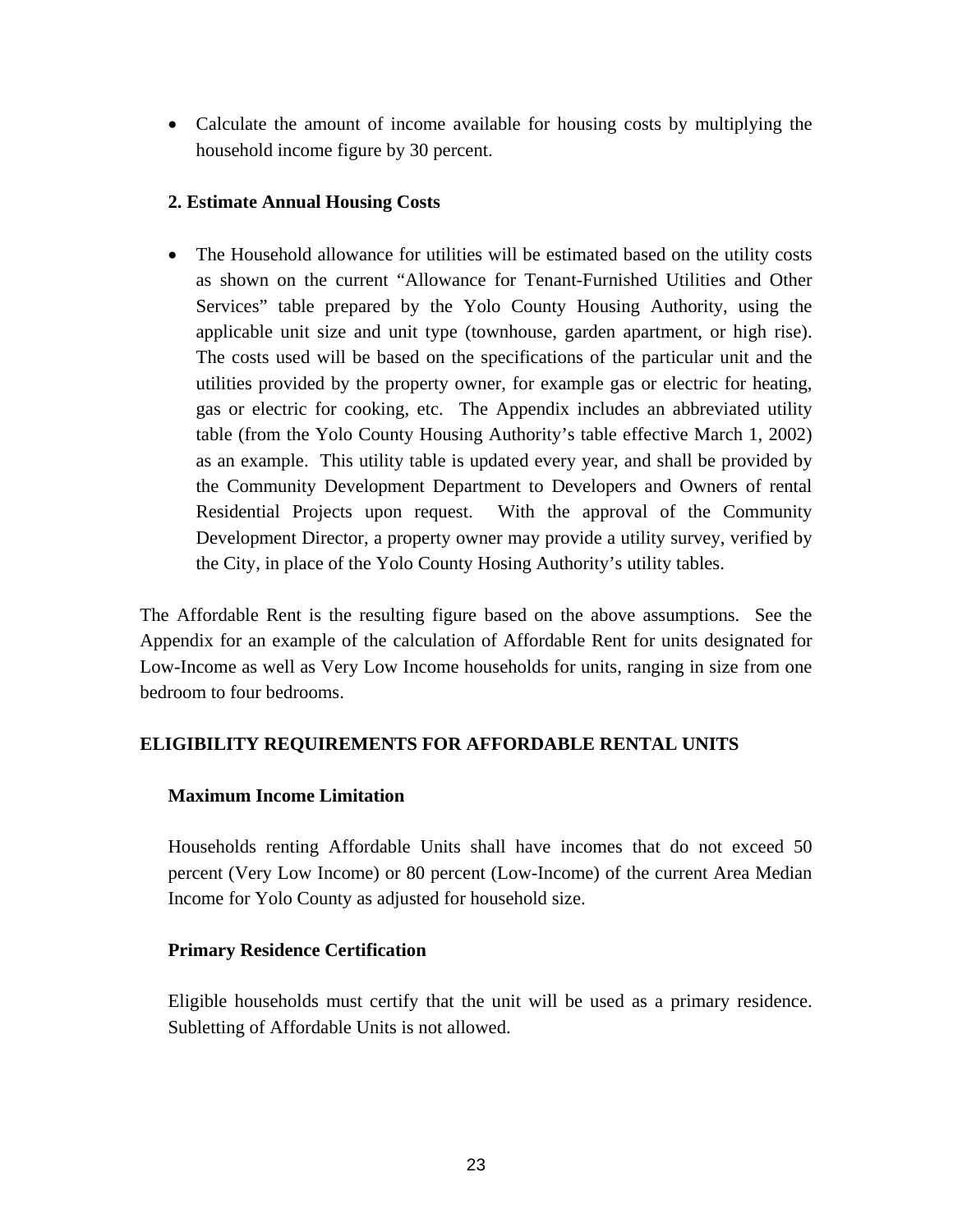### **FOR-SALE UNITS**

#### **Procedure for Sale of Affordable Units**

The method for the sale of affordable units is shown below. The Community Development Department shall review these assumptions and procedures annually and make revisions as necessary:

### **1. Units Appraised at Fair Market Value**

• At the time that the unit will be marketed and made available for sale, the fair market value of the unit will be determined. This determination will be made by a qualified appraiser who will be selected by the Community Development Director and paid by the developer.

#### **2. Calculation of Affordable Maximum First Mortgage**

The sale of affordable units will be implemented by a "silent second" mortgage program by the City (see Appendix D for a further explanation of the silent second program). After the fair market value of the unit has been determined, the City will calculate the affordable maximum first mortgage amount for a qualified low-income purchaser of the unit. The following procedure will be used for determining the affordable maximum first mortgage amount:

- Determine the family size appropriate to the unit. For purposes of this calculation, "adjusted for family size appropriate to the unit" means adjusted for a household of one person in the case of a studio unit, two persons in the case of a one-bedroom unit three persons in the case of a two-bedroom unit, four persons in the case of a three-bedroom unit, five persons in the case of a four-bedroom unit and six persons in the case of a five-bedroom unit.
- Determine the household income available for the affordable maximum first mortgage calculation for a Low-Income household based on the appropriate household size using the current HUD Area Median Income figures for the Yolo PMSA. The calculation of available household income should be based on 80% of Area Median Income for the appropriate household size.
- Calculate the amount of income available for housing costs by multiplying the income figure by 30 percent. For the purpose of determining the affordable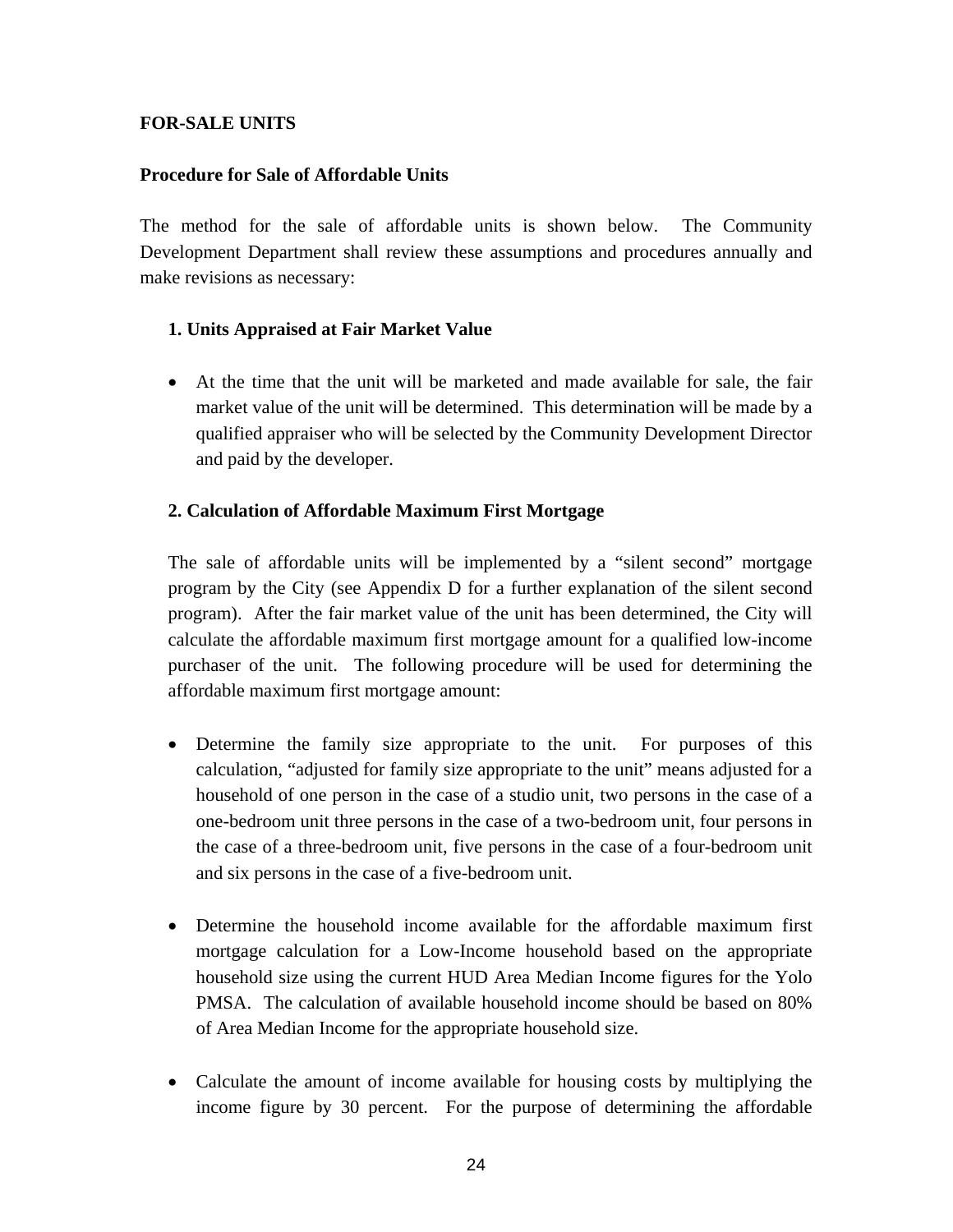purchase price, the cost of utilities, property taxes, insurance, homeowners' association dues, primary mortgage insurance, maintenance and repair costs, and like expenses are not required to be included in the calculation.

See Appendix C for a table displaying the calculations of maximum affordable first mortgage based on the above assumptions under different interest rate scenarios for units of various sizes.

# **3. Limitation of Down Payment Requirement**

• Required down payments for Low-Income purchasers shall be limited to no more than five percent (5%) of the purchase price. The developer/seller may not require a buyer to make a larger down payment but a buyer may elect to make a larger down payment in order to reduce the amount of the first mortgage. This limit to the down payment requirement is intended to provide greater flexibility for Low-Income homebuyers who might find it difficult to build up a higher down payment amount.

# **4. Calculation of "Silent Second" and Regulatory Agreement Equity Share**

- The "silent second" shall be in the amount of \$1,000. A note and deed of trust, or other appropriate document, securing the silent second will be recorded and assigned to the City at the time of sale of each affordable unit.
- The promissory note and deed of trust, or other designated document, will remain a lien against the property, subordinate to the first mortgage. This note will have a 30-year due date which can be extended by the Community Development Director.
- The Regulatory Agreement recorded against the property shall include an equity share that is defined as the fair market appraised value at the time of purchase less the sum of the affordable first mortgage plus the downpayment.. The equity share shall be triggered and calculated at the sale of the affordable unit to a non-Qualified Purchaser or at a non-affordable price.

# **Payoff of the Silent Second and Regulatory Agreement Equity Share.**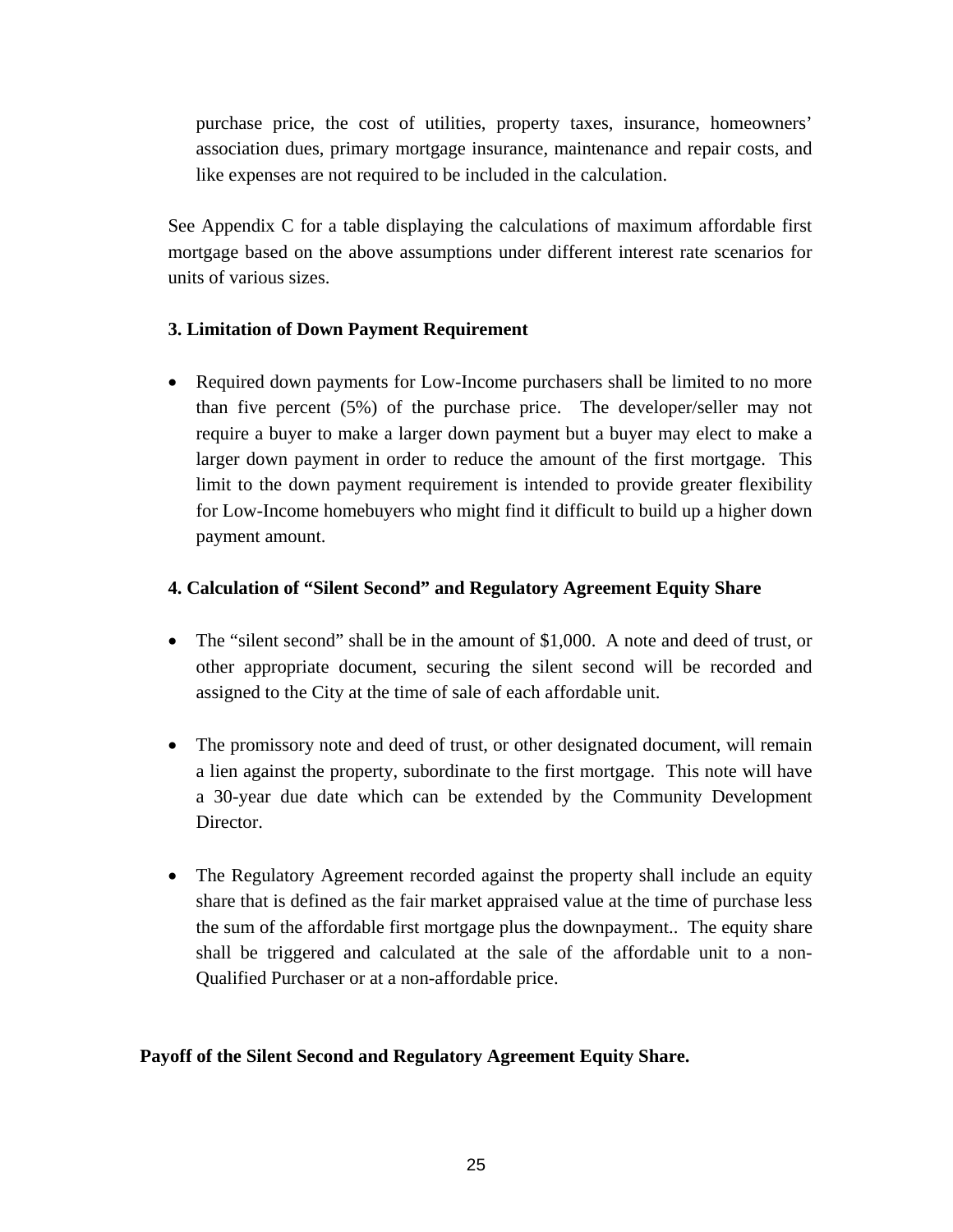The silent second may not be prepaid during its first ten (10) years, as long as the Low-Income Purchaser occupies the unit as their primary residence during this period. The amount due to the City under the equity share provision of the Regulatory Agreement at the eventual payoff of the silent second or the sale of the affordable unit to a non-Qualified Purchaser shall be the amount which bears the equal ratio to the fair market value at the time the silent second is paid off as the initial value that the equity share baseline had in relation to the original fair market sales price. For example, if the original sales price was \$200,000 and the original equity share baseline was \$50,000, the ratio would be 25%. If the fair market value at the time of payoff were \$400,000, the amount due the City would be \$100,000, or 25% of \$400,000. In another case, if the property rose in value to \$250,000, the 25% ratio would dictate the payoff amount to the City to be \$62,500.

#### **Affordable Housing Fund**

Funds received by the City through payoffs of equity share provisions of Regulatory Agreements will be deposited into the City's Affordable Housing Fund. These funds may be used at the discretion of the Community Development Director to make additional affordable housing loans to income-Qualified Purchasers to facilitate the purchase of homes, to subsidize affordable multifamily projects, or for any other use to promote the development of affordable housing within the City of Woodland. Up to ten percent (10%) of each year's income from the Affordable Housing Fund may be used for administration and ongoing monitoring of loans made from the Fund.

#### **ELIGIBILITY REQUIREMENTS FOR FOR-SALE UNITS**

#### **Eligibility Requirements for For-Sale Units**

#### **Maximum Income Limitation**

Low income households purchasing Affordable Units shall have incomes that do not exceed eighty percent (80%) of the current Area Median Income for Yolo County as adjusted for household size. In the event that the Developer or owner is unable to locate a Qualified Low-Income Household Purchaser within ninety (90) days, the City shall market for sixty (60) days to households with incomes up to one hundred percent (100%) of the Area Median Income for Yolo County as adjusted for household size. If no Qualified Purchaser has been identified, the City shall then market for sixty (60) days to households with incomes up to one hundred and twenty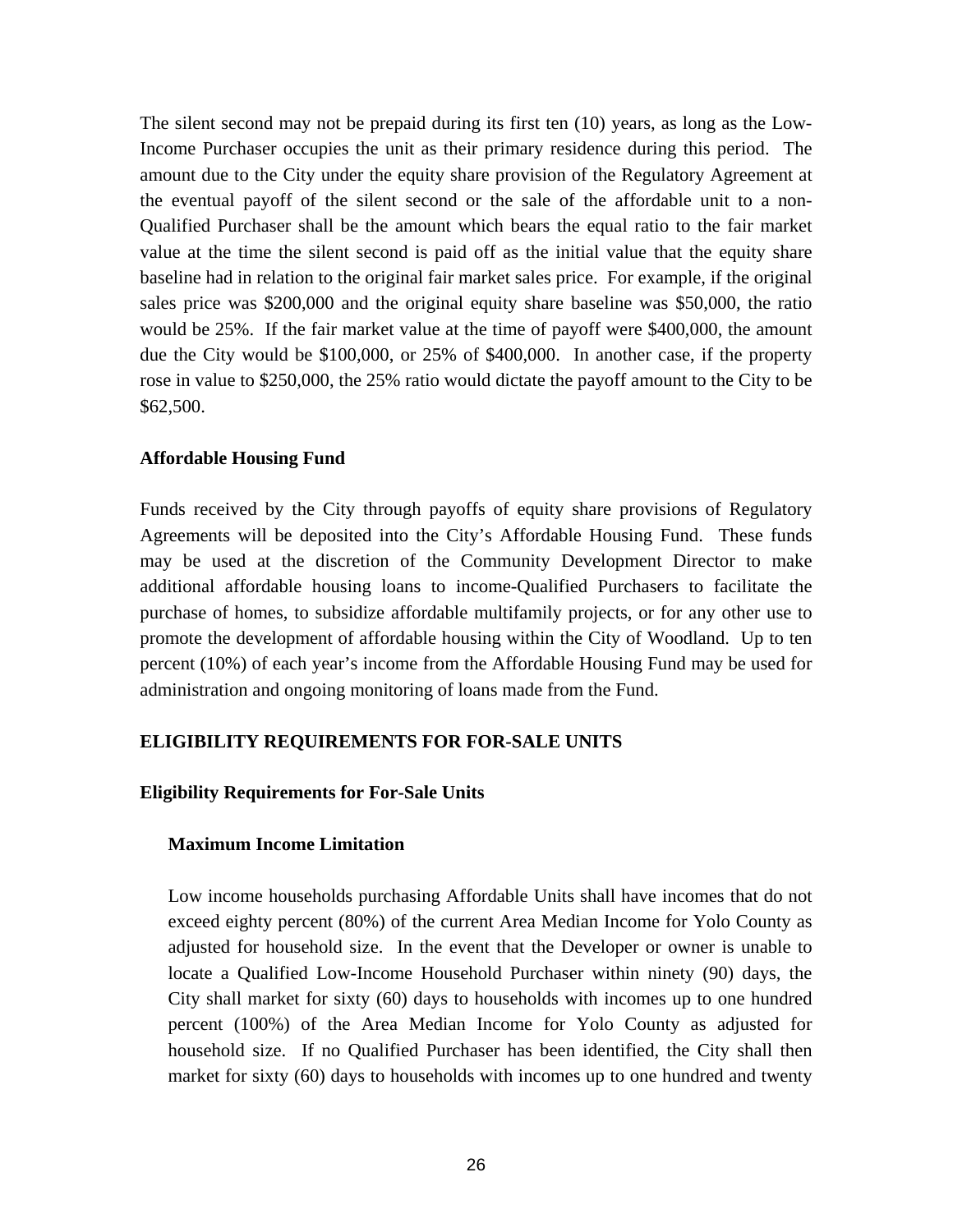percent (120%) of the Area Median Income for Yolo County as adjusted for household size.

#### **Primary Residence Certification**

Purchasers must certify that the home will be used as a primary residence.

#### **RESALE REQUIREMENTS FOR AFFORDABLE FOR-SALE UNITS**

#### **Conditions of Owner-Occupancy Hardship**

For so long as the Purchaser (Owner) owns the unit, the unit will be occupied solely by the Owner and the Owner's immediate family as the Owner's principal place of residency. Notwithstanding the foregoing, however, the Community Development Director may authorize the Owner to rent-out the Affordable Dwelling Unit, for a cumulative period not to exceed one year, if the Owner establishes to the Community Development Director's reasonable satisfaction that the owner-occupancy requirement would cause hardship to the Owner because of:

- (1) Divorce or separation of the Owner(s);
- (2) The extended absence from the Affordable Dwelling Unit by the Owner because of the serious illness or disability of the Owner or a member of the Owner's household or immediate family.
- (3) Absolute necessity for relocation of the Owner form the greater Sacramento area for purposes for the Owners' employment; or
- (4) The Owner's loss of employment.

The purpose of the foregoing limited exceptions to the owner-occupancy requirement is to allow the Owner to recover from a temporary inability to occupy the Affordable Dwelling Unit or to provide for the orderly disposition of the Unit in cases of hardship, and is not intended to permit long-term rental of the Unit. For these reasons, the term "hardship" shall be narrowly construed and a condition of hardship shall be considered to exist for the minimum possible time.

#### **Procedure for Resale of the Affordable Dwelling Unit**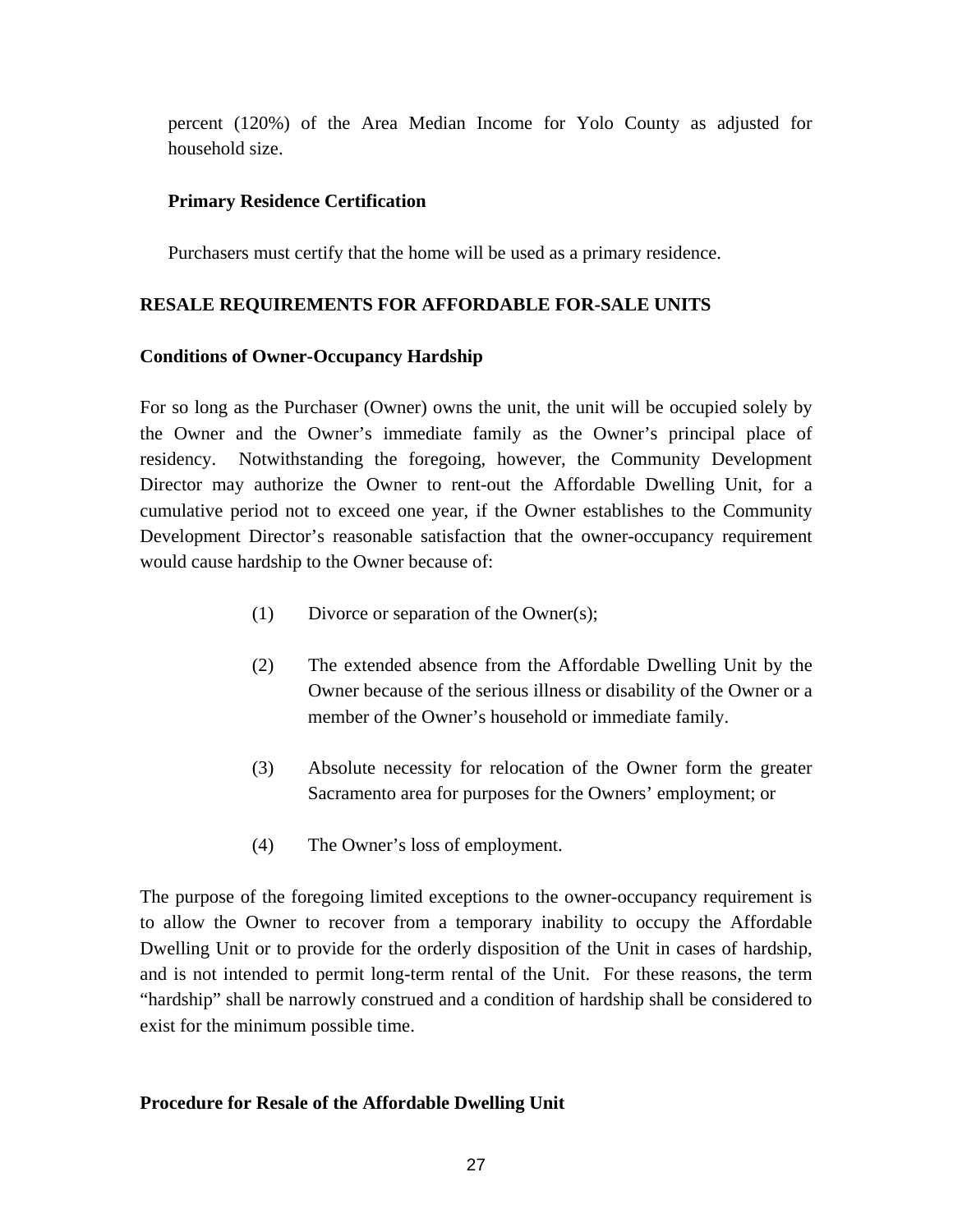In order to maintain the affordability of the For-Sale Affordable Units the City shall impose the following resale conditions. No For-Sale Affordable Units shall be offered for resale or resold other than in the manner provided herein until the owner/purchaser has owned the house for ten years or longer:

- Prior to advertising the availability of the For-Sale Affordable Unit or otherwise offering the Unit for sale, the Owner shall provide the City with a notice of Owner's intent to sell the Unit. The notice shall indicate the location of the Unit and the number of bedrooms contained in the Unit. The notice shall provide the City a period of thirty calendar days after receipt of such notice (resale marketing period) to either (1) provide the Owner with an active and current list of interested and Qualified Purchasers, or (2) determine that no interested and Qualified Purchaser is available.
- Following the receipt of such notice, the City shall either complete or require the Owner to have completed an appraisal report to determine the fair market value of the Unit. This appraised value will be used by the City to determine the seller's equity share provision obligation, equaling the amount which bears the same ratio to the fair market value at the time the note is paid off as the initial value that the equity share baseline had in relation to the original fair market sales price. The City will also use the appraisal of the Affordable Unit to determine the amount of subsidy in the form of the assumed and possibly increased equity share baseline that will be required by the subsequent Qualified Purchaser of the Affordable Unit.
- Upon notice of Owner's intent to sell, the City shall also provide the Owner with a disclosure form that must be completed by a prospective Qualified Purchaser and returned to the City. The primary purposes of the disclosure form shall be to: 1) provide the City with information that the City will need to confirm that the prospective purchaser of the Unit is a Qualified Purchaser; and 2) ensure that the prospective purchaser of the Unit is aware of the owner-occupancy and resale restrictions applicable to the Affordable Unit.
- Within three (3) days after executing any contract or agreement for sale of the Affordable Dwelling Unit, the Owner shall deliver to the City a copy of the contract or agreement, together with the completed and fully executed disclosure form and evidence supporting the prospective purchaser's Gross Income as shown on the disclosure form. The proposed sale shall be deemed approved unless the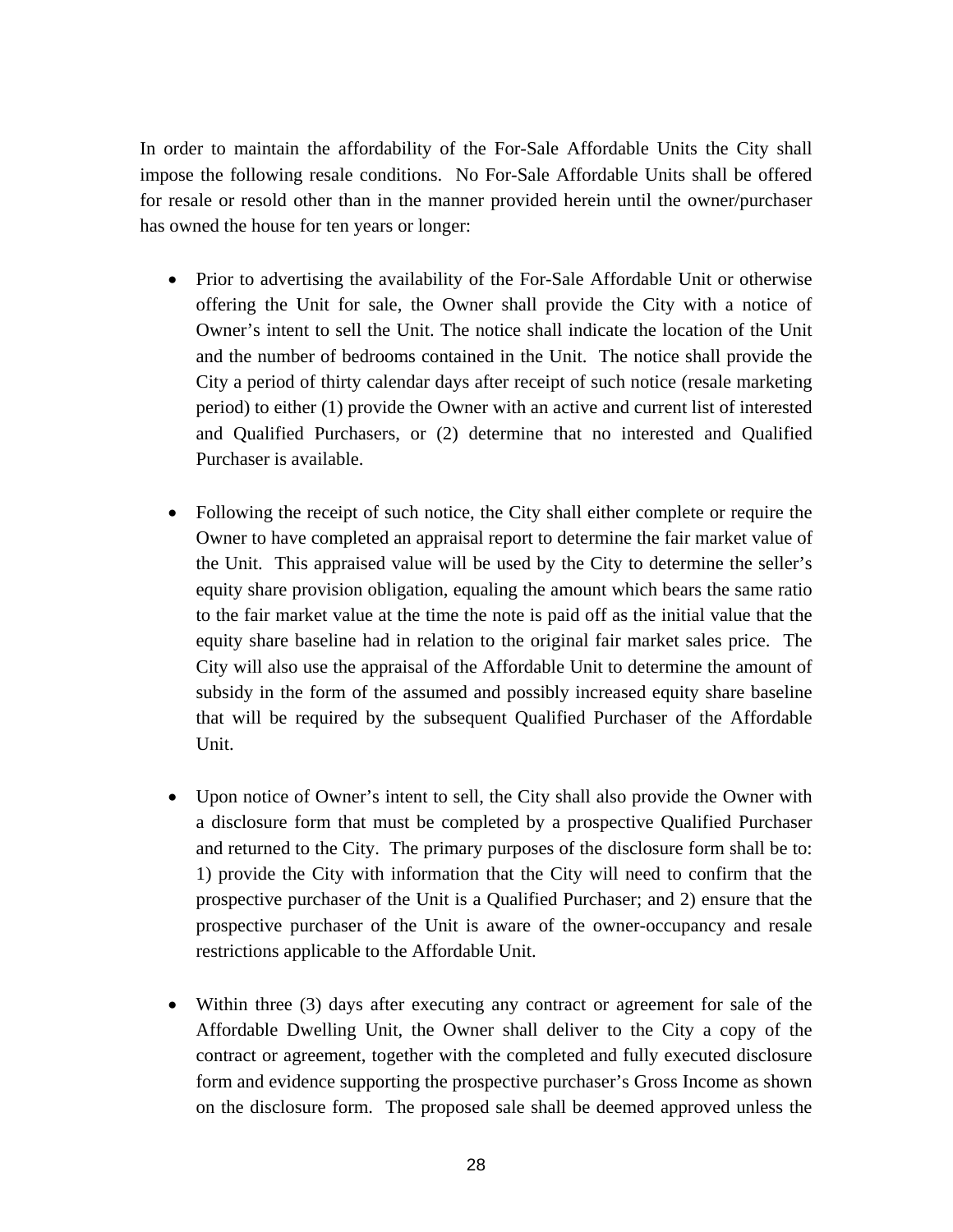City, within ten (10) days after receipt of such information, provides notice to the Owner either that: 1) the proposed sale does not comply with the provisions of this Housing Plan; or 2) additional information is required. If the proposed sale is disapproved or if the City determines that additional information is required, the notification shall be accompanied by a statement of the reason(s) for that decision.

#### **Resale to a Qualified Purchaser**

Each Qualified Purchaser shall be required to purchase the Affordable Unit with cash, a mortgage secured by a first deed of trust on the Affordable Unit, or a combination of the two.

At close of escrow the Owner shall assign, and the Qualified Purchaser shall assume, the Promissory Note. The ten-year occupancy requirement and restrictions on re-sale applied to the original Qualified Purchaser of the Affordable Unit shall be reset to the date the Promissory Note is assumed by the subsequent Qualified Purchaser. The subsequent Qualified Purchaser shall enter into a Regulatory Agreement with the City, which shall be recorded against the property.

The City may provide an additional subsidy (if available) to increase the amount of the equity share provision of the Regulatory Agreement in order to allow the Qualified Purchaser to purchase the unit (i.e. increase the percentage of the purchase price which is represented by the equity share baseline).

The City shall subordinate its lien to any commercial lender providing a loan to enable the Qualified Purchaser to purchase the Affordable Unit, providing the amount of such loan does not exceed the purchase price for the Affordable Unit plus the Qualified Purchaser's actual share of closing costs and other related expenses.

# **LIMITED EXCEPTIONS TO RESALE REQUIREMENT**

#### **Inability to Identify a Qualified Purchaser**

In the event the Owner or the City is unable to identify a Qualified Purchaser who is able to purchase the Unit within the resale marketing period in compliance with the sales timelines of this Housing Plan and the Regulatory Agreement, the City shall have the right to purchase the Affordable Unit at the Affordable Purchase Price. If the City decides not to purchase the unit, the Owner may, with the prior written consent of the City, sell the Unit to a Non-Qualified Purchaser without regard to the purchaser's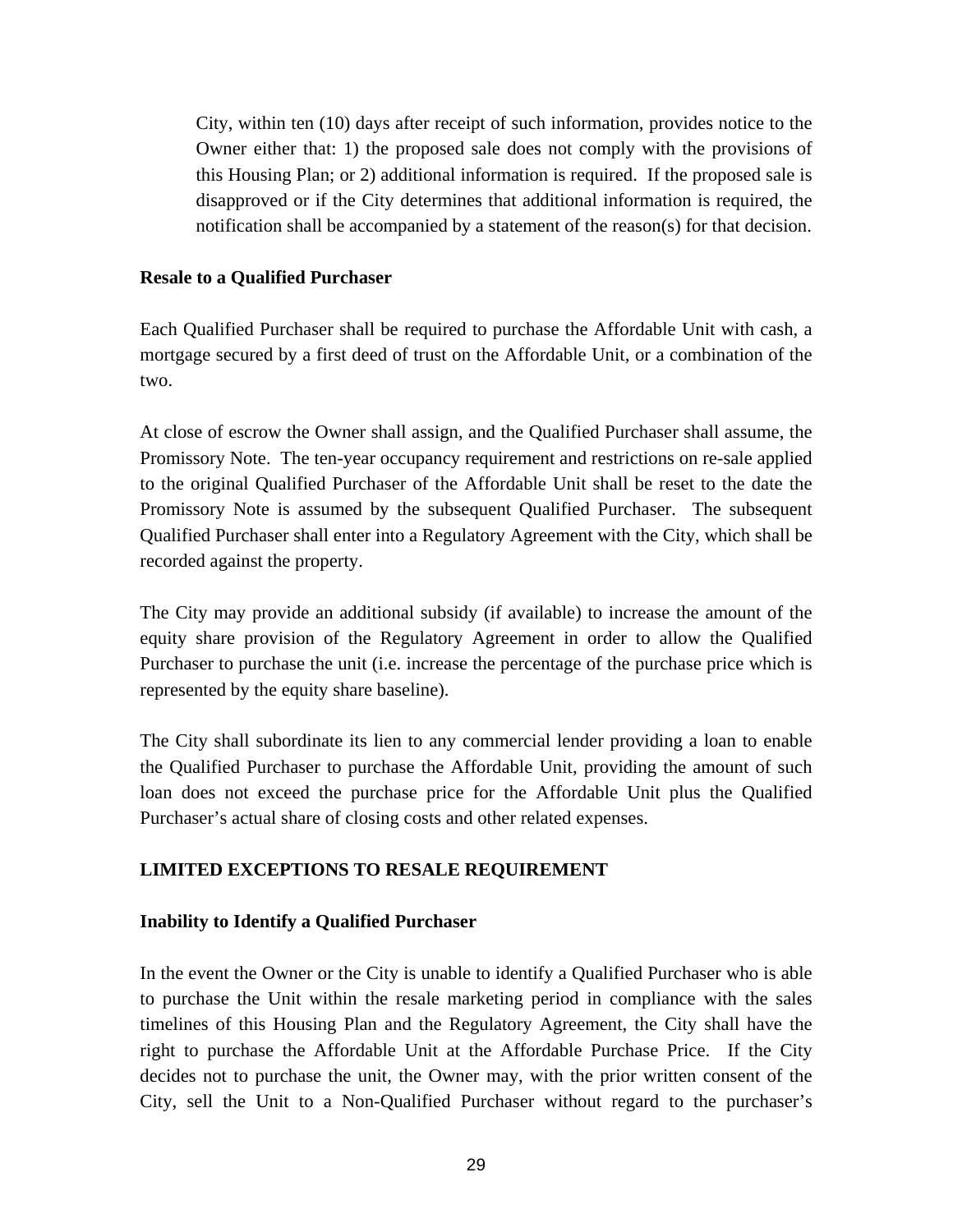income. The Owner's request to the City to sell to a Non-Qualified Purchaser shall be accompanied by evidence establishing that the Owner has actively and in good faith attempted to identify a Qualified Purchaser for the Unit throughout the resale marketing period using affirmative marketing measures. "Affirmative marketing" means that the Owner shall have continuously listed the property on the multiple listing service and shall have acted in good faith in responding to inquiries and offers from Qualified Purchasers.

In the event of a resale to a Non-Qualified Purchaser due to the seller's and the City's inability to identify a Qualified Purchaser within the ten-year occupancy requirement, the seller shall be required to pay off the equity share provision of the Regulatory Agreement to the City at the close of escrow. The amount due to the City shall be the amount which bears the equal ratio to the fair market value at the time the equity share provision is paid off as the initial value that the equity share baseline had in relation to the original fair market sales price.

# **Resale Necessitated by Hardship**

The Owner may sell the Unit to a Non-Qualified Purchaser during the ten-year affordability period and pay off the equity share provision of the Regulatory Agreement to the City in full if the Community Development Director reasonably determines that the sale of the Unit to a Non-Qualified Purchaser is necessary due to circumstances of hardship, or "Excluded Transfers," which may include:

- (1) Financial hardship causing risk of default of the Owner's first mortgage.
- (2) A transfer resulting from the death of the Owner;
- (3) A transfer to the Owner and his or her spouse as joint tenants;
- (4) A transfer resulting from a decree of dissolution of marriage or legal separation or from a property settlement agreement incident to such decree;

No Excluded Transfer shall be effective unless the City has received a written request to approve the Excluded Transfer not less than thirty (30) days prior to the proposed date of transfer. Any such request shall be accompanied by documentation supporting the basis for the Excluded Transfer.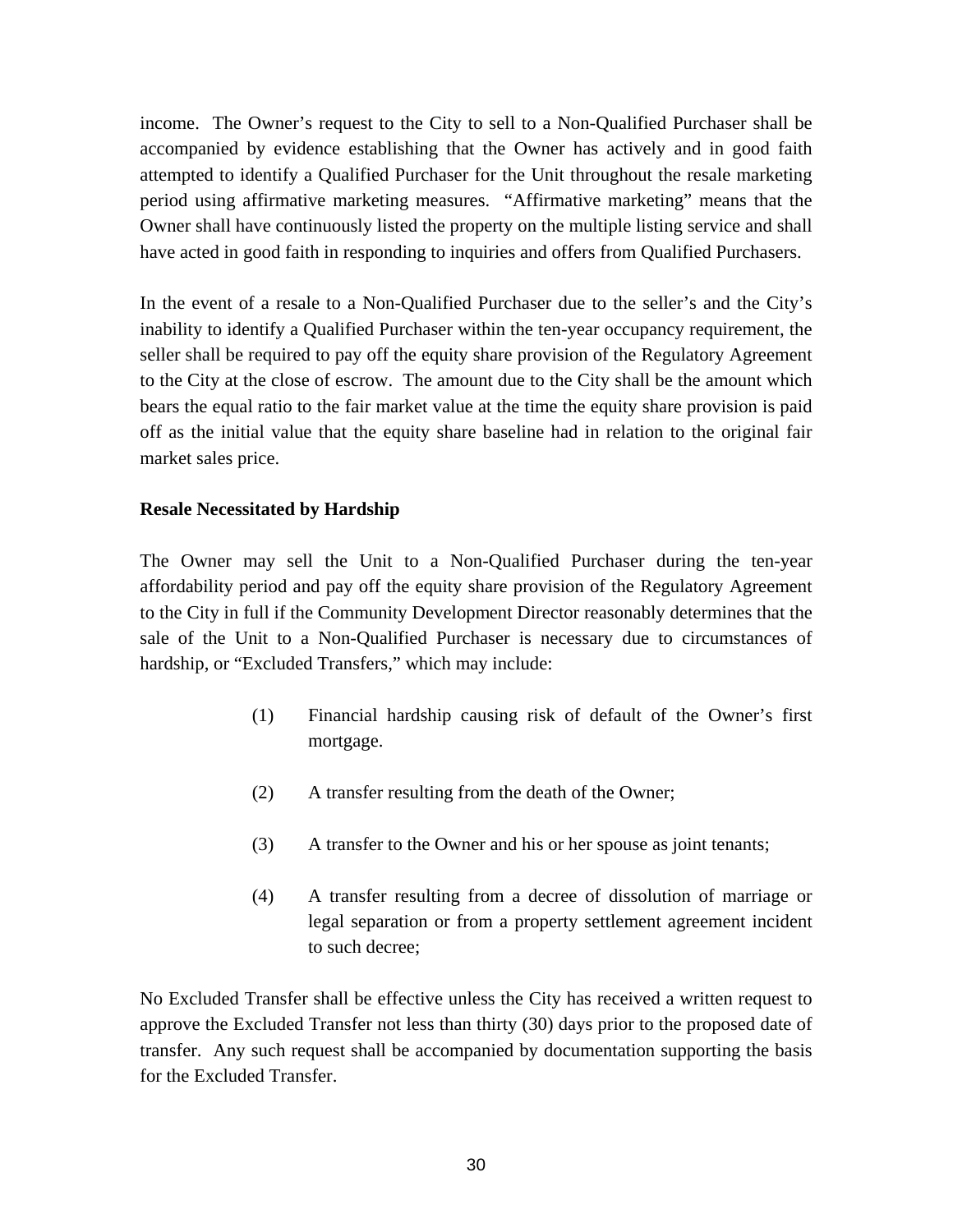In the event of a resale to a Non-Qualified Purchaser necessitated by the seller's circumstance of hardship within the ten-year occupancy requirement (approved by the Community Development Director), the seller shall be required to pay off the equity share provision of the Regulatory Agreement to the City at the close of escrow. As previously stated, the amount due to the City shall be the amount which bears the equal ratio to the fair market value at the time the equity share provision is paid off as the initial value that the equity share baseline had in relation to the original fair market sales price.

The City may record a default notice on any Affordable Unit. In the event of default, the City, in its discretion, may purchase the unit. In the event the City purchases an Affordable Unit pursuant to this Housing Plan, the City shall take reasonable steps necessary to maintain the affordability of the unit and identify a Qualified Purchaser. The City shall not maintain ownership and rent the Affordable Unit on a long term basis.

#### **Resale after Close of Ten Year Occupancy Requirement**

The resale restrictions for Affordable Units shall be removed after a Qualified Purchaser has occupied the unit as their primary residence for at least ten (10) years. However, the silent second note will remain with the property secured by the deed of trust until either a) the unit is sold; or b) the silent second becomes amortized per the provisions of this Plan after 30 years, unless extended by the Community Development Director.

In the event that the Affordable Unit is resold at fair market value, the equity share provision of the Regulatory Agreement is due in full at the close of escrow. Again, the amount due to the City shall be the amount which bears the equal ratio to the fair market value at the time the equity share provision is paid off as the initial value that the equity share baseline had in relation to the original fair market sales price.

#### **VI. OUTREACH AND MARKETING**

#### **Preferences**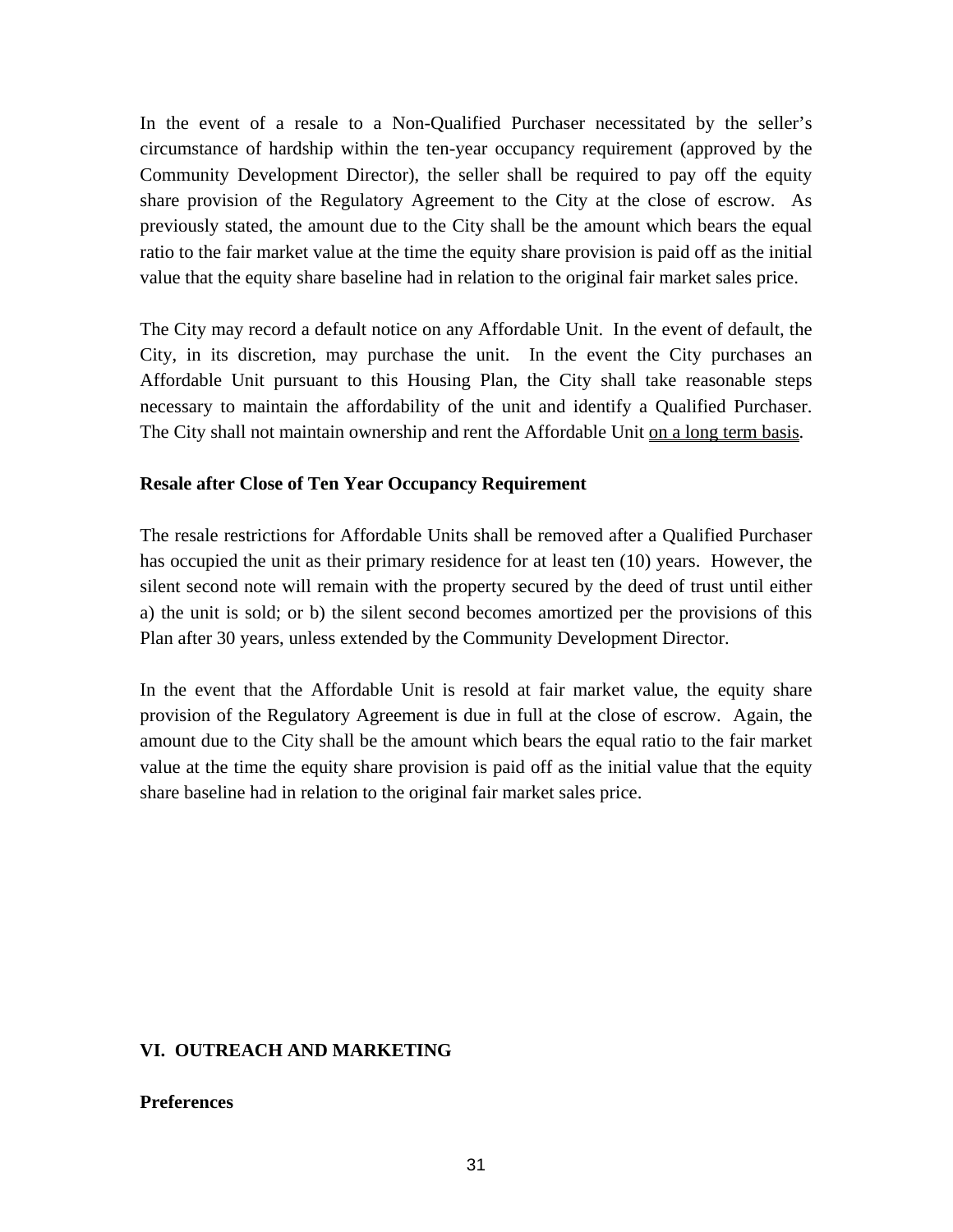The City may choose to establish preference categories for the inclusionary units. Possible preferences could include the following:

- Persons who have been displaced by a project in Woodland,
- Persons who work for the City of Woodland or for the Woodland Joint Unified School District,
- Persons who live or work within the City of Woodland,
- All other eligible persons.

# **Affordable Housing Marketing Plan.**

Prior to marketing the Affordable Units, the Developer shall submit an Affordable Housing Marketing Plan to the City for approval. The Affordable Housing Marketing Plan shall outline the Developer's plan to identify Qualified Purchasers (in the case of for-sale projects) or renters (for rental projects) for Affordable Units throughout the marketing period of a Residential Project. Substantial evidence shall be submitted to the City that establishes, to the City's reasonable satisfaction that the Developer complied with the submitted Affordable Housing Marketing Plan and affirmatively marketed the units throughout the relevant marketing period. The Affordable Housing Marketing Plan shall include, but not be limited to, the following:

- Advertise the availability of the affordable units by placing in newspapers of general circulation in Yolo County and the greater surrounding region no less than eight (8) advertisements, of which no less than three (3) shall be in the Daily Democrat and at least two (2) shall be in a publication with a regional scope. At least one advertisement shall be in a language other than English, such as Spanish. The advertisements in the Daily Democrat shall be at least sixteen square inches. In the event these publications are defunct or space is not available, the Community Development Director shall designate comparable alternative advertising. Advertising shall be required for each release of affordable housing units;
- No later than the date of issuance of a building permit for the units, provide written notice to a list of housing organizations and other agencies serving low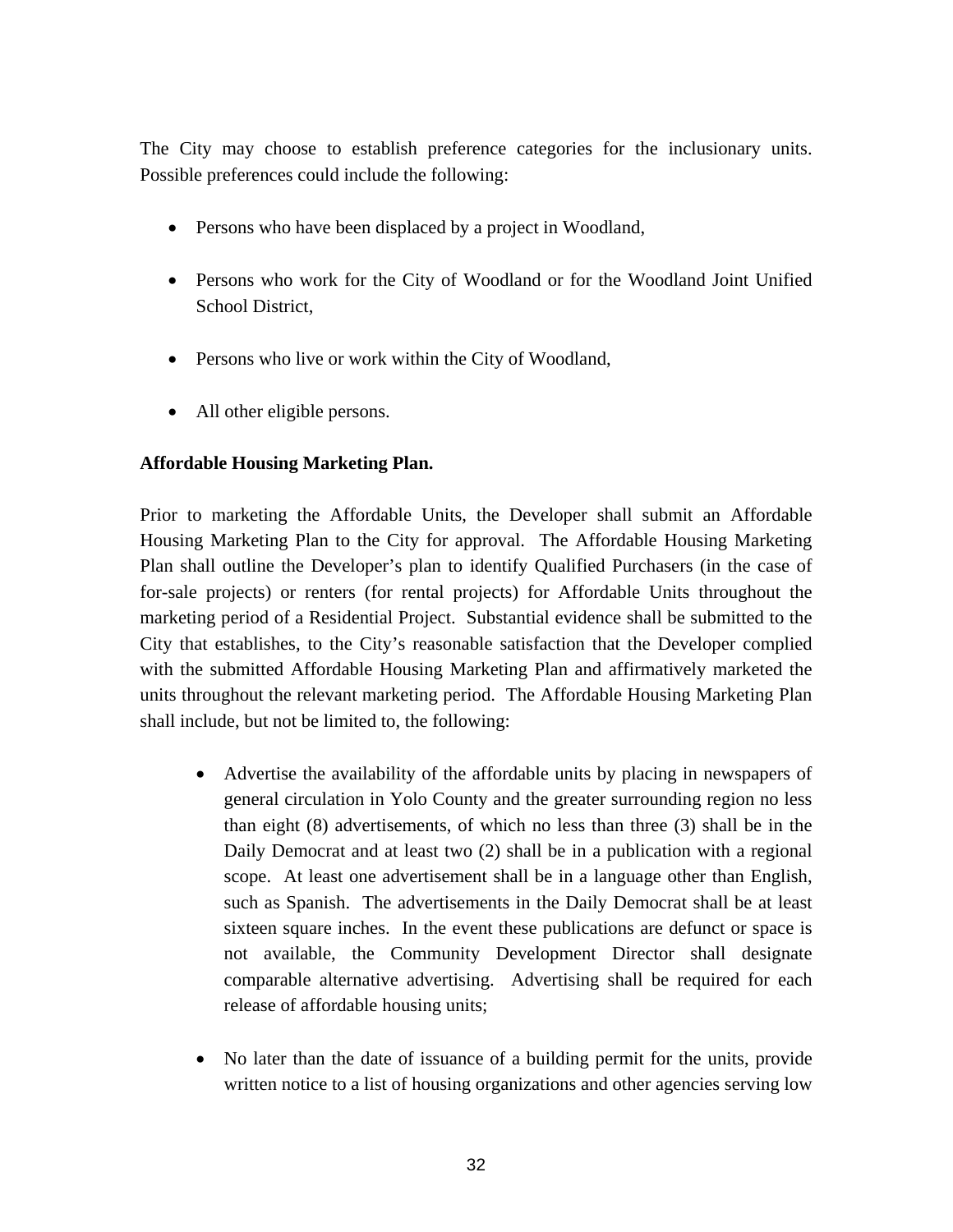and very low-income persons and families available from the City informing these organizations of the availability of the Affordable Units, and requesting that these organizations assist in publicizing the availability of the Affordable Units to their members and clients;

- Place a sign on the site of the Residential Project advertising the availability of the Affordable Units and providing contact information throughout the marketing period. This information can be integrated into the primary project sign or included on a separate stand-alone sign with comparable visibility. To the extent possible without obstructing necessary construction activity, the sign described shall be oriented, formatted and situated in such a manner that it is visible to the maximum number of pedestrians and drivers on the nearest public street;
- Advertise in such other mediums, such as the Internet, as is reasonably necessary to affirmatively market the Affordable Units.
- Because of the high demand for Affordable Units, a lottery system shall be used by the Developer to select potential buyers.
	- Such a lottery or alternative selection process shall be conducted in a fair, unbiased, and non-discriminatory manner, if possible by a third party agreed upon by both the City and the Developer. Employees of Developers and their families shall not be given preferential treatment in the marketing of the Affordable Unit(s) or in the selection of Qualified Purchasers.
	- To enter into the lottery, the Developer shall ensure that the Affordable Units will be completed within one hundred and eighty (180) days from the contract date. Extensions may be granted by the Community Development Director for delays beyond the control of the Developer, such as weather.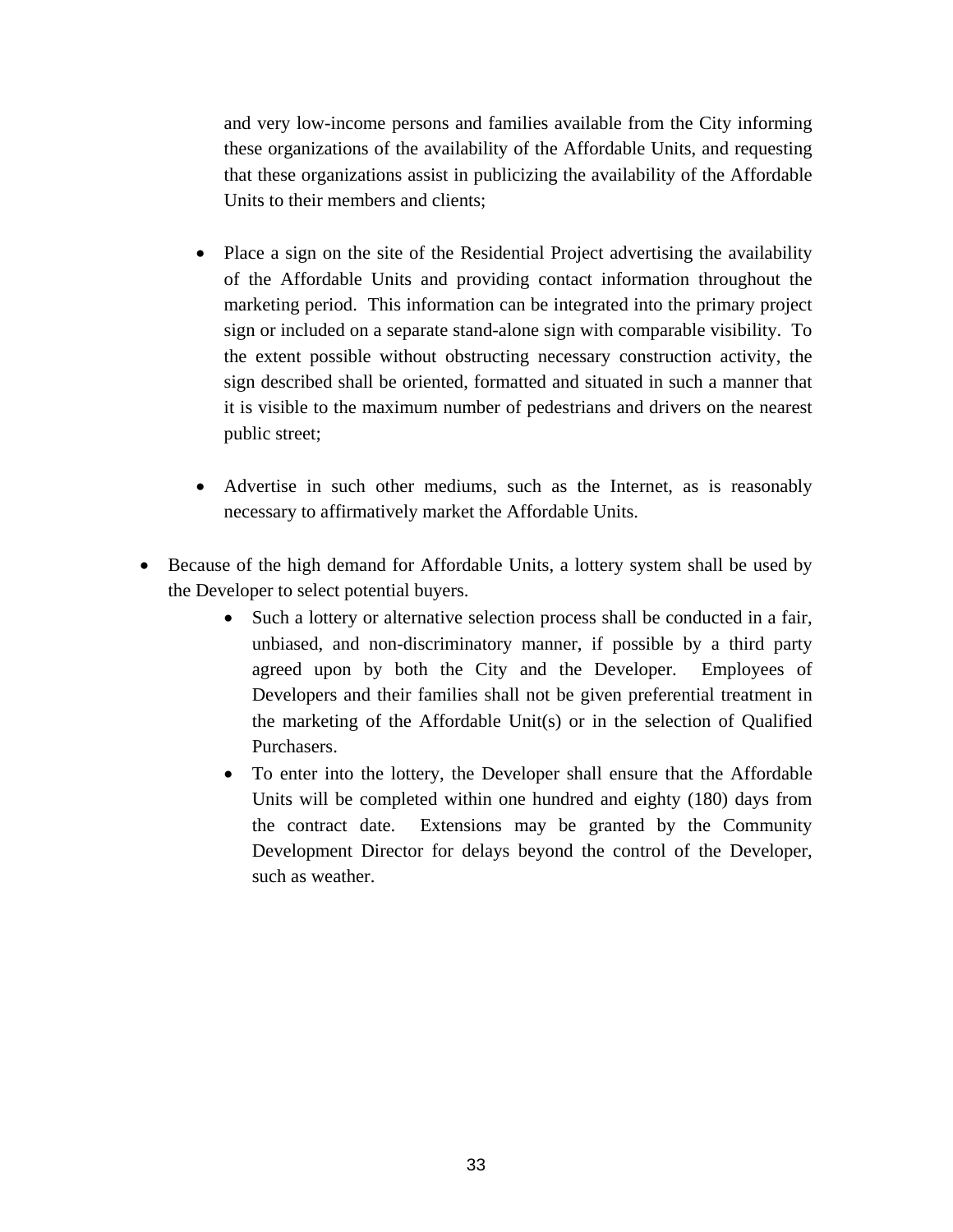# **VII. MONITORING AND COMPLIANCE**

Each Owner of Affordable rental Dwelling Units shall enter into a Regulatory Agreement with the City for each Residential Project that contains units with affordability restrictions. As a provision of this Housing Plan as well as the Regulatory Agreement, the Community Development Department will be responsible for tracking and monitoring all of the City's inclusionary housing units. This includes maintaining a computerized database of all units as well as files with the required regulatory agreements recorded against the property.

For Residential Projects that receive a state or federal housing subsidy and are, thus, subject to applicable regulatory agreements and requirements pertaining to each subsidy, these regulatory agreements shall supercede the monitoring requirements outlined in this section.

The monitoring requirements of each Regulatory Agreement between the Owner and the City shall include all the rental restrictions listed in this Housing Plan and in addition shall require the Owner to do the following:

- Affirmatively market the rental units by sending advertisements describing the Affordable Units to local newspapers and to the list of local nonprofit and government housing organizations and agencies that serve Very Low and Low-Income persons and families.
- Comply with all fair housing laws and not discriminate based on race, ancestry, gender, religion, color, age, national origin, marital status, familial status, sexual orientation, source of income, and disability.
- Not discriminate based on any government rental subsidy, including but not limited to HUD Section 8 assistance.
- Rental projects shall be monitored every year to review tenant incomes and rents. The Community Development Department mails letters to all property owners requesting information on the affordable units, the rents charged and the current tenants. The Project Owner is responsible for giving income certification forms to the applicable tenants and returning the completed forms to the City*.*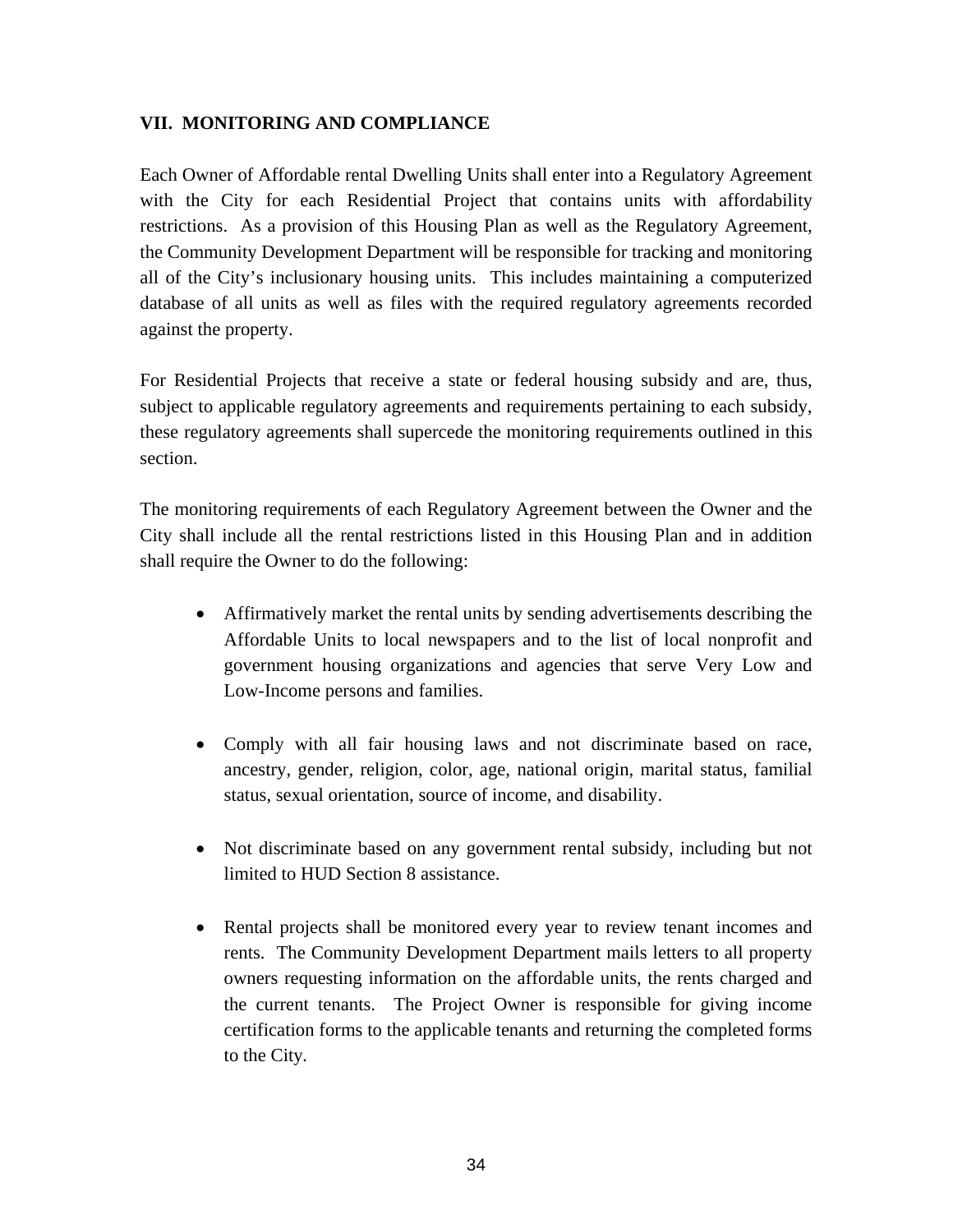The Community Development Department reviews the information submitted for each Residential Project to make sure that the Project is in compliance with its Regulatory Agreement. Staff will notify the Project Owner of any discrepancies and establish the best practice for bringing the Residential Project into compliance with the Affordable Unit requirements of its Regulatory Agreement in the most timely manner possible. For example, the Project Owner may be required to rent out available vacant units within the Residential Project as Affordable Units, or rent out other units as they become available as Affordable Units, in order to meet the Affordable Units requirement for the Residential Project.

• Agree to rent Affordable Units to qualified income eligible Households on a one (1) year lease basis which shall be renewed at the end of each lease term; and that no Household shall be required to terminate its tenancy from such Affordable Unit absent a showing of good cause. If a Very Low-Income Household increases its income so that it no longer qualifies as a Very Low-Income Household during its tenancy, it shall be permitted to remain in the Affordable Unit as long as its income does not exceed the Low-Income limitation (i.e. 80% of AMI). However, the level of rent for such unit may be raised to an Affordable Rent level for a Low-Income Household. At vacancy, such unit shall be rented to an eligible Very Low-Income Household and the rent reset to an Affordable Rent for a Very Low-Income Household, unless the Affordable Unit requirement has been met by renting other vacant units at the appropriate Affordable Rent level.

The Regulatory Agreement shall specify a monitoring fee, to be paid annually by the rental Project Owner, which shall be calculated in an amount necessary to reimburse the City for the reasonable cost of the monitorin*g.*

For-sale units will be monitored to make sure that the owners are complying with the occupancy requirement and are not subleasing the property. Letters will be sent to the owners every two years with a form requesting the required certifications. In addition, the letter will restate the restrictions regarding sale or refinancing of the property.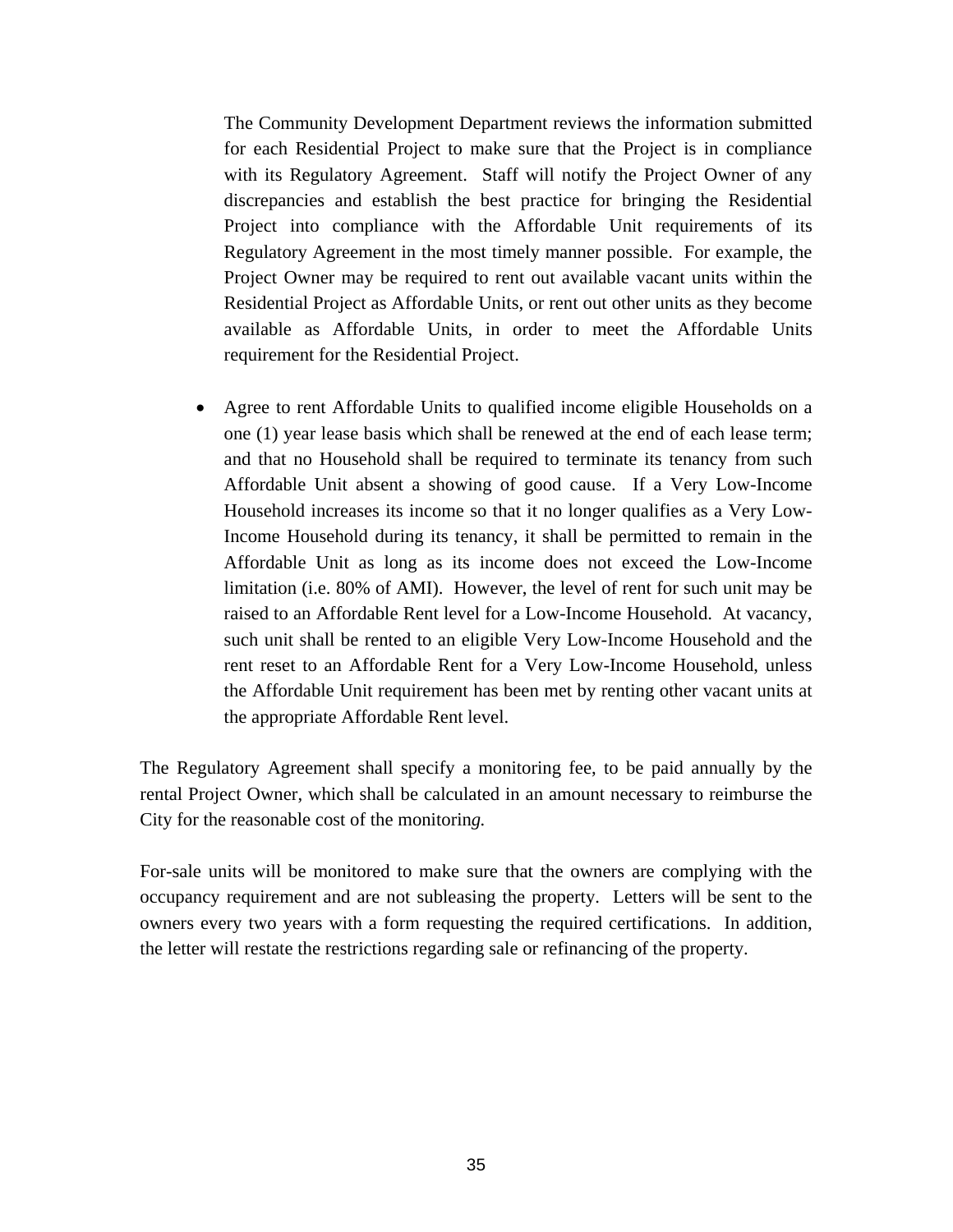### **VIII. OTHER PROVISIONS**

#### **Administration of the Housing Plan**

The Community Development Department shall be responsible for the implementation of this Housing Plan. Guidelines implementing this Plan shall be maintained by the Community Development Department. Revisions to the guidelines necessary to comply with local, state and federal law may be approved by the Community Development Director. Any other substantive revisions to the administration of the plan shall be made with the approval of the City Council Affordable Housing Subcommittee.

#### **Administrative Review of Adverse Determination**

Any applicant or other person who contends that his or her interests have been adversely affected by a determination related to this Housing Plan and its implementation may appeal such determination to the City Council by filing a written appeal with the City Clerk within ten calendar days after the determination or requirement is made. A filing fee as prescribed by City Council resolution shall accompany the appeal. At its next regular meeting after the filing of such appeal, the City Council shall set a date for a public hearing on the matter and shall mail notice of the hearing at least ten calendar days prior to said hearing. The City Council may reverse or modify any such determination if it finds that the action under appeal does not conform to the provisions of this Housing Plan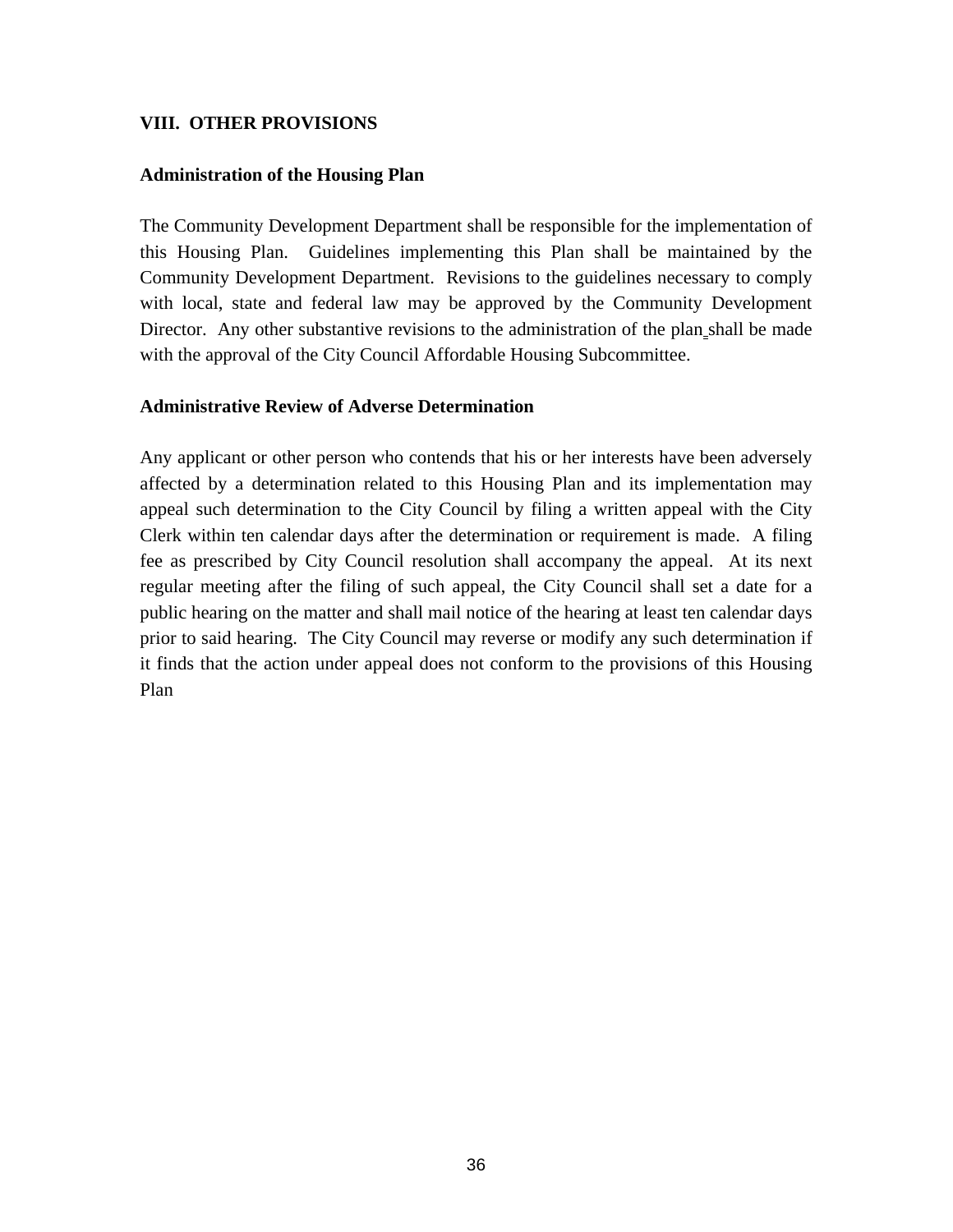### **APPENDICES**

- APPENDIX A: 2007 INCOME LIMITS BY HOUSEHOLD SIZE
- APPENDIX B: 2007 CALCULATION OF AFFORDABLE RENT
	- 1. EXAMPLE OF AFFORDABLE RENT CALCULATION
	- 2. UTILITY TABLE FOR APARTMENTS:
		- **GARDEN APARTMENT**
		- **HIGH-RISE APARTMENT**
		- **•** TOWNHOUSE
- APPENDIX C: CALCULATION OF AFFORDABLE HOUSE PURCHASE PRICES
- APPENDIX D: SILENT SECOND MORTAGE INFORMATION (NOT APPLICABLE)
- APPENDIX E: AMENDED CHAPTER 6A OF CITY CODE— AFFORDABLE HOUSING ORDINANCE
- APPENDIX F: CITY COUNCIL RESOLUTION TO ADOPT THE AMENDED SPRING LAKE SPECIFIC PLAN AFFORDABLE HOUSING PLAN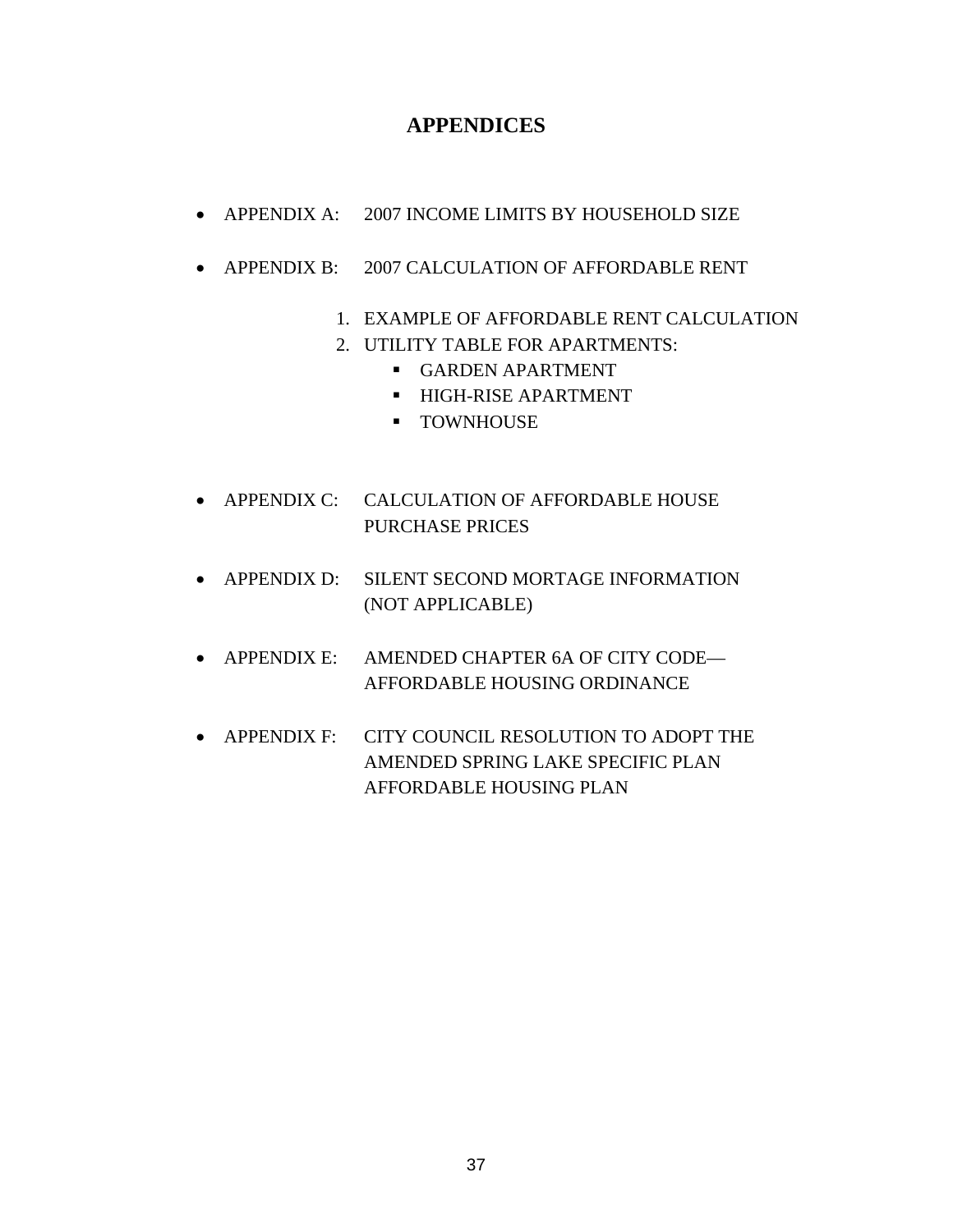### **APPENDIX A 2007 Yolo County Income Limits**

| <b>Number of Persons</b>       |          |          |          | 4        |          | 6        |          |           |
|--------------------------------|----------|----------|----------|----------|----------|----------|----------|-----------|
| Very-Low Income $(50\%)$       | \$23,000 | \$26,300 | \$29,550 | \$32,850 | \$35,500 | \$38,100 | \$40,750 | \$43,350  |
| Low Income $(80\%)$            | \$36,800 | \$42,050 | \$47,300 | \$52,550 | \$56,750 | \$60,950 | \$65,150 | \$69,350  |
| Median Income (100%)           | \$46,000 | \$52,600 | \$59,100 | \$65,700 | \$71,000 | \$76,200 | \$81,500 | \$86,700  |
| Moderate Income (120%)         | \$55,200 | \$63,000 | \$70,900 | \$78,800 | \$85,100 | \$91.400 | \$97,700 | \$104,000 |
| Source: HCD 2007 Income Limits |          |          |          |          |          |          |          |           |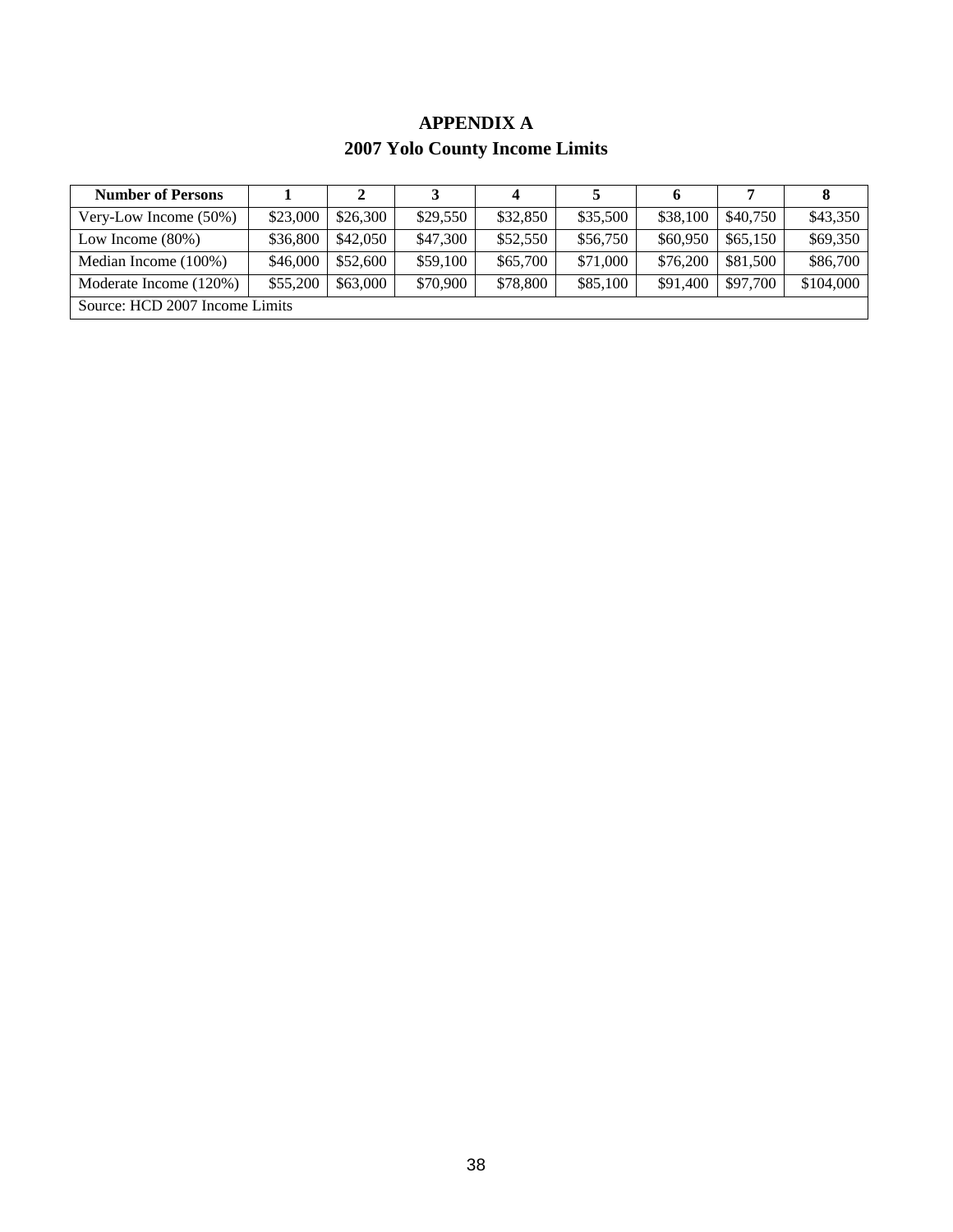### **APPENDIX B-1**

| <b>Unit Size</b>           | $1-BR$   | $2-BR$   | $3-BR$   | $4-BR$   |
|----------------------------|----------|----------|----------|----------|
| Appropriate HH Size (1)    | 2        | 3        | 4        | 5        |
| HH Income (2)              | \$42,050 | \$47,300 | \$52,550 | \$56,750 |
| Monthly HH Income          | \$3,504  | \$3,941  | \$4,379  | \$4,729  |
| Percentage for Housing     | 30%      | 30%      | 30%      | 30%      |
| Income for Housing         | \$1,051  | \$1,182  | \$1,314  | \$1,419  |
| Less Utility Allowance (3) | \$104    | \$112    | \$123    | \$134    |
| <b>Affordable Rent</b>     | \$947    | \$1,070  | \$1,191  | \$1,285  |

### **AFFORDABLE RENT CALCULATION Low-Income Units**

(1) Defined as number of bedrooms in the unit plus one.

(2) Rent amount is based on 80% of AMI adjusted by household size.

(3) Based on figures from Yolo County Housing Authority, to be updated periodically:

Assumes that water, sewer, and trash collection are included in the rent and that refrigerator and range are provided. Assumes that natural gas is used for heating, water heating, and cooking. See utility allowance tables for precise calculation of affordable rent if different assumptions apply.

### **AFFORDABLE RENT CALCULATION Very Low-Income Units**

| <b>Unit Size</b>           | $1-BR$   | $2-BR$   | $3-BR$   | $4-BR$   |
|----------------------------|----------|----------|----------|----------|
| Appropriate HH Size (1)    | 2        | 3        | 4        | 5        |
| HH Income (2)              | \$26,300 | \$29,550 | \$32,850 | \$35,500 |
| Monthly HH Income          | \$2,192  | \$2,463  | \$2,738  | \$2,958  |
| Percentage for Housing     | 30%      | 30%      | 30%      | 30%      |
| Income for Housing         | \$658    | \$739    | \$821    | \$887    |
| Less Utility Allowance (3) | \$104    | \$112    | \$123    | \$134    |
| <b>Affordable Rent</b>     | \$554    | \$627    | \$698    | \$753    |

(1) Defined as number of bedrooms in the unit plus one.

(2) Rent amount is based on 50% of AMI adjusted by household size.

(3) Based on figures from Yolo County Housing Authority, to be updated periodically:

Assumes that water, sewer, and trash collection are included in the rent and that refrigerator and range are provided. Assumes that natural gas is used for heating, water heating, and cooking. See utility allowance tables for precise calculation of affordable rent if different assumptions apply.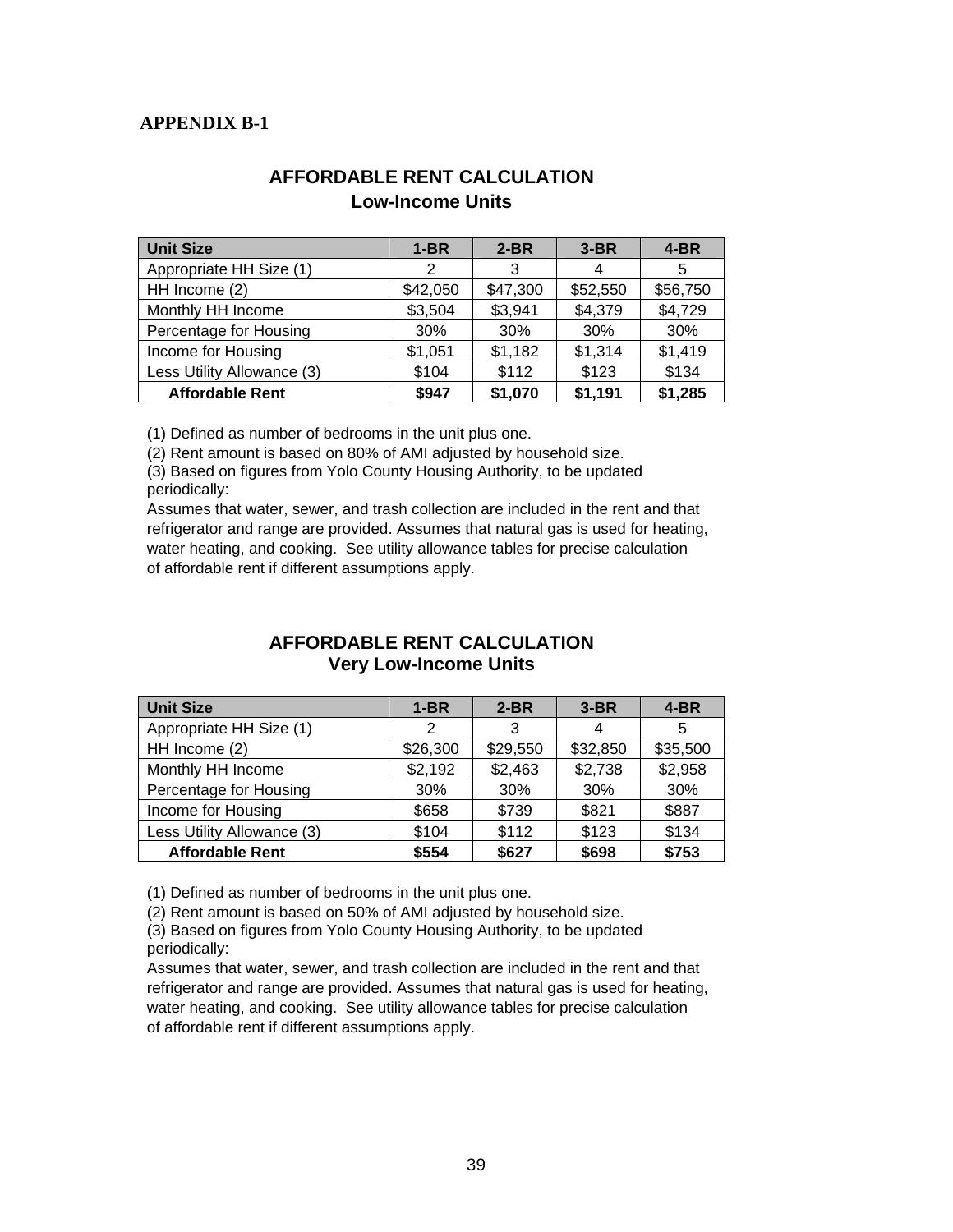### **APPENDIX B-2**

# **Allowance for Tenant-Furnished Utilities and Other Services**

| <b>LOCALITY</b>                                  |              | <b>UNIT TYPE</b> | <b>EFFECTIVE DATE</b>        |              |              |              |  |  |
|--------------------------------------------------|--------------|------------------|------------------------------|--------------|--------------|--------------|--|--|
|                                                  |              | Garden           |                              |              |              |              |  |  |
| <b>City of Woodland</b>                          |              |                  | 7/1/2003<br><b>Apartment</b> |              |              |              |  |  |
|                                                  |              |                  | MONTHLY DOLLAR ALLOWANCE     |              |              |              |  |  |
| <b>UTILITY OR SERVICE</b>                        | $0-BR$       | $1-BR$           | $2-BR$                       | 3-BR         | 4-BR         | 5-BR         |  |  |
| <b>HEATING</b>                                   |              |                  |                              |              |              |              |  |  |
| a. Natural Gas                                   | \$8          | \$10<br>\$21     | \$11<br>\$24                 | \$13<br>\$29 | \$14         | \$16<br>\$38 |  |  |
| b. Electric                                      | \$16<br>\$10 |                  | \$14                         | \$17         | \$35<br>\$20 | \$22         |  |  |
| c. Heat Pump                                     |              | \$12             |                              |              |              |              |  |  |
| <b>AIR CONDITIONING</b>                          | \$17         | \$23             | \$29                         | \$37         | \$46         | \$54         |  |  |
|                                                  |              |                  |                              |              |              |              |  |  |
| <b>COOKING</b>                                   |              |                  |                              |              |              |              |  |  |
| a. Natural Gas                                   | \$4          | \$4              | \$5                          | \$5          | \$6          | \$6          |  |  |
| b. Electric                                      | \$11         | \$18             | \$25                         | \$40         | \$55         | \$71         |  |  |
|                                                  |              |                  |                              |              |              |              |  |  |
| <b>OTHER ELECTRIC</b>                            | \$20         | \$22             | \$26                         | \$31         | \$36         | \$44         |  |  |
|                                                  |              |                  |                              |              |              |              |  |  |
| <b>WATER HEATING</b>                             |              |                  |                              |              |              |              |  |  |
| a. Natural Gas                                   | \$6          | \$8              | \$10                         | \$14         | \$18         | \$23         |  |  |
| b. Electric                                      | \$11         | \$18             | \$25                         | \$40         | \$55         | \$71         |  |  |
| <b>WATER (Average)</b>                           | \$13         | \$13             | \$13                         | \$13         | \$13         | \$13         |  |  |
| <b>SEWER (Average)</b>                           | \$18         | \$18             | \$18                         | \$18         | \$18         | \$18         |  |  |
|                                                  |              |                  |                              |              |              |              |  |  |
| <b>TRASH COLLECTION</b>                          | \$20         | \$20             | \$20                         | \$20         | \$20         | \$20         |  |  |
| <b>REFRIGERATOR</b>                              | \$5          | \$5              | \$5                          | \$5          | \$5          | \$5          |  |  |
| <b>RANGE</b>                                     | \$4          | \$4              | \$4                          | \$4          | \$4          | \$4          |  |  |
| <b>OTHER</b>                                     |              |                  |                              |              |              |              |  |  |
| <b>TOTAL MONTHLY UTILITY</b><br><b>ALLOWANCE</b> |              |                  |                              |              |              |              |  |  |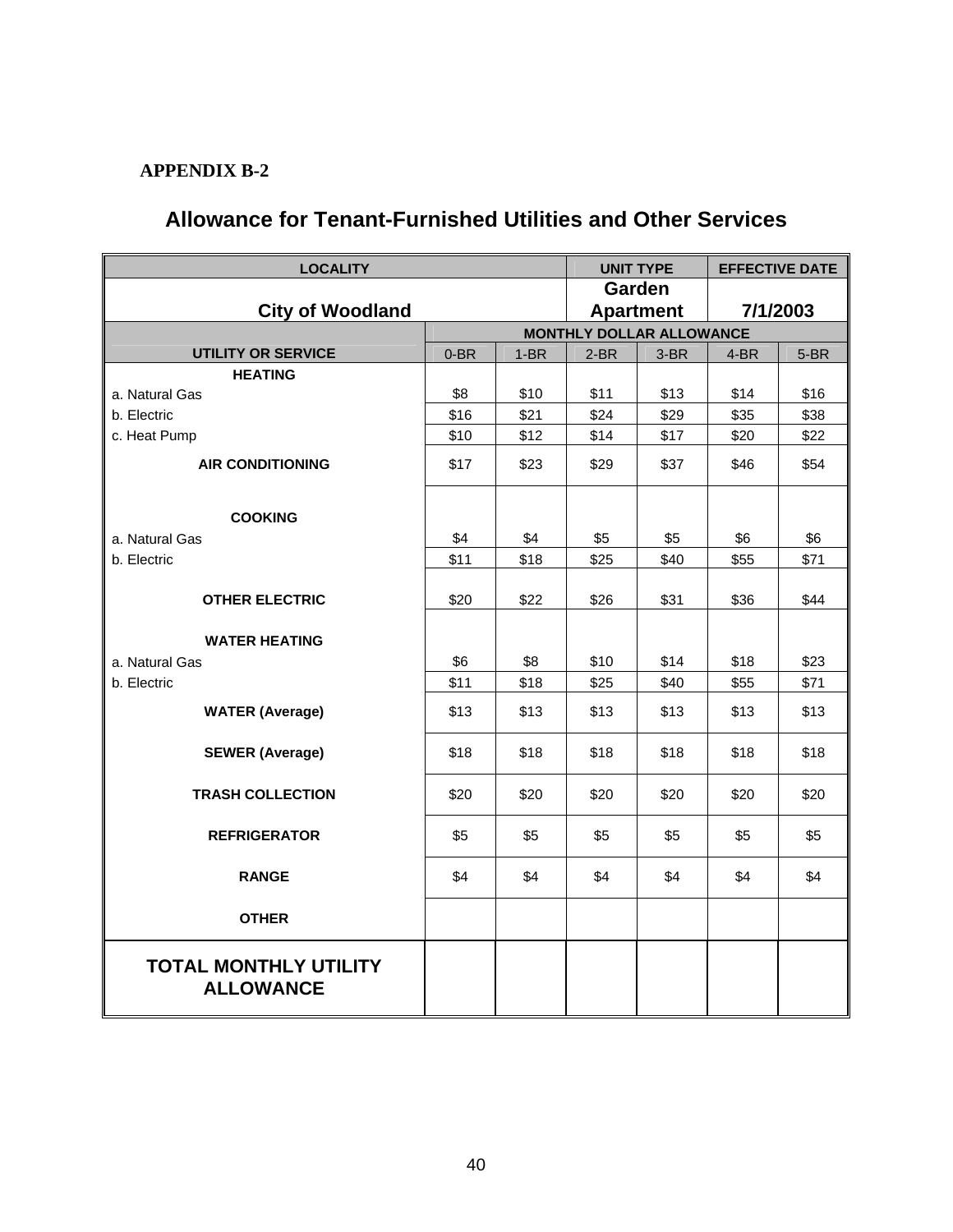| <b>LOCALITY</b>                                  |        |        |                                                          | <b>UNIT TYPE</b> | <b>EFFECTIVE DATE</b> |        |  |  |
|--------------------------------------------------|--------|--------|----------------------------------------------------------|------------------|-----------------------|--------|--|--|
|                                                  |        |        |                                                          | <b>High-Rise</b> |                       |        |  |  |
| <b>City of Woodland</b>                          |        |        | 7/1/2003<br><b>Apartment</b><br>MONTHLY DOLLAR ALLOWANCE |                  |                       |        |  |  |
| <b>UTILITY OR SERVICE</b>                        |        |        |                                                          |                  |                       |        |  |  |
| <b>HEATING</b>                                   | $0-BR$ | $1-BR$ | $2-BR$                                                   | 3-BR             | 4-BR                  | $5-BR$ |  |  |
| a. Natural Gas                                   | \$6    | \$7    | \$7                                                      | \$8              | \$9                   | \$10   |  |  |
| b. Electric                                      | \$9    | \$11   | \$13                                                     | \$16             | \$19                  | \$21   |  |  |
| c. Heat Pump                                     | \$5    | \$6    | \$8                                                      | \$9              | \$11                  | \$12   |  |  |
| <b>AIR CONDITIONING</b>                          | \$13   | \$17   | \$20                                                     | \$27             | \$33                  | \$39   |  |  |
| <b>COOKING</b>                                   |        |        |                                                          |                  |                       |        |  |  |
| a. Natural Gas                                   | \$4    | \$4    | \$5                                                      | \$5              | \$6                   | \$6    |  |  |
| b. Electric                                      | \$9    | \$10   | \$12                                                     | \$13             | \$14                  | \$14   |  |  |
| <b>OTHER ELECTRIC</b>                            | \$20   | \$22   | \$26                                                     | \$31             | \$36                  | \$44   |  |  |
| <b>WATER HEATING</b>                             |        |        |                                                          |                  |                       |        |  |  |
| a. Natural Gas                                   | \$6    | \$8    | \$10                                                     | \$14             | \$18                  | \$23   |  |  |
| b. Electric                                      | \$11   | \$18   | \$25                                                     | \$40             | \$55                  | \$71   |  |  |
| <b>WATER (Average)</b>                           | \$13   | \$13   | \$13                                                     | \$13             | \$13                  | \$13   |  |  |
| <b>SEWER (Average)</b>                           | \$18   | \$18   | \$18                                                     | \$18             | \$18                  | \$18   |  |  |
| <b>TRASH COLLECTION</b>                          | \$20   | \$20   | \$20                                                     | \$20             | \$20                  | \$20   |  |  |
| <b>REFRIGERATOR</b>                              | \$5    | \$5    | \$5                                                      | \$5              | \$5                   | \$5    |  |  |
| <b>RANGE</b>                                     | \$4    | \$4    | \$4                                                      | \$4              | \$4                   | \$4    |  |  |
| <b>OTHER</b>                                     |        |        |                                                          |                  |                       |        |  |  |
| <b>TOTAL MONTHLY UTILITY</b><br><b>ALLOWANCE</b> |        |        |                                                          |                  |                       |        |  |  |

# **Allowance for Tenant-Furnished Utilities and Other Services**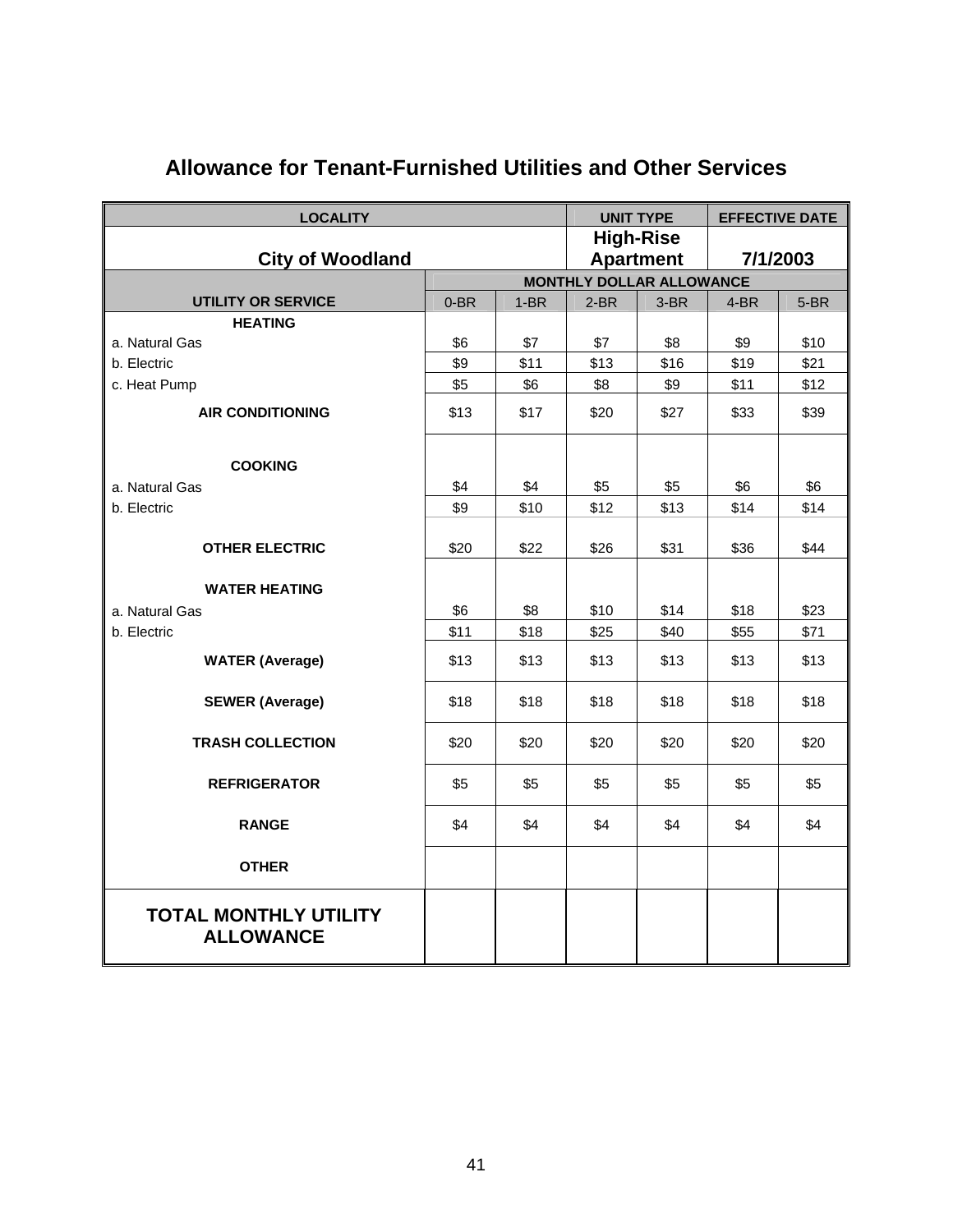| <b>LOCALITY</b>                                  |                              |        | <b>UNIT TYPE</b>                |        | <b>EFFECTIVE DATE</b> |        |  |  |
|--------------------------------------------------|------------------------------|--------|---------------------------------|--------|-----------------------|--------|--|--|
| <b>City of Woodland</b>                          | <b>Townhouse</b><br>7/1/2003 |        |                                 |        |                       |        |  |  |
|                                                  |                              |        | <b>MONTHLY DOLLAR ALLOWANCE</b> |        |                       |        |  |  |
| <b>UTILITY OR SERVICE</b>                        | $0-BR$                       | $1-BR$ | $2-BR$                          | $3-BR$ | $4-BR$                | $5-BR$ |  |  |
| <b>HEATING</b>                                   |                              |        |                                 |        |                       |        |  |  |
| a. Natural Gas                                   | \$10                         | \$11   | \$13                            | \$13   | \$15                  | \$17   |  |  |
| b. Electric                                      | \$19                         | \$23   | \$28                            | \$31   | \$36                  | \$41   |  |  |
| c. Heat Pump                                     | \$11                         | \$14   | \$16                            | \$18   | \$21                  | \$24   |  |  |
| <b>AIR CONDITIONING</b>                          | \$18                         | \$23   | \$29                            | \$37   | \$46                  | \$54   |  |  |
| <b>COOKING</b>                                   |                              |        |                                 |        |                       |        |  |  |
| a. Natural Gas                                   | \$4                          | \$4    | \$5                             | \$5    | \$6                   | \$6    |  |  |
| b. Electric                                      | \$9                          | \$10   | \$12                            | \$13   | \$14                  | \$14   |  |  |
| <b>OTHER ELECTRIC</b>                            | \$20                         | \$22   | \$26                            | \$31   | \$36                  | \$44   |  |  |
| <b>WATER HEATING</b>                             |                              |        |                                 |        |                       |        |  |  |
| a. Natural Gas                                   | \$6                          | \$8    | \$10                            | \$14   | \$18                  | \$23   |  |  |
| b. Electric                                      | \$11                         | \$18   | \$25                            | \$40   | \$55                  | \$71   |  |  |
| <b>WATER (Average)</b>                           | \$13                         | \$13   | \$13                            | \$13   | \$13                  | \$13   |  |  |
| <b>SEWER (Average)</b>                           | \$18                         | \$18   | \$18                            | \$18   | \$18                  | \$18   |  |  |
| <b>TRASH COLLECTION</b>                          | \$20                         | \$20   | \$20                            | \$20   | \$20                  | \$20   |  |  |
| <b>REFRIGERATOR</b>                              | \$5                          | \$5    | \$5                             | \$5    | \$5                   | \$5    |  |  |
| <b>RANGE</b>                                     | \$4                          | \$4    | \$4                             | \$4    | \$4                   | \$4    |  |  |
| <b>OTHER</b>                                     |                              |        |                                 |        |                       |        |  |  |
| <b>TOTAL MONTHLY UTILITY</b><br><b>ALLOWANCE</b> |                              |        |                                 |        |                       |        |  |  |

# **Allowance for Tenant-Furnished Utilities and Other Services**

### **APPENDIX C**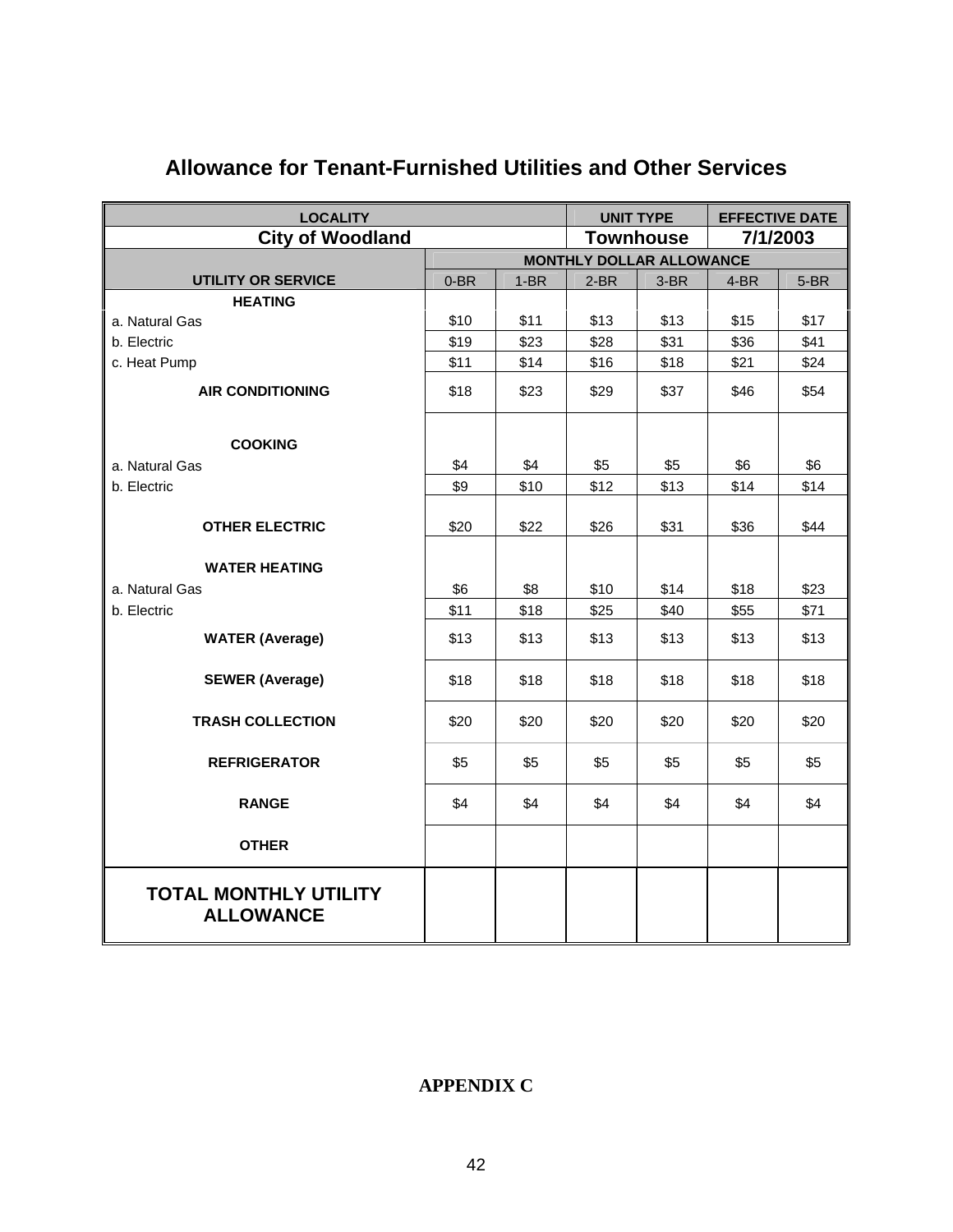#### **CALCULATION OF AFFORDABLE HOUSE PRICE**

The calculation of the affordable housing price for a Low-Income unit (for a household with income at 80% of AMI or less) is shown below. The calculations are based on the following assumptions (see pages 22-23 of this Housing Plan for additional details on the procedure for determining the affordable house purchase price):

| <b>ASSUMPTIONS</b>      |         |                                  |     |  |  |  |  |
|-------------------------|---------|----------------------------------|-----|--|--|--|--|
| Interest Rate           | 6.91%   | Taxes                            | N/A |  |  |  |  |
| Loan Term               | 30 Yrs. | Mortgage Insurance               | N/A |  |  |  |  |
| Down Payment %          |         | Mello Roos & Other               |     |  |  |  |  |
|                         | 5%      | Assessments (Per Month)          | N/A |  |  |  |  |
| HOA Payment (Per Month) |         |                                  |     |  |  |  |  |
| (If needed)             | N/A     | Flood Insurance                  | N/A |  |  |  |  |
| Mortgage Insurance      | N/A     | Income % to Housing <sup>2</sup> | 30% |  |  |  |  |

| <b>Bedroom Count</b>           | <b>1 BR</b>       | 2 BR           | 3 BR             | 4 BR            | <b>5 BR</b>     |
|--------------------------------|-------------------|----------------|------------------|-----------------|-----------------|
|                                |                   |                |                  |                 |                 |
| Market Home Value <sup>5</sup> | \$<br>265,000.00  | \$285,000.00   | \$325,000.00     | \$350,000.00    | \$375,000.00    |
| <b>First Mortgage</b>          | \$<br>150, 167.00 | \$168,938.00   | \$<br>187,708.00 | \$202,687.00    | \$217,666.00    |
| Down Payment (5%)              | \$<br>7,904.00    | \$<br>8,891.00 | \$<br>9,879.00   | \$<br>10,668.00 | \$<br>11,456.00 |
| <b>Sales Price</b>             | \$<br>158,071.00  | \$177,829.00   | \$<br>197,587.00 | \$213,355.00    | \$229,122.00    |
|                                |                   |                |                  |                 |                 |
| Payment $(P+I)^6$              | \$<br>990         | \$<br>1,113.75 | \$<br>1,237.50   | \$<br>1,336.25  | \$<br>1,435     |
| Maintenance Fee                | \$                | \$             | \$               | \$              | \$              |
| <b>Utility Allowance</b>       | \$                | \$             | \$               | \$              | \$              |
| Taxes                          | \$                | \$             | \$               | \$              | \$              |
| Insurance                      | \$                | \$             | \$               | \$<br>۰         | \$              |
| Flood Insurance                | \$                | \$<br>۰        | \$               | \$<br>۰         | \$              |
| <b>HOA Payment</b>             | \$                | \$             | \$               | \$              | \$              |
| Mello Roos                     | \$                | \$             | \$               | \$              | \$              |
| Mortgage Insurance             | \$                | \$             | \$               | \$              | \$              |
| Max Monthly Payment            | \$<br>990         | \$<br>1,113.75 | \$<br>1,237.50   | \$<br>1,336.25  | \$<br>1,435     |

<sup>1.</sup> Interest Rate identified per the Inclusionary Housing Agreement. Staff obtained this number from www.hsh.com/metstsmp.html.

<sup>2.</sup> 30% of Gro[ss Monthly Income per Exhibit](http://www.hsh.com/metstsmp.html) F of the Inclusionary Housing Agreement  $\frac{3}{10}$  Prepared annually by the State of California Department of Housing and Community Development based on numbers provided by HUD.

4. Based on 30% of Gross Monthly Income.

5. CDD Staff estimate based on information provided by Spring Lake Developers 6.<br>6. Available Monthly Housing costs include only Principal and Interest.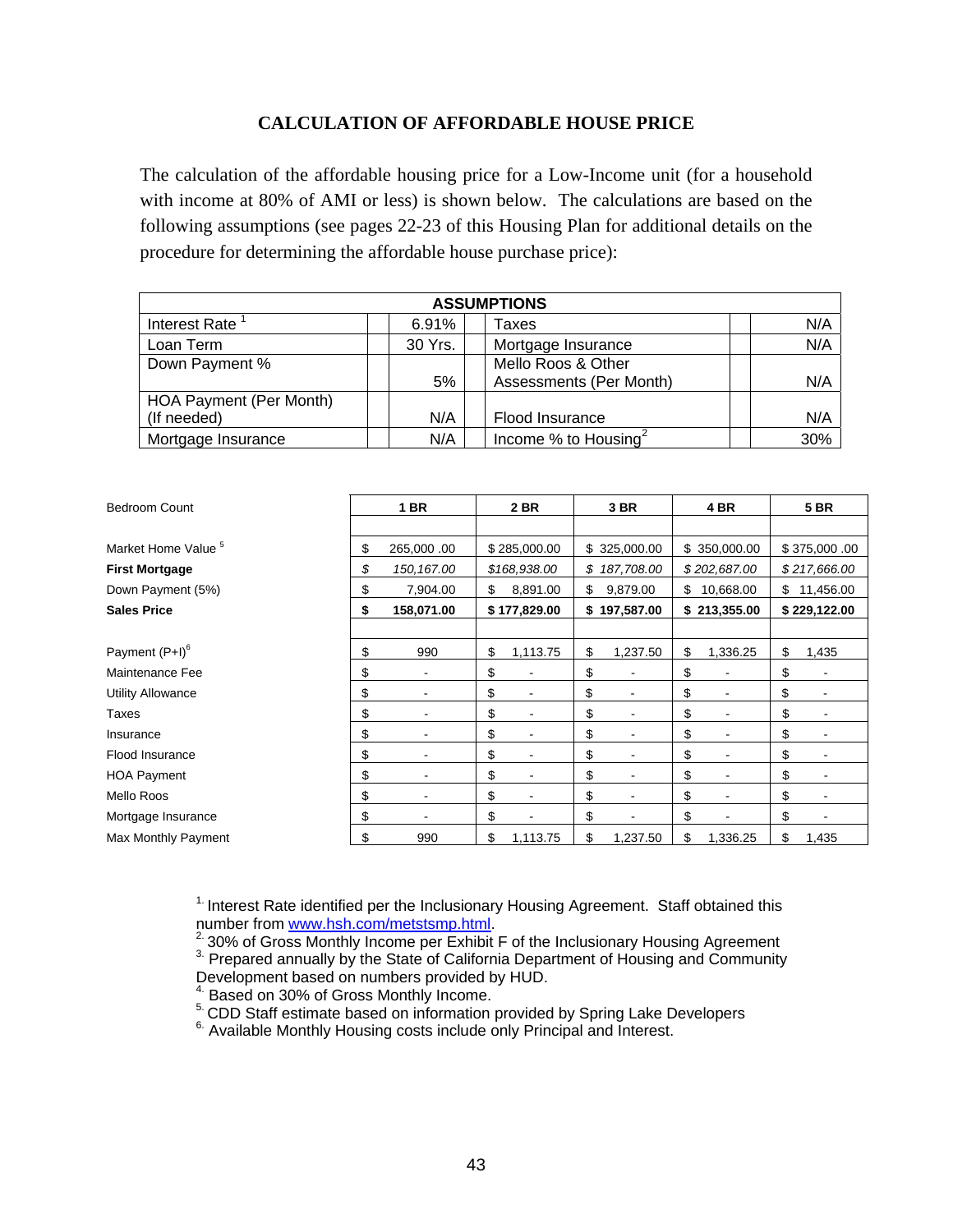# **APPENDIX D Silent Second Mortgage Information**

(NOT APPLICABLE)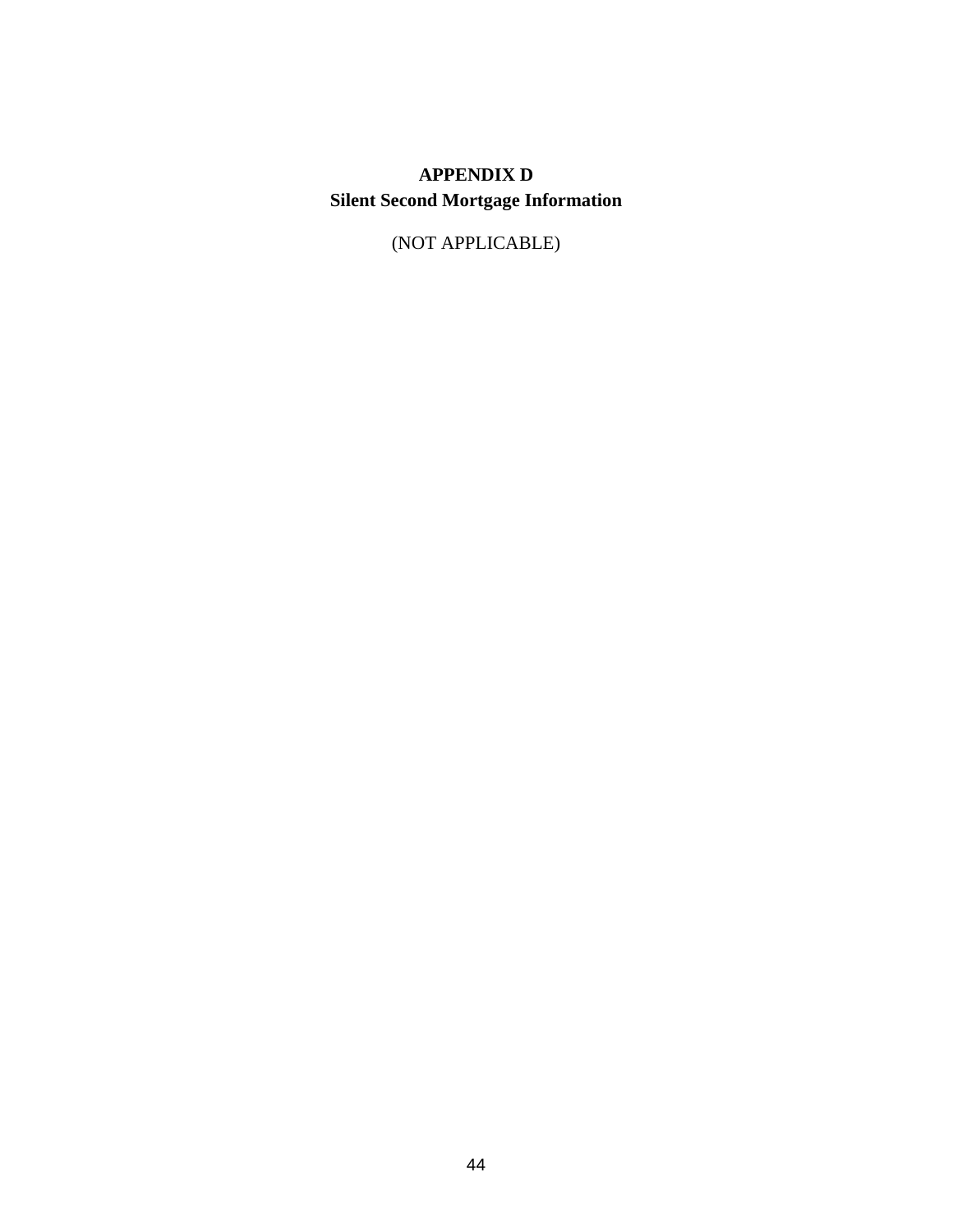# **APPENDIX E Amended 6A Affordable Housing Ordinance**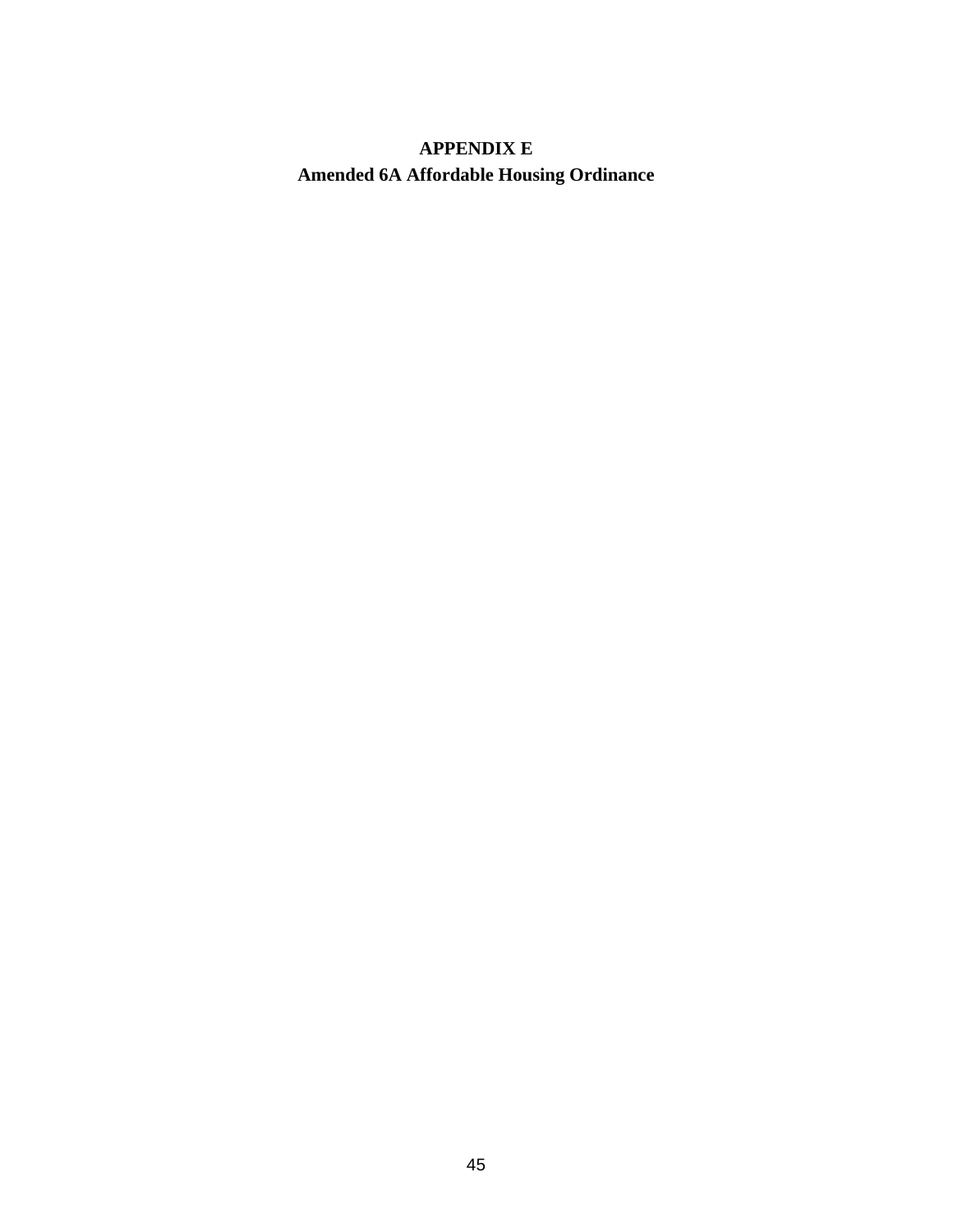### **CHAPTER 6A. AFFORDABLE HOUSING.\***

#### **Note to Chapter 6A**

#### \* **Editor's notes.**

- 1. Prior Chapter 6A, Campaign Expenditures, was repealed by Ordinance No. 1110.
- 2. Chapter 6A, Affordable Housing, was amended by Ordinance No. 1363 on March 4, 2002 in order to address potential conflicts between the Spring Lake Specific Plan and the City's Affordable Housing Ordinance.
- 3. Chapter 6A, Affordable Housing, was amended in its entirety by Ordinance No. 1393 on June 1, 2004.

#### **Article I. Findings and Purpose.**

#### **Sec. 6A-1-10. Findings.**

The City Council finds and determines that:

- 1. It is a goal of the City of Woodland to achieve a balanced community with housing available for households with a range of income levels.
- 2. Increasingly, persons of very low, low, and moderate-income who work and/or live within the City are unable to locate housing at prices they can afford and are increasingly excluded from living within the City.
- 3. The high cost of newly constructed housing does not, to any appreciable extent, provide housing affordable to very low, low, and moderate-income families, and continued new development which does not include an affordable housing component or contribute toward lower cost housing will further aggravate the current housing problems by reducing the supply of developable land.
- 4. The housing shortage for persons of very low, low, and moderate-income is detrimental to the public health, safety and welfare of the residents of the City.
- 5. It is a public purpose of the City, and a public policy of the State as mandated by the requirements for a Housing Element within the City's General Plan to make available an adequate supply of housing for persons of all economic segments of the community.
- 6. State and Federal funds to assist in the construction of new affordable housing are limited, and the City has limited resources with which to leverage these State and Federal funds.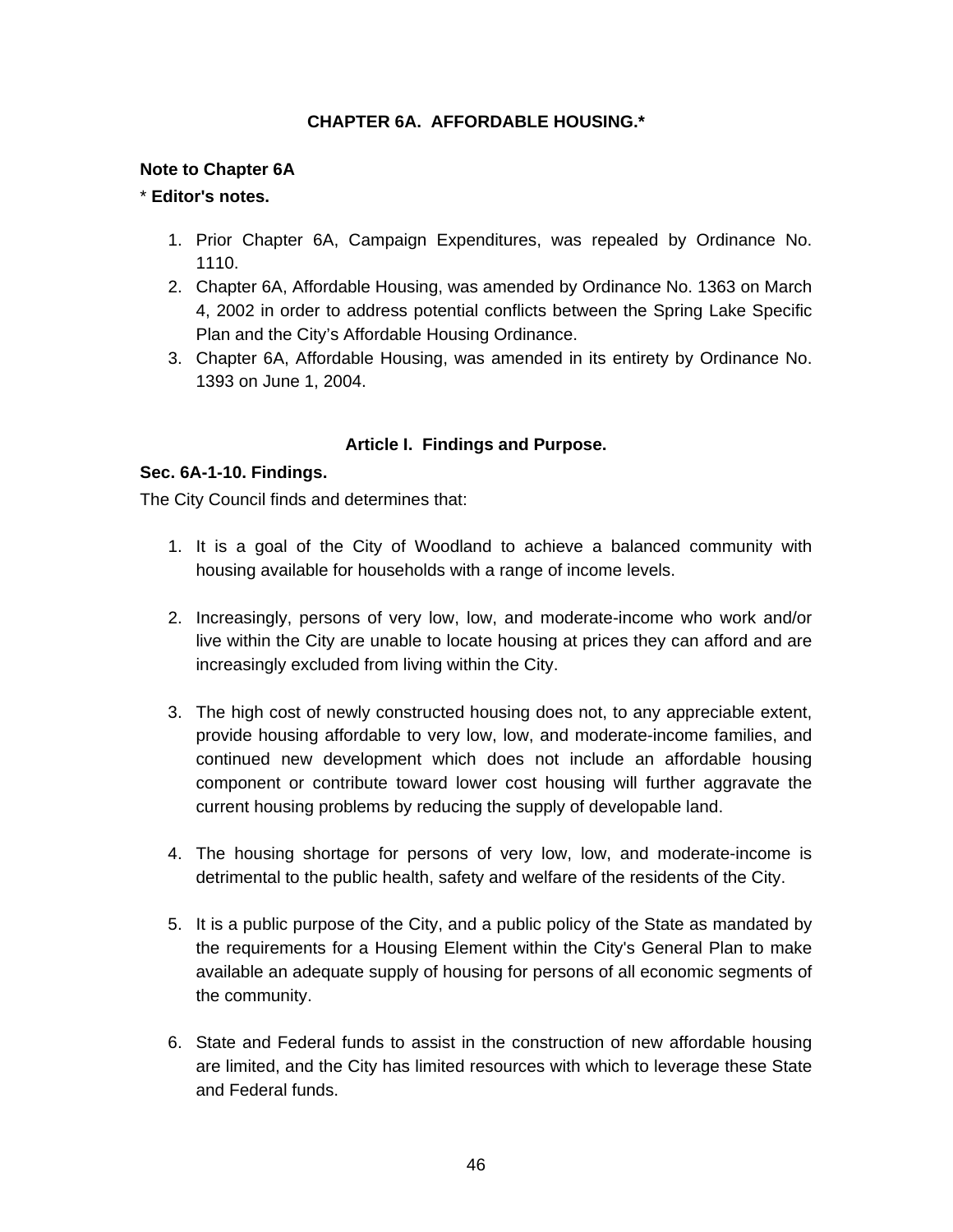7. In order to meet the City's share of regional housing needs for very low, low, and moderate-income families, the City's Housing Element requires that a portion of the dwelling units contained in new residential developments be affordable to very low, low, and moderate-income families.

#### **Sec. 6A-1-20. Purpose.**

The purpose of this chapter is to enhance the public welfare and assure that new residential developments contribute to the attainment of the City's housing goals by increasing the production of dwelling units affordable by families of very low, low, and moderate-income.

#### **Article II. Definitions.**

#### **Sec. 6A-2-10. Definitions.**

a) "Affordable" means a unit provided at an affordable rent or affordable housing cost.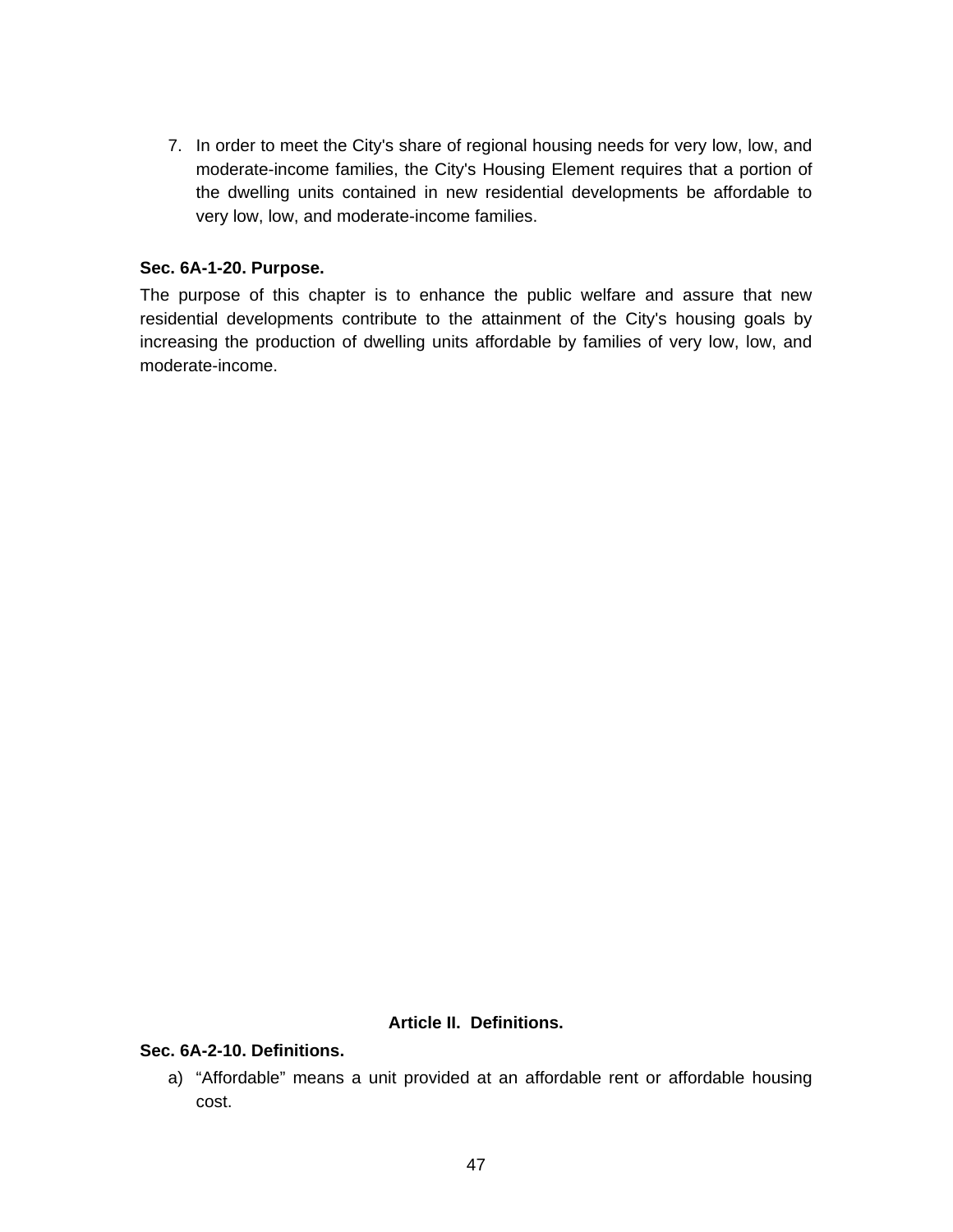- b) "Affordable Housing Cost'' for a purchaser means the monthly amount that is affordable to a low or moderate-income household. The method for calculating affordable housing costs is included in section 6A-5-30 of this chapter.
- c) "Affordable Housing Ordinance" means Chapter 6A, Affordable Housing of the City of Woodland's City Code.
- d) "Affordable Purchase Price" means the maximum sale price a qualified purchaser may be required to pay for the affordable unit, as determined in accordance with the provisions of this chapter.
- e) "Affordable Rent" means the monthly rent that is affordable to a low or very lowincome household. Affordable rent shall be calculated using 50% of Yolo County Area Median Income for very low-income households and 80% for low-income households, adjusted for household size. The method for calculating affordable rent is included in section 6A-4-40 of this chapter.
- f) "Area Median Income" has the definition set forth in Section 50093 of the California Health and Safety Code, as that section may be amended from timeto-time.
- g) "City" means the City of Woodland.
- h) "City Manager" means the Woodland City Manager or his or her designee.
- i) "Community Development Director" means the Director of the Woodland Community Development Department or his or her designee.
- j) "Density Bonus" means an entitlement to build a number of dwelling units in excess of that number which would otherwise be permitted under the General Plan and Zoning Code.
- k) "Developer" means the owner of any real property upon which a residential project is to be constructed and/or the applicant for development of any such project.
- l) "Dwelling Unit" or "Unit" means one room or a suite of two or more rooms designed for, intended for, or used by one household as their principal residence, which family lives, sleeps and cooks therein, and which unit has at least one kitchen or kitchenette.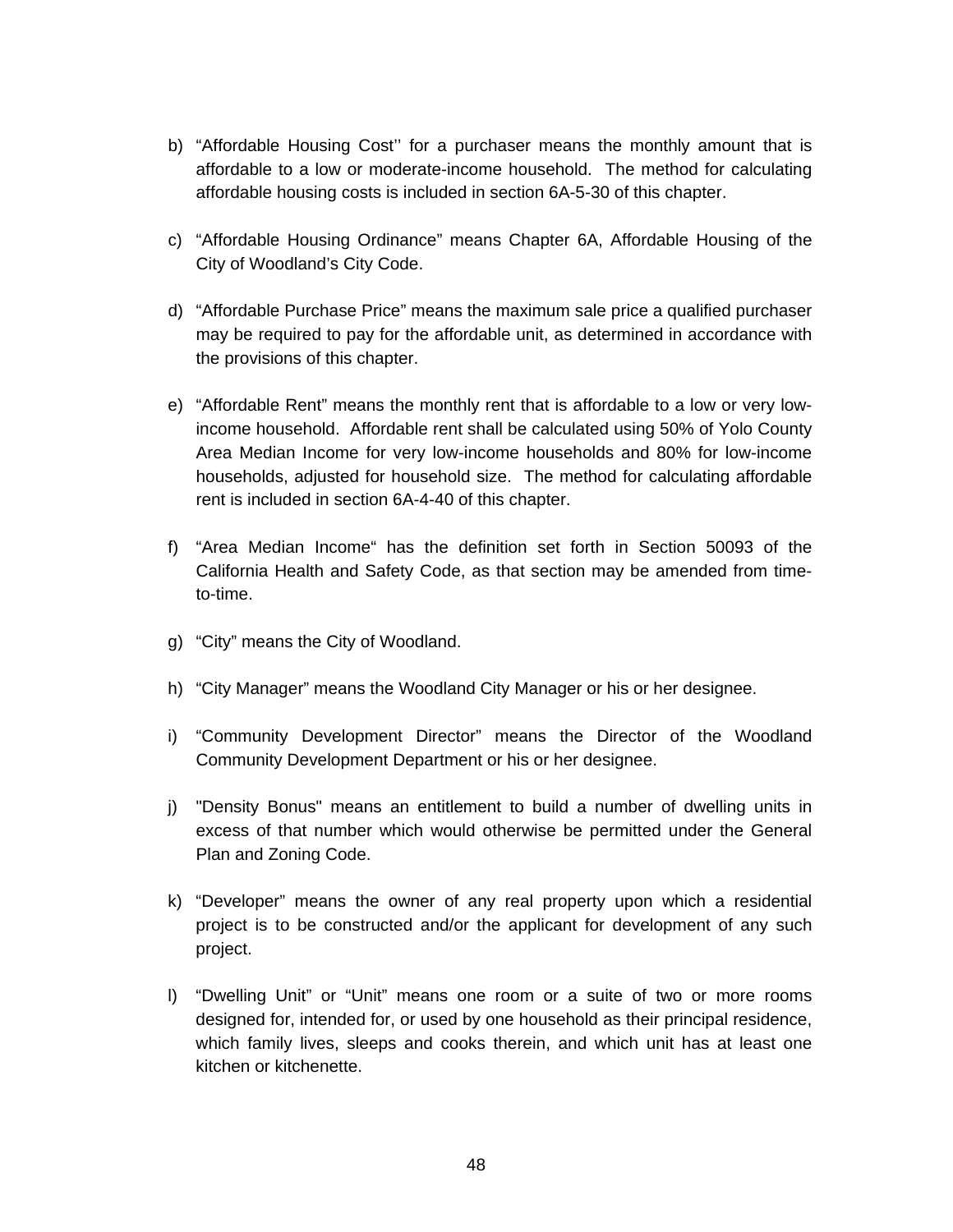- m) "For-Sale Units" means those dwelling units developed as part of a residential or mixed-use project which the developer intends will be offered for individual sale or which could be offered for individual sale, including but not limited to detached homes, duplex units, condominiums, and cooperatives.
- n) "General Plan" means the General Plan of the City, as it may be amended from time to time.
- o) "Inclusionary Unit" means a dwelling unit developed pursuant to an Inclusionary Housing Agreement to satisfy the requirements of this chapter, including for-sale units available at an affordable housing cost, and multifamily rental units available at an affordable rent.
- p) "Inclusionary Housing Agreement," "Regulatory Agreement," or "Agreement" means the agreement between the developer or owner of a residential project and the City that contains specific plans for implementing the affordable housing requirements of this chapter for the specific project.
- q) "In-Lieu Fees" means a fee paid to the City's Affordable Housing Fund to facilitate the construction of housing units for very low and low-income households. The method for calculating in-lieu fees is included in section 6A-5- 20 of this Chapter.
- r) "Low and Very Low-Income" means those income levels determined periodically by the U.S. Department of Housing and Urban Development based on the Yolo County Area Median Income levels adjusted for family size. A low-income household shall be a household earning over fifty and less than or equal to eighty percent of the Area Median Income, adjusted for family size. A very low-income household shall be a household earning less than or equal to fifty percent of the Yolo County Area Median Income adjusted for family size.
- s) "Market-Rate Unit" means a unit not restricted to an affordable housing cost or affordable rent.
- t) "Moderate-Income" means the income level determined periodically by the U.S. Department of Housing and Urban Development based on the Yolo County Area Median Income levels adjusted for family size. A moderate-income household shall be a household earning over eighty and less than or equal to one hundred twenty percent of the Yolo County Area Median Income adjusted for family size.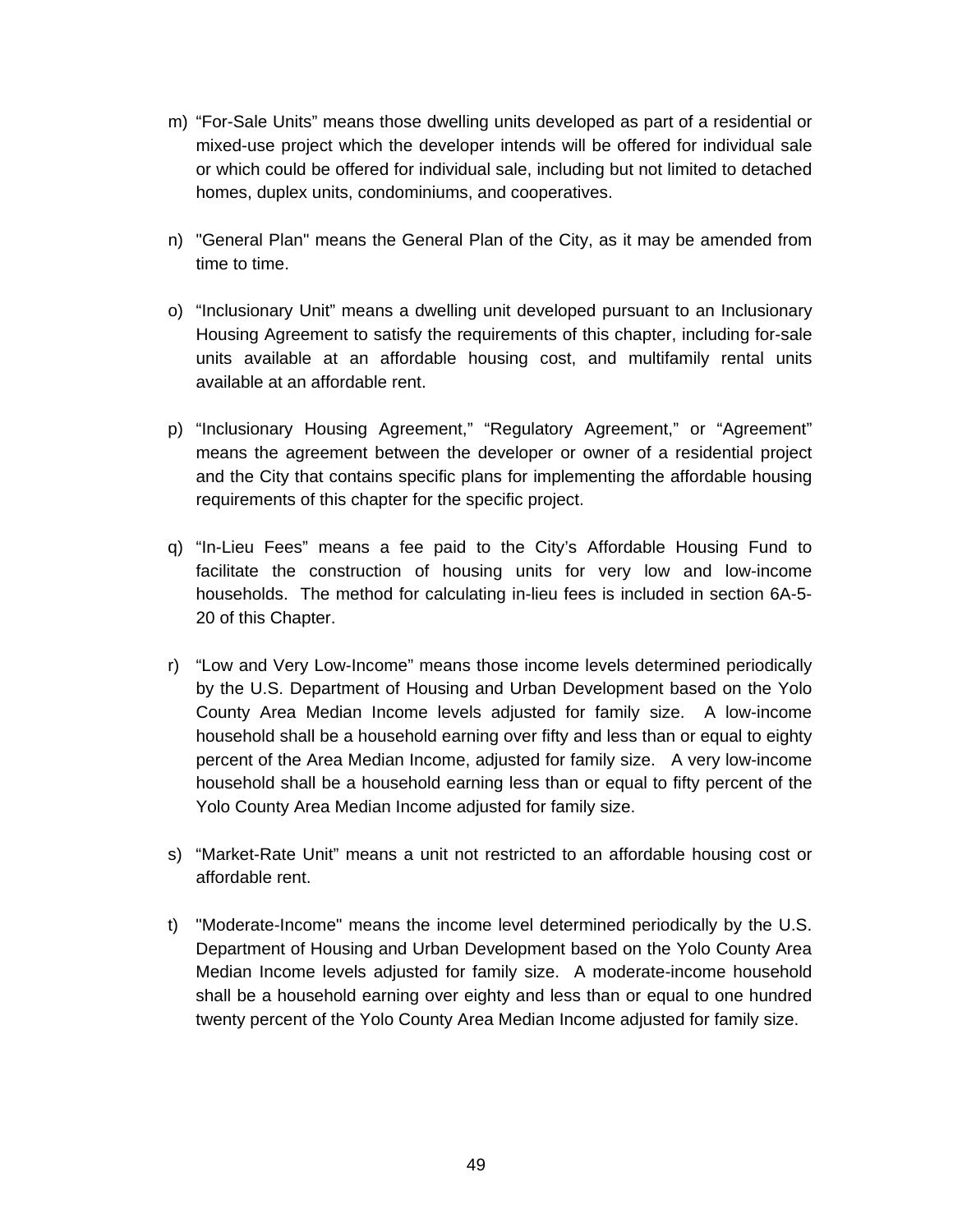- u) "Multifamily Rental Units" means those dwelling units developed as part of a residential project which the developer intends will be offered for rent or which are customarily offered for rent.
- v) "Notice of Intent to Sell" means the notice provided by owners of for-sale units to the City of their intent to offer their unit for sale. The covenants recorded against the property on which the unit is located shall provide that the owner shall provide a Notice of Intent to Sell in the manner prescribed in this chapter.
- w) "One Location" means all adjacent land owned or controlled by the same owner, the property lines of which are contiguous at any point, or the property lines of which are separated only by a public or private street, road, or other public or private right-of-way.
- x) "Owner" includes a person, persons, firm, partnership, association, joint venture, corporation, or any public or private entity or entities or the owner's agent or assignee.
- y) "Qualified Purchaser" means a person or household approved for ownership of an affordable dwelling unit by the Community Development Director in accordance with the provisions of this chapter.
- z) "Residential Lot" means any parcel of land created with the intention that it will be used for the development of a dwelling unit.
- aa) "Residential Project" or "Project" means any project involving the construction of two or more dwelling units at one location and requiring the issuance of a building permit, including in the aggregate all dwelling units or residential lots for which discretionary approvals have been applied for from or granted by the City.
- bb) "Special Needs Housing" means housing for certain disadvantaged groups, including but not limited to, seniors, disabled, and homeless persons or families.
- cc) "Zoning Code" means the Zoning Code of the City of Woodland, as it may be amended from time to time.

### **Article III. General Provisions.**

#### **Sec. 6A-3-10. Application of Affordable Housing Ordinance**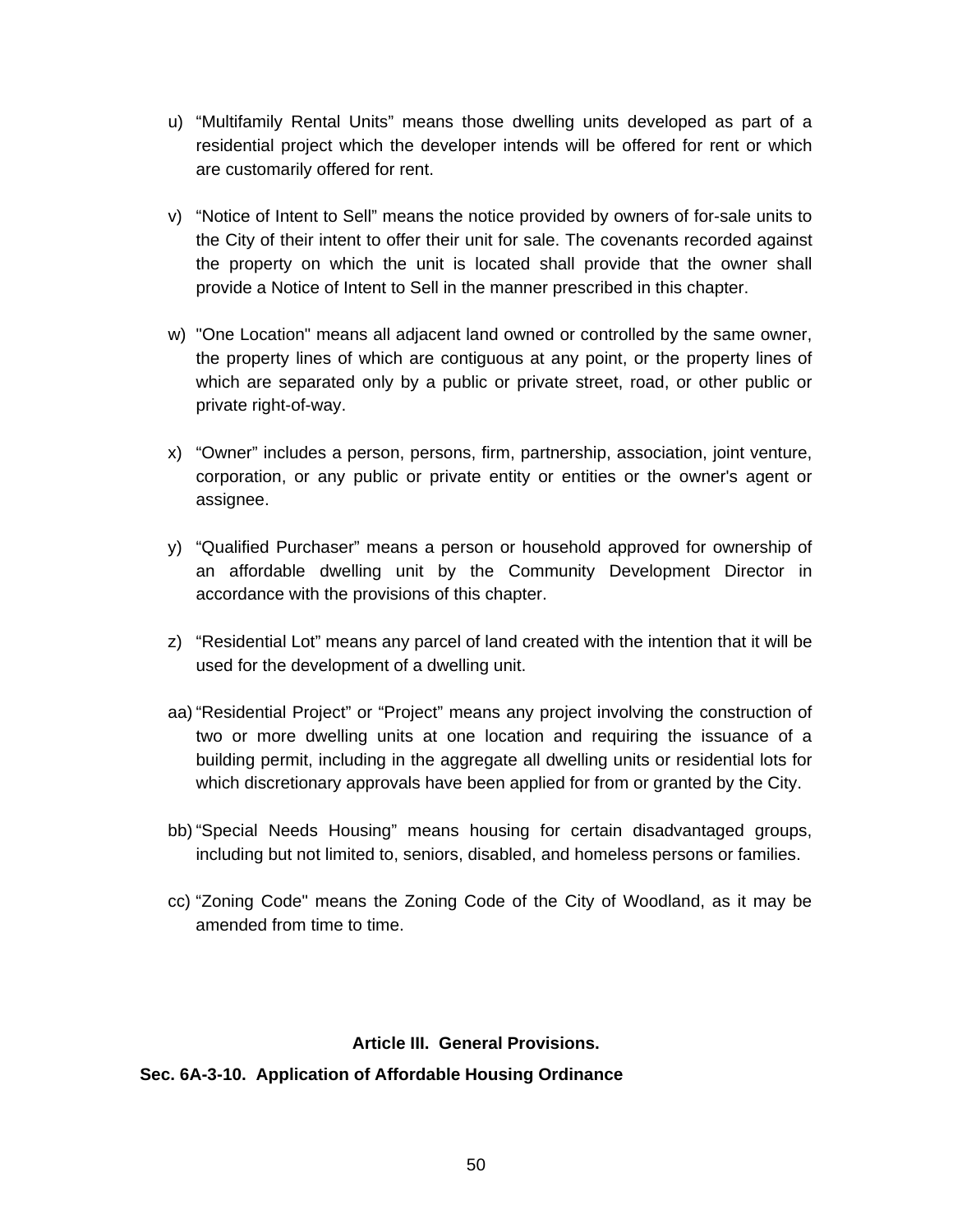The requirements contained in this chapter shall apply to all new residential projects located within all existing or new areas of the City, except as noted below.

### **Southeast Area Specific Plan**

For residential projects located on parcels designated for residential use by the Southeast Area Specific Plan ("SEASP"), in the event of a conflict between the provisions of this chapter and the SEASP, the applicable provisions of the SEASP shall control. However, residential projects located on parcels within the SEASP that are rezoned for residential use shall be subject to all requirements and provisions of this chapter.

### **Spring Lake Specific Plan**

The Affordable Housing Ordinance shall regulate development of affordable housing in the Spring Lake Specific Plan ("SLSP") except to the extent that a specific provision or regulation in the SLSP conflicts with the Affordable Housing Ordinance. In this event, the SLSP shall control. Where the SLSP is silent or ambiguous, the provisions of this chapter shall apply directly for the purpose of interpretation, as appropriate.

### **Publicly Subsidized Projects**

For residential projects that receive local, State, or Federal subsidy with requirements and regulations differing from this chapter, the stricter provisions pertaining to affordability shall prevail.

### **Sec. 6A-3-20. General Inclusionary Housing Requirements**

The Affordable Housing Ordinance specifies requirements based on unit type as follows:

### **For-Sale Units**

10 percent of new for-sale units shall be affordable to low-income households.

This requirement shall apply to all for-sale projects of at least 8 units in size. Calculations of required affordable units that result in a fraction of a unit shall be rounded up to the nearest whole unit.

The City Council may determine the need to implement an additional requirement for 10 percent of new for-sale units to be affordable to moderate-income households, based on prevailing conditions in the housing market. Such a finding would require an amendment to this chapter as well as an amendment to the Spring Lake Specific Plan and Spring Lake Affordable Housing Plan.

### **Multifamily Rental Units**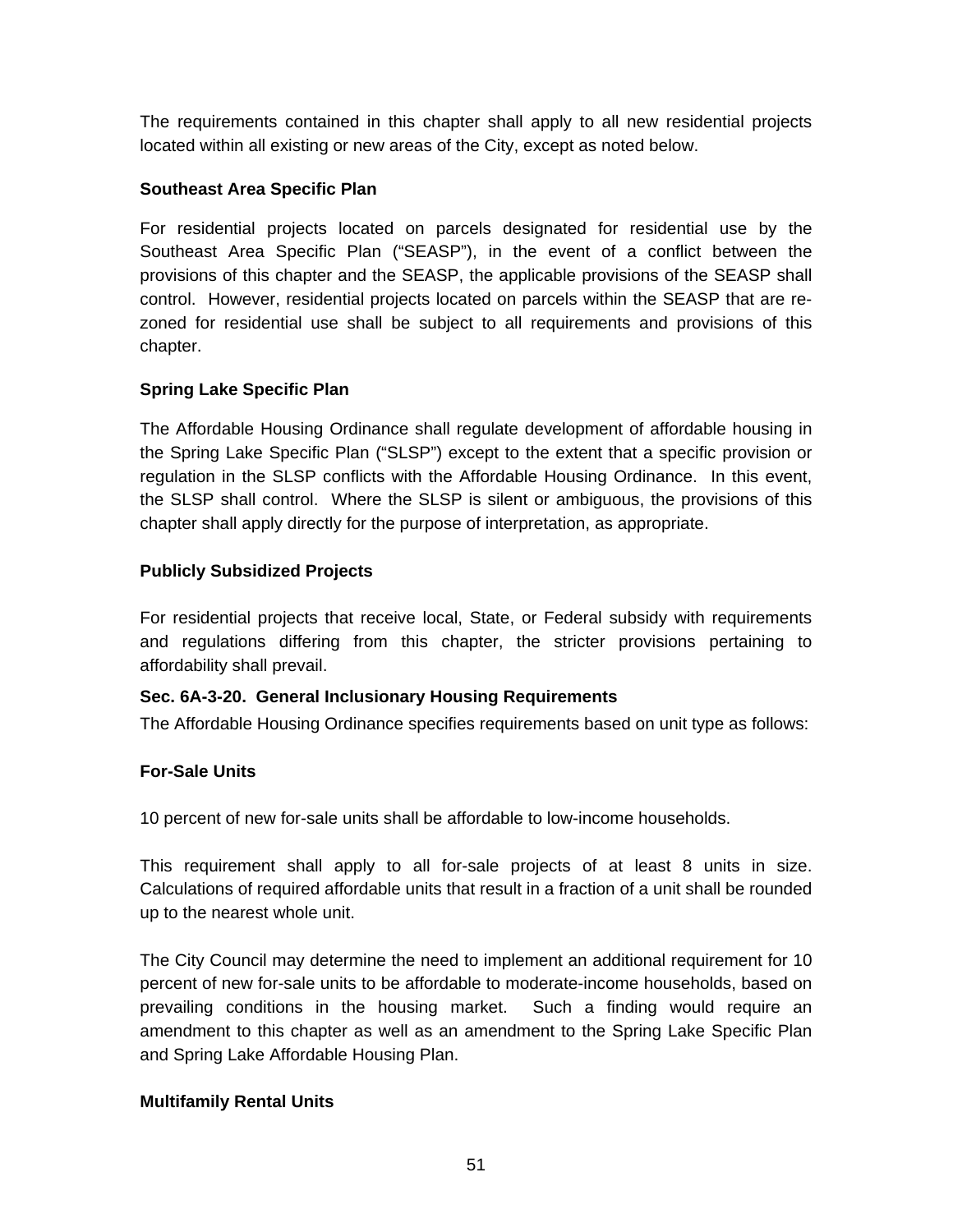10 percent of all multifamily rental units shall be affordable to low-income households and 20 percent shall be affordable to very low-income households;

-or-

25 percent of the units shall be affordable to very low-income households.

These requirements shall apply to all multifamily rental projects of at least 10 units. Calculations of required affordable units that result in a fraction of a unit shall be rounded up to the nearest whole unit.

For infill multifamily rental projects of less than 40 units located within the Redevelopment Project Area the City Council may determine, that based on substantial evidence provided by the developer, standard application of the inclusionary requirement will make the project infeasible to develop. For projects in which such a determination is made, the following shall apply:

- 1. The project shall receive at least two of the bonus incentives provided in Section 25-21-25 of the Zoning Ordinance (Bonus Incentive Projects) if the granting of such incentives will allow the developer to meet the standard level of affordability for very low and low-income households required by this section.
- 2. If, even with bonus incentives, the project is determined to be infeasible under the standard affordability requirements, the project shall be required to include a minimum of at least the percentages of units affordable to very low, low, and moderate-income households required by California Redevelopment Law, as it may be amended from time to time.

#### **Sec. 6A-3-30. Inclusionary Housing Agreements**

The Inclusionary Housing Agreement, or Regulatory Agreement, is the means by which the City ensures that a residential project complies with the applicable affordable housing requirements. An applicant shall enter into a written Inclusionary Housing Agreement with the City that specifically sets out the manner in which affordable housing obligations will be met under the terms of this chapter.

The Inclusionary Housing Agreement shall be executed by the applicant and the City. The applicant's proposed tentative map will be subject to the conditions of the Inclusionary Housing Agreement. The Inclusionary Housing Agreement shall be completed and signed prior to approval of the applicant's final map. The Agreement shall contain all the applicable information identified in the Agreement Checklist provided in this section.

This Agreement must include an acknowledgment that the applicant received a copy of the Affordable Housing Ordinance. Moreover, the Agreement must obligate the applicant to provide a copy of this Agreement to anyone to whom the subject residential lots or units are transferred or sold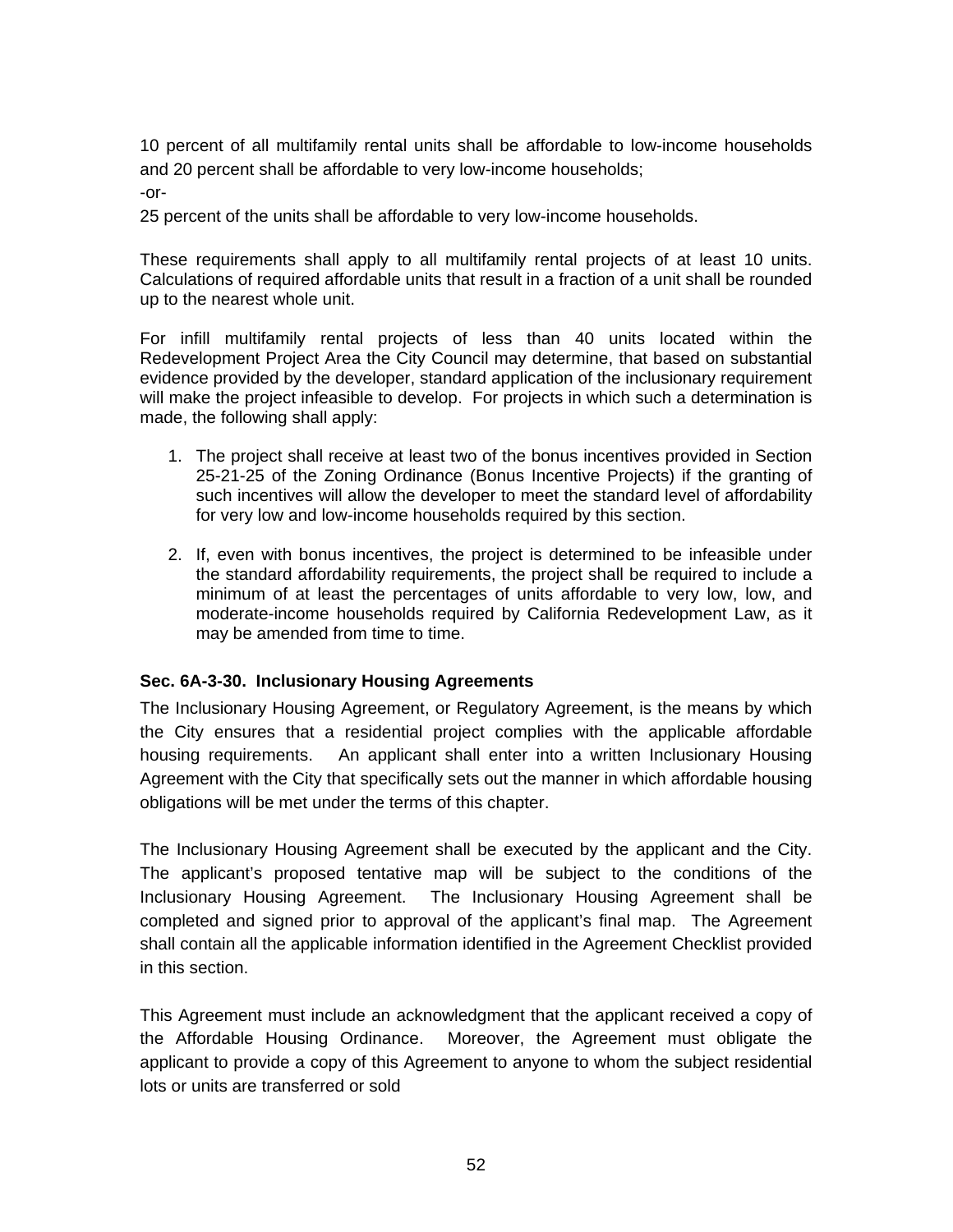The Inclusionary Housing Agreement shall provide assurances satisfactory to the City Attorney, Community Development Director, Housing Specialist, and City Manager of the applicant's obligation and capacity to meet the affordable housing obligations under this chapter. The Inclusionary Housing Agreement shall also include all applicable and necessary information and obligations including, but not limited to, those items listed in the Agreement Checklist below. A memorandum of the Inclusionary Housing Agreement shall be recorded with the Yolo County Recorder's office.

### **Agreement Check List**

The Inclusionary Housing Agreement shall contain the following information:

- a) Location, zoning designation and ownership of the residential project;
- b) The number of affordable dwelling units that the applicant is responsible to provide at each income level;
- c) The exact location of the affordable dwelling units (i.e., identify specific lots for affordable for-sale units and site/parcel for multifamily rental projects);
- d) The dwelling unit mix and square footage of the affordable dwelling units as compared to dwelling unit mix and square footage of the market-rate units;
- e) Term of affordability for the affordable dwelling units;
- f) Scheduling and phasing of construction of affordable dwelling units;
- g) Identification of applicant-funded subsidy or financial assistance, if any, for affordable for-sale units;
- h) Affirmative marketing plan that ensures outreach to income-eligible households regarding the availability of affordable dwelling units. Such affirmative marketing shall at least include advertising in the local newspaper and sending notices to local government and nonprofit agencies that serve very low and low-income persons and families. The City shall maintain an updated list of these agencies.
- i) Specify if any or all of the affordable dwelling units will be special needs housing for seniors, disabled, homeless persons or other special needs population and, if so, the unique features or services that are appropriate for that special needs population. The City will participate in securing funding for those projects that provide special needs housing units. The City's special needs housing demand will be addressed as guided by the Housing Element, and based on any new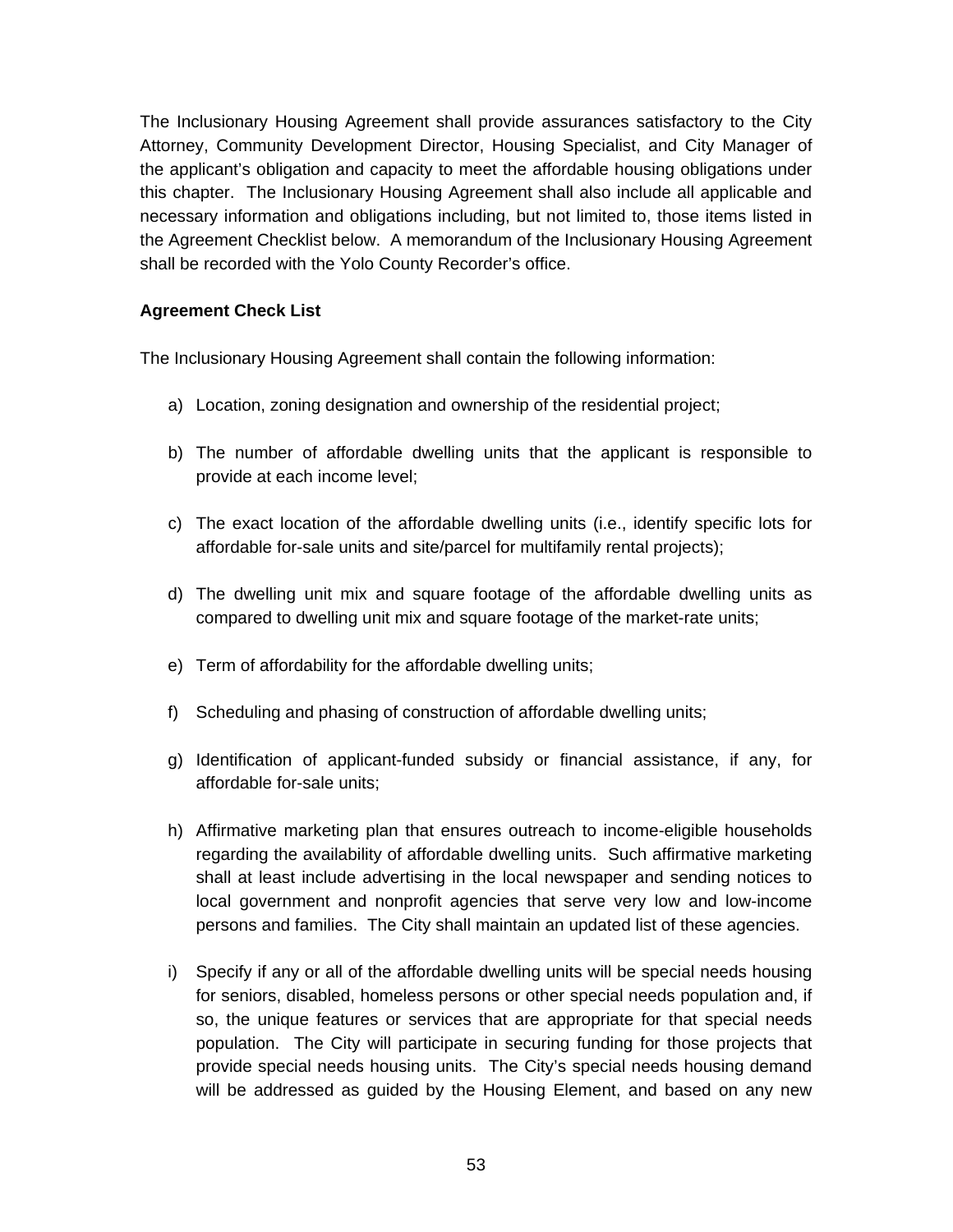information regarding increased need or demand for special needs housing as it becomes available from the Census or other sources.

j) Detailed description of for-sale affordable units, if different than market-rate units, including floor plan and list of amenities and features of the unit.

In addition, the Inclusionary Housing Agreement shall include the following terms:

- k) Assurances, to the extent feasible, that the affordable dwelling units will be constructed concurrently with, or prior to, market-rate units in the residential project. In phased developments, inclusionary units may be constructed and occupied in proportion to the number of units in each phase of the residential project. If, as approved by the City, the affordable housing obligation is proposed to be satisfied by land dedication or by a separate third party development agreement (such as an affordable housing developer) and it is not feasible to develop the affordable units prior to or concurrently with the market-rate units, the Agreement must identify the specific residential lots on which the affordable units will be developed. Developers of for-sale residential projects who construct the required affordable units concurrent with their market-rate development shall receive an automatic 100 percent waiver of all building plan check fees (not impact fees) for the affordable units (this excludes re-inspection fees).
- l) Affordable rental dwelling units shall be dispersed throughout the residential project and shall be indistinguishable from market-rate units within any project, including identical quality and amenities as the market-rate units.
- m) Inclusionary Housing Agreements for rental residential projects shall include the requirement that the project will be subject to the City's Affordable Housing Monitoring Program to ensure ongoing compliance with the affordable housing obligations set forth in this chapter and the Inclusionary Housing Agreement, including payment of an annual Monitoring Fee (the amount of the fee is to be determined by the City based on estimated cost to monitor the affordable housing units, and shall be stated in the City's "Affordable Housing Monitoring Program Policies and Guidelines"). The Inclusionary Housing Agreement for a rental residential project shall also include the provisions required by section 6A-4-60 of this chapter ("Monitoring and Compliance Requirements for Rental Projects").
- n) Mechanisms for reservation, protection, and disclosure of affordable lots for projects. Description of language in disclosure documents for use by real estate agents, and visible and prominent signage at residential projects advertising the availability of affordable dwelling units.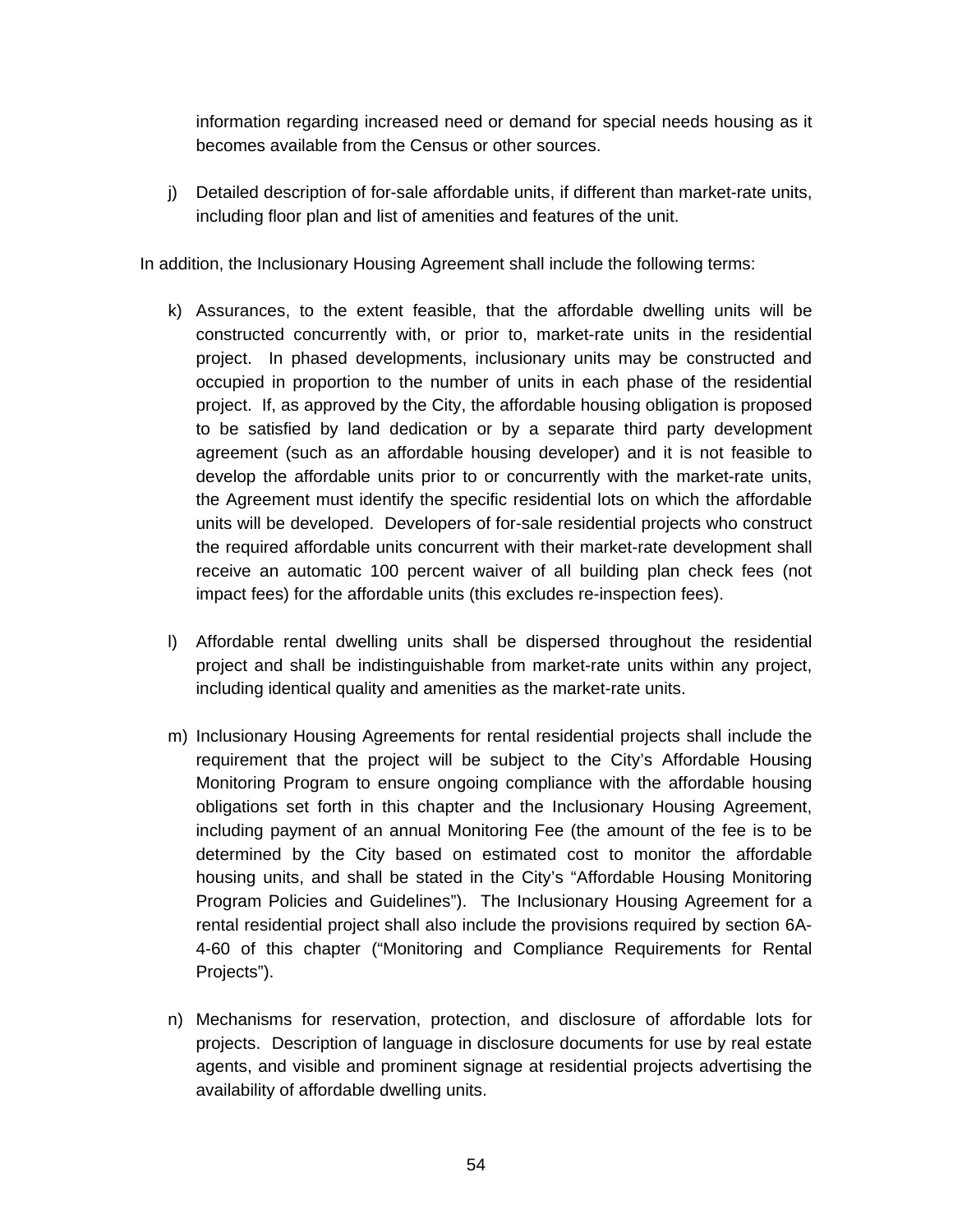If the applicant is proposing to meet the affordable housing obligation by land dedication, then the Inclusionary Housing Agreement shall contain the following additional information:

- o) Location and description of dedicated site and the residential lot(s) contained therein;
- p) Description of physical suitability, economic feasibility, General Plan designation and zoning, infrastructure, frontage improvements, and utility connections available at the dedicated site sufficient to allow for the development of the affordable dwelling units;
- q) Number of dwelling units that may be developed on the residential lots sufficient to meet the affordable housing obligation;
- r) Number of dwelling units at each income level (i.e., very low, low, or moderateincome) to meet or exceed land dedication affordability requirements.

### **Sec. 6A-3-40. Outreach and Marketing Requirements**

#### **Preferences**

The City may choose to establish preference categories for the inclusionary units. Possible preferences could include the following:

- a) Persons who have been displaced by a project in Woodland;
- b) Persons who work for the City of Woodland or for the Woodland Joint Unified School District;
- c) Persons who live or work within the City of Woodland;
- d) All other income-eligible persons.

#### **Outreach and Marketing**

Affordable Housing Marketing Plan. Prior to marketing the inclusionary units, the developer shall submit an Affordable Housing Marketing Plan to the City for approval. The Affordable Housing Marketing Plan shall outline the developer's plan to identify qualified purchasers (in the case of for-sale projects) or renters (for rental projects) for affordable units throughout the marketing period of a residential project. Substantial evidence shall be submitted to the City that establishes, to the City's reasonable satisfaction that the developer complied with the submitted Affordable Housing Marketing Plan and affirmatively marketed the units throughout the relevant marketing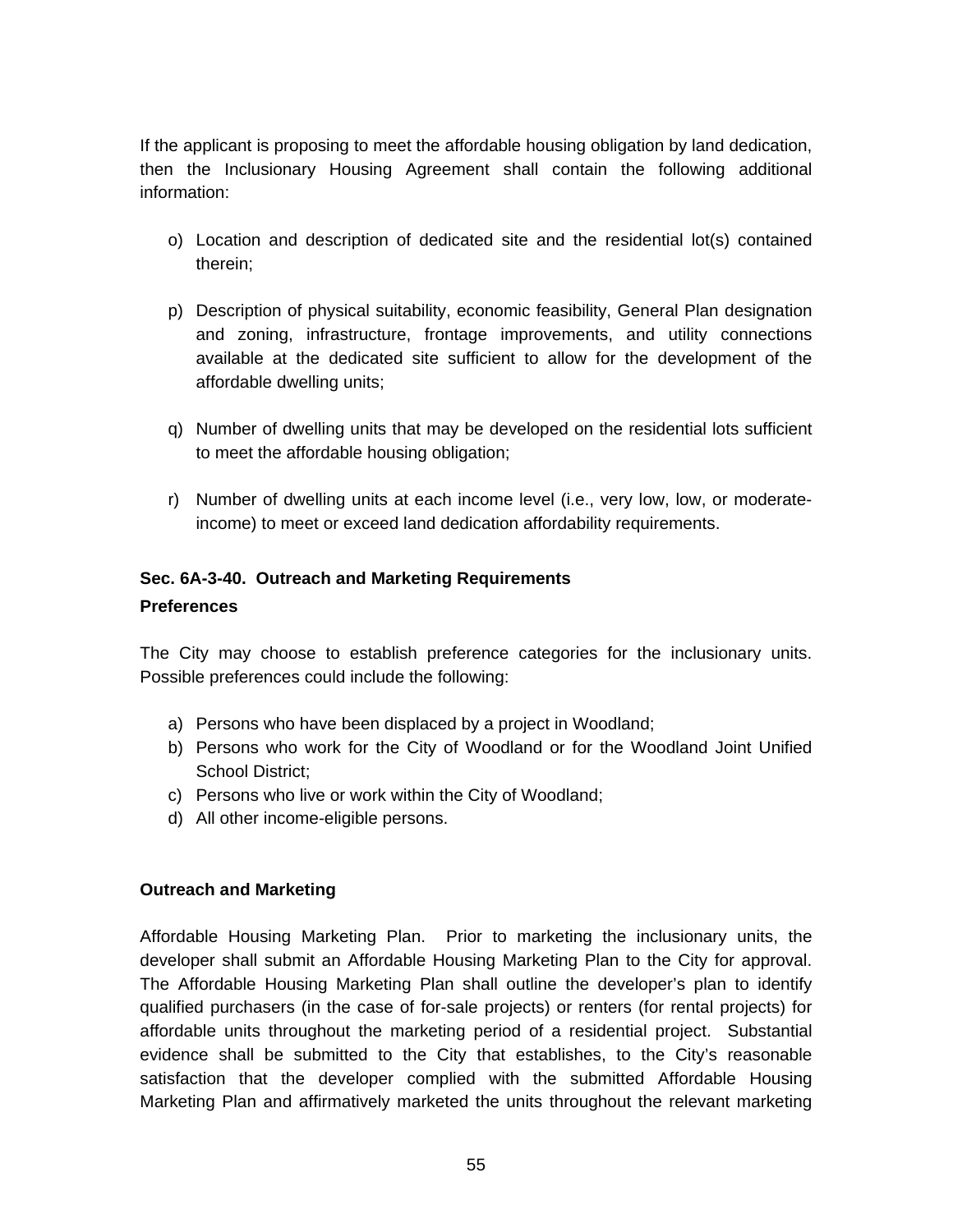period. lThe Affordable Housing Marketing Plan shall include, but not be limited to, the following:

- a) Advertise the availability of the affordable units by placing in newspapers of general circulation in Yolo County and the greater surrounding region no less than eight (8) advertisements, of which no less than three (3) shall be in the Daily Democrat and at least two (2) shall be in a publication with a regional scope. At least one advertisement shall be in a language other than English, such as Spanish. The advertisements in the Daily Democrat shall be at least sixteen square inches. In the event these publications are defunct or space is not available, the Community Development Director shall designate comparable alternative advertising. Advertising shall be required for each release of affordable housing units;
- b) No later than the date of issuance of a building permit for the units, provide written notice to a list of housing organizations and other agencies serving low and very low-income persons and families available from the City informing these organizations of the availability of the affordable units, and requesting that these organizations assist in publicizing the availability of the affordable units to their members and clients;
- c) Place a sign on the site of the residential project advertising the availability of the affordable units and providing contact information throughout the marketing period. This information can be integrated into the primary project sign or included on a separate stand-alone sign with comparable visibility. To the extent possible without obstructing necessary construction activity, the sign described shall be oriented, formatted and situated in such a manner that it is visible to the maximum number of pedestrians and drivers on the nearest public street;
- d) Advertise in such other mediums, such as the Internet, as is reasonably necessary to affirmatively market the affordable units.

Because of the high demand for affordable for-sale units, a lottery system shall be used by the City or the developer to select potential buyers.

a) Such a lottery or alternative selection process shall be conducted in a fair, unbiased, and non-discriminatory manner, if possible by a third party agreed upon by both the City and the developer. Employees of developers and their families shall not be given preferential treatment in the marketing of the affordable units or in the selection of qualified purchasers.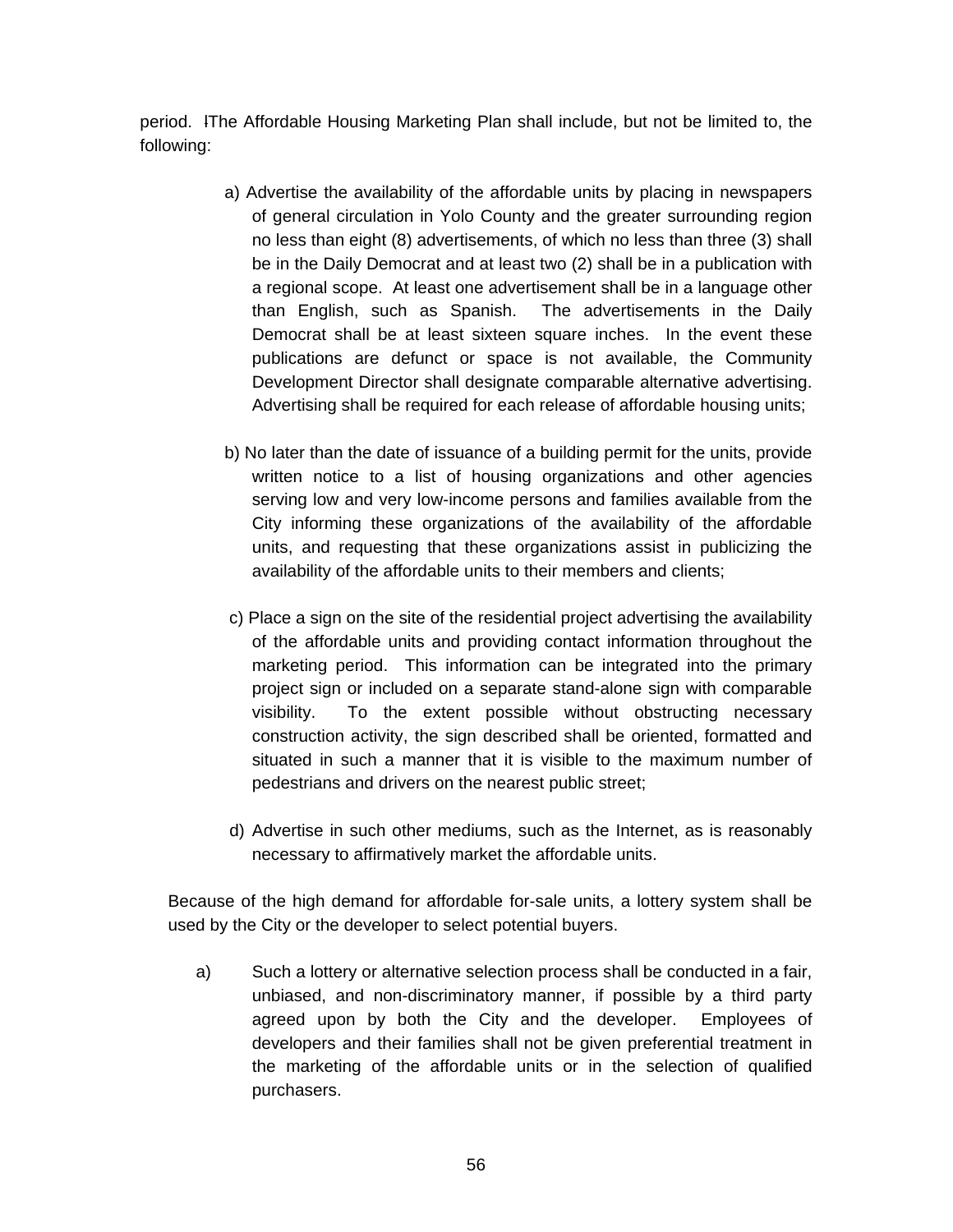b) To enter into the lottery, the developer must ensure that the affordable units will be completed within one hundred and eighty (180) days from the contract date. Extensions may be granted by the Community Development Director for delays beyond the control of the developer such as weather.

### **Article IV. Requirements for Rental Projects.**

### **Sec. 6A-4-10. Standards Applicable to Rental Projects Percentage of Affordable Units**

Pursuant to this chapter, section 6A-3-20, any developer of a multifamily rental project of at least 10 units shall make at least twenty percent (20%) of the units on-site affordable to and occupied by very low-income households and ten percent (10%) of the units affordable to and occupied by low-income households. In the alternative, the developer may make twenty-five percent (25%) of the units affordable to and occupied by very lowincome households.

As previously outlined, for infill multifamily rental projects of less than 40 units located within the Redevelopment Project Area the City Council may determine, that based on substantial evidence provided by the developer, standard application of the inclusionary requirement will make the project infeasible to develop. For projects in which such a determination is made, the following shall apply:

- 1. The project shall receive at least two of the bonus incentives provided in Section 25-21-25 of the Zoning Ordinance (Bonus Incentive Projects) if the granting of such incentives will allow the developer to meet the standard level of affordability for very low and low-income households required by this section.
- 2. If, even with bonus incentives, the project is determined to be infeasible under the standard affordability requirements, the project shall be required to include a minimum of at least the percentages of units affordable to very low, low, and moderate-income households required by California Redevelopment Law, as it may be amended from time to time.

#### **Term of Affordability**

The affordable rental units constructed on-site shall be permanently affordable.

#### **Requirements for Construction**

The affordable units in any one multifamily rental residential project shall be identical to the market-rate units in quality, amenities, size, and number of bedrooms. The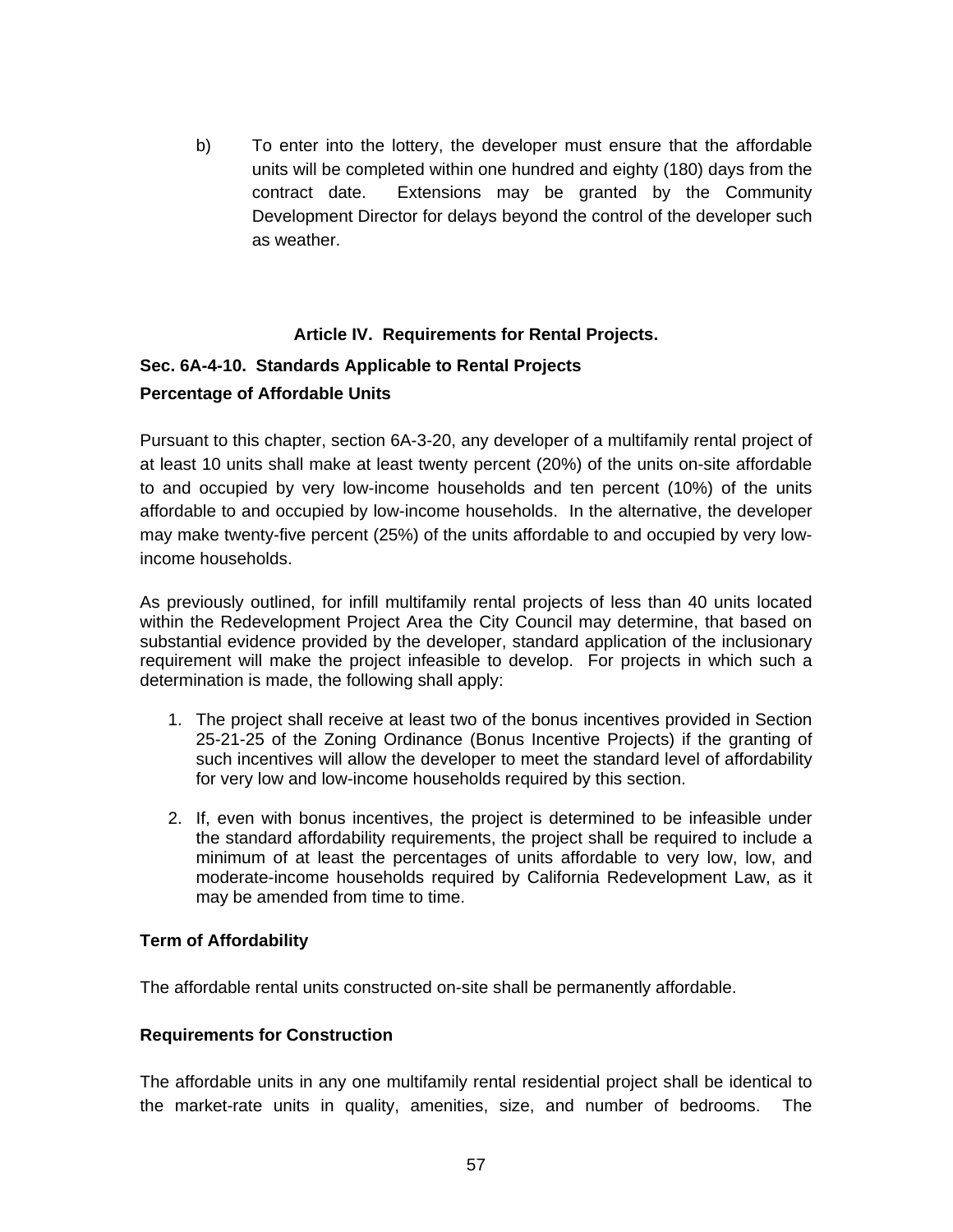affordable units shall also be visibly indistinguishable from the market-rate units and not be segregated from the market-rate units. Clustering of affordable units is allowed only if required to facilitate the construction of the project. A developer may meet the residential project's affordability obligation by either designating specific individual units as affordable units or using a system of "floating units" where the affordable units may change. However, in either option the residential project must always contain the required number of inclusionary units. The developer shall indicate the preferred option to the City as part of the implementation of the City's Affordable Housing Monitoring Program Guidelines.

If a multifamily rental project has a variety of dwelling unit types with different sizes and number of bedrooms, the developer shall designate affordable units in substantially the same proportion as the market-rate units. For example, if a project has 100 rental units in the following sizes: 50 two-bedroom, 40 one-bedroom, and 10 three-bedroom, and 25 of the total number of units are affordable to very low-income households (i.e., 25%), then 50% of the affordable units should be two-bedroom, 40% one-bedroom, and 10% three-bedroom.

The mix of the affordable dwelling units may be disproportionate to the market-rate units if the Housing Needs Assessment in the City's current Housing Element supports such a mix (e.g., if there is a greater identified need for three-bedroom affordable dwelling units than two-bedroom units, then there may be a disproportionately greater share of affordable three-bedroom units in the residential project). Nevertheless, the gross number of bedrooms in affordable units may not be proportionately less than the gross number of bedrooms in market-rate units in the residential project and the floor area of the bedrooms in affordable units may not be smaller than those in the market-rate units as demonstrated in the following example:

A multifamily rental residential project has 40 one-bedroom, 50 two-bedroom, and 10 three-bedroom dwelling units, which equals 170 total bedrooms in the project. If applying the twenty-five (25%) percent very low-income obligation, then 43 (.25 X 170) of the total number of bedrooms in the project must be affordable to and occupied by very low-income households. In addition, the total square footage of these 43 affordable units must not be less than 25% of the total square footage of all the bedrooms in the project combined.

#### **Criteria for Size and Design of Special Needs Units**

For multifamily rental projects that include units that meet categories of special needs housing, the criteria for size and design of these units will be addressed by the City on a project-by-project basis as guided by the Housing Element, and based on any new information regarding increased need or demand for special needs housing as it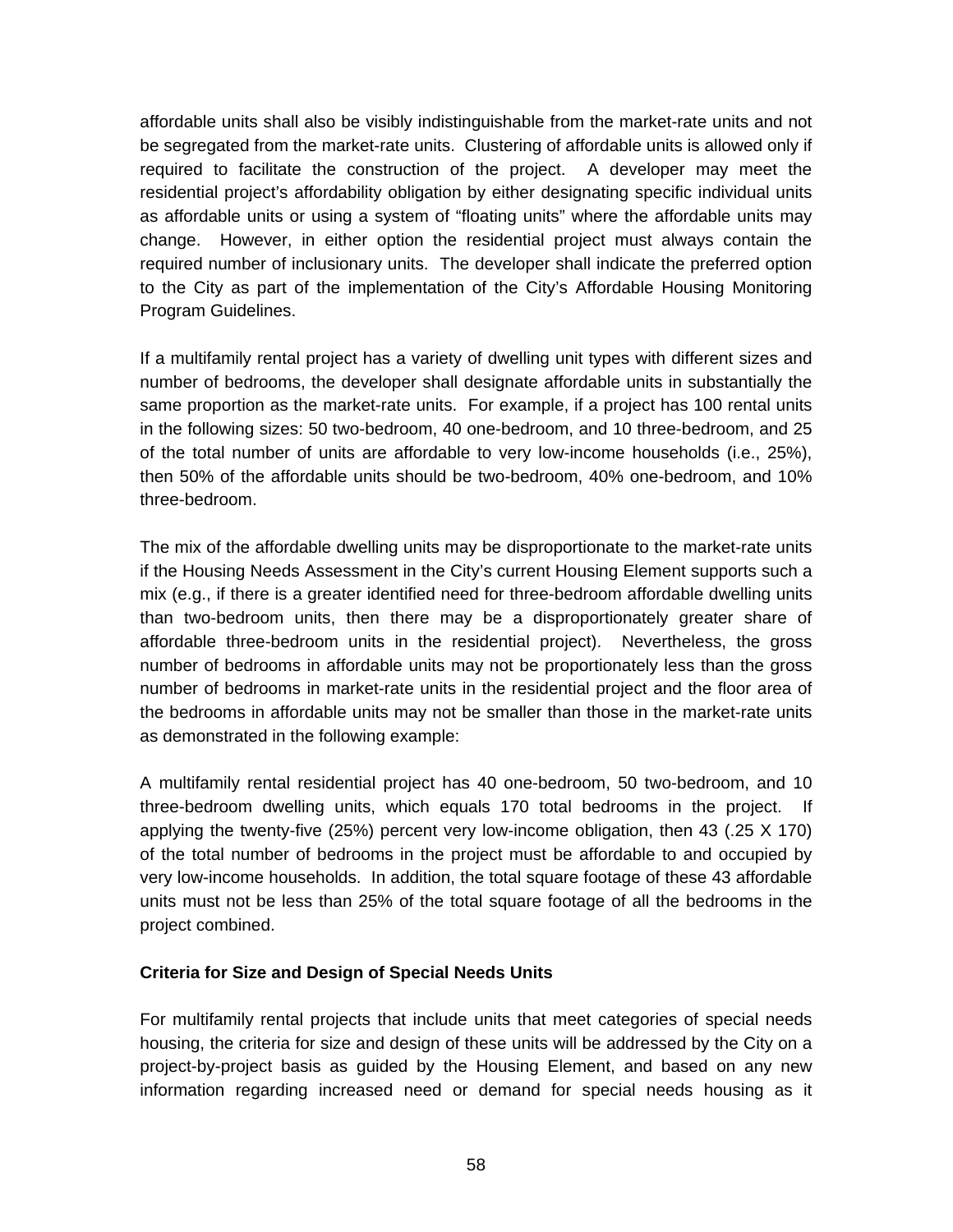becomes available from the Census or other sources. The City will participate in securing funding for those projects that provide special needs housing units in a greater amount of special needs units than required by State or Federal law.

Builders of multifamily rental projects shall comply with applicable State or Federal laws regarding accessible design features for persons with disabilities.

# **Sec. 6A-4-20. Incentives Available to Rental Projects**

**Density Bonus**

As a matter of right for qualified projects, a developer shall be entitled to a density bonus of up to twenty-five percent (25%) as permitted under California Government Code Section 65915 for on-site construction of affordable units. See City Code Section 25-21- 25, Bonus Incentive Projects, for more information on bonus incentives.

### **Sec. 6A-4-30. Land Dedication for Rental Projects Land Dedication Option**

A developer may be allowed to make an irrevocable offer of dedication to the City or its designee of sufficient land to satisfy the affordability requirement under this section, if either 1) the developer demonstrates to the City Council that it is not feasible to develop the affordable dwelling units on-site as part of the rental residential project; or 2) in the judgment of the Community Development Director, the developer's proposed land dedication would accomplish the objectives of this chapter.

Dedicated sites for rental residential projects shall be a minimum of two (2) acres unless the City agrees to a smaller site based on a special housing need. The dedicated site shall be economically feasible to develop, of sufficient size to build the required number of affordable units, and physically suitable for development of the required affordable units prior to the dedication of the land. The dedicated site shall also have appropriate General Plan designation and zoning to accommodate the required units, be fully improved with infrastructure, frontage improvements (i.e. curb, gutter, walk), paved street access, utility (i.e. water, gas, sewer, and electric) service connections stubbed to the property lines, and other such off-site improvements as may be necessary for development of the required affordable units or as required by the City.

The City may approve, conditionally approve, or reject such offer of land dedication of any specific property. If the City rejects such an offer of land dedication, the developer shall be required to meet the affordable housing obligations by other means set forth in this chapter.

### **Density Credit**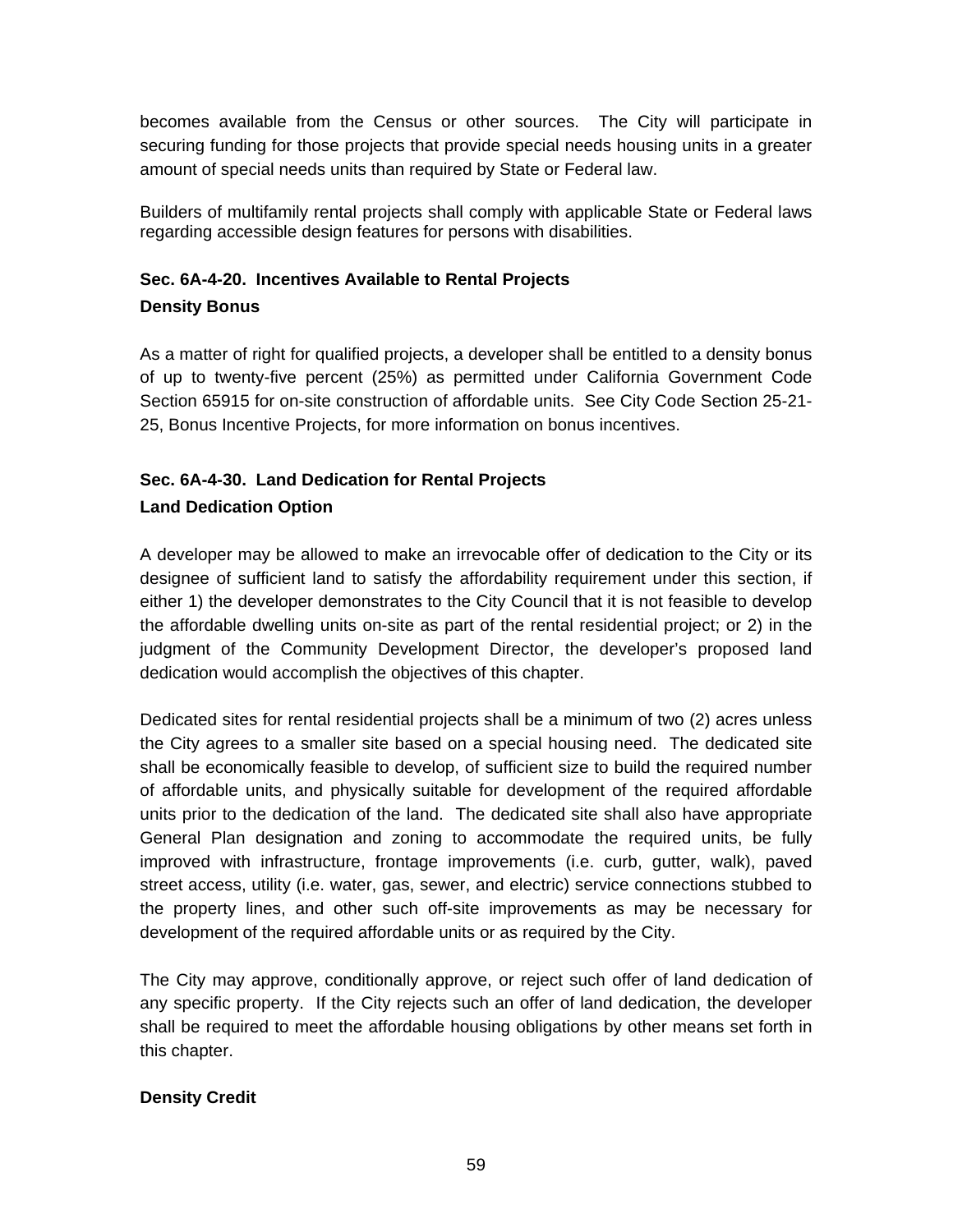In determining the amount of land to dedicate to satisfy a developer's affordable housing obligation, the developer shall receive credit for the base density of the dedicated site (e.g., 20 units per acre if the dedicated parcel is zoned R-20).

### **Development of Dedicated Land**

Within one year from the date of conveyance of the dedicated land to the City, the City shall determine, at its discretion, whether the dedicated land will be (1) developed by the City to produce the required affordable dwelling units; or (2) conveyed to an affordable housing developer approved by the City to produce the required affordable dwelling units. The City Council shall determine which affordable housing developer shall be conveyed the land required to produce the affordable dwelling units.

### **Sec. 6A-4-40. Procedure for Determining Affordable Rent**

The method for calculating the affordable rent for an inclusionary unit is shown below. This method shall apply to both low and very low-income inclusionary units. The Community Development Department shall review these assumptions and procedures annually and make revisions as necessary.

The Community Development Department will calculate the initial affordable rents for a residential project at the time that the units will be marketed and made available for rent. The developer is to provide information on the utilities that will be included in the rent and the utilities for which the tenants will be responsible (including the specific type of service).

The following procedure will be used for determining affordable rent:

### **1. Calculate Income Available for Housing**

Determine the family size appropriate to the unit. For purposes of this calculation, "family size appropriate to the unit" means adjusted for a household of one person in the case of a studio unit, two persons in the case of a one-bedroom unit three persons in the case of a two-bedroom unit, four persons in the case of a three-bedroom unit, five persons in the case of a four-bedroom unit and six persons in the case of a five-bedroom unit.

Determine the household annual income maximum to use for the affordable rent calculation based on the appropriate household size using the current Area Median Income figures for Yolo County as published by HUD. For a very low-income unit, the figure for 50 percent of Area Median Income shall be used. For a low-income unit, the figure of 80 percent of Area Median Income shall be used.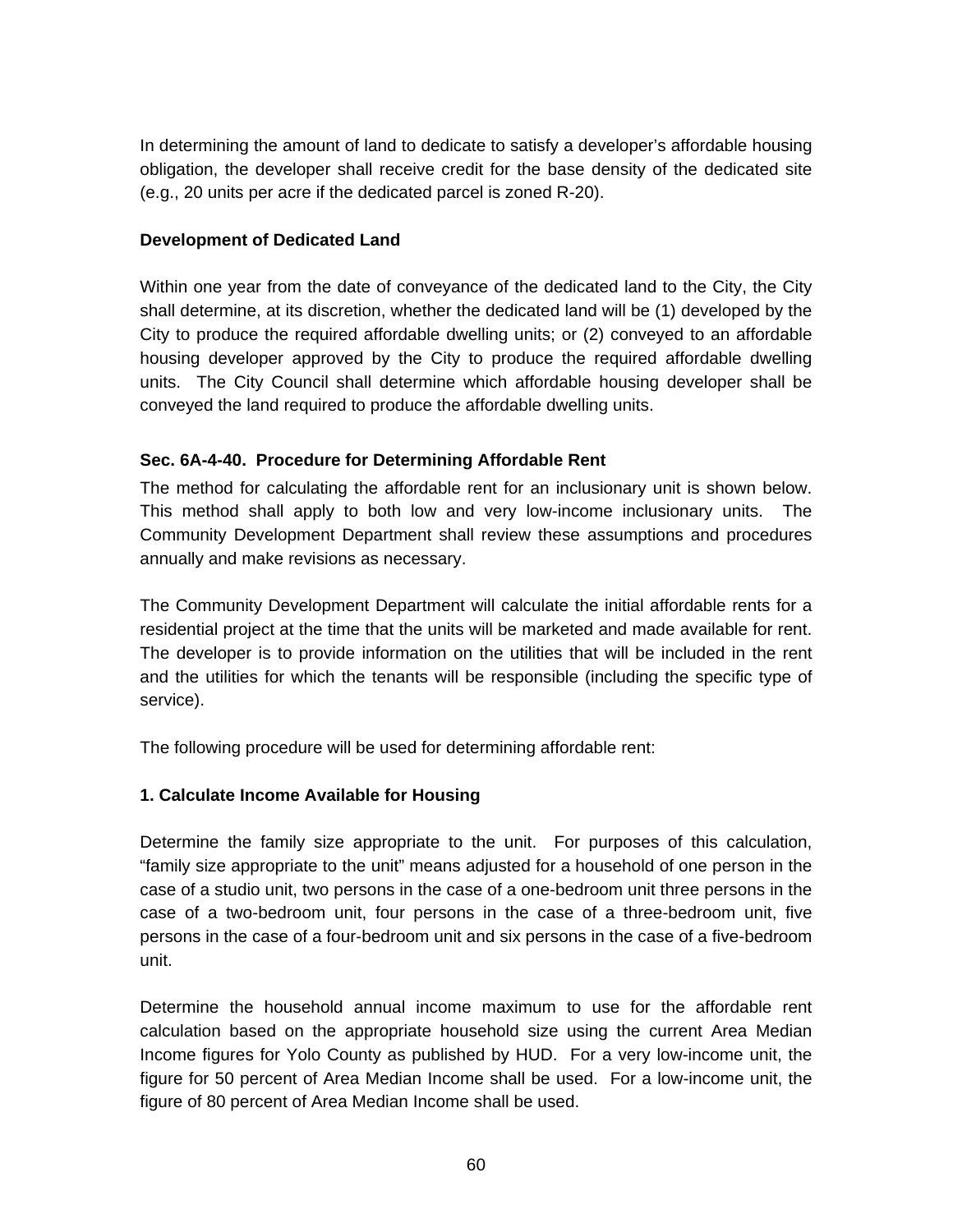Calculate the amount of monthly income available for housing costs by dividing the maximum household annual income by 12 and then multiplying the maximum household monthly income figure by 30 percent. The resulting figure shall be the household monthly income available for housing costs.

#### **2. Estimate Annual Housing Costs**

The household allowance for utilities will be estimated based on the utility costs as shown on the current "Allowance for Tenant-Furnished Utilities and Other Services" table prepared by the Yolo County Housing Authority, using the applicable unit size and unit type (townhouse, garden apartment, or high rise). The costs used will be based on the specifications of the particular unit and the utilities provided by the property owner, for example gas or electric for heating, gas or electric for cooking, etc. Utility tables are updated by the Yolo County Housing Authority every year, and shall be provided by the Community Development Department to developers of rental residential projects in accordance with the City's Affordable Housing Monitoring Program. The maximum rental rates of affordable units shall be adjusted as necessary based on changes to these utility tables. With the approval of the Community Development Director, a property owner may provide a utility survey, verified by the City, in place of the Yolo County Housing Authority's utility tables.

#### **3. Determine Affordable Rent**

Affordable rent for an inclusionary unit is determined by subtracting applicable utility costs from the household monthly income available for housing costs. Current affordable rent levels are reviewed and, if necessary, updated by the Community Development Department at least every year, and shall be provided to developers of rental residential projects in accordance with the City's Affordable Housing Monitoring Program requirements. The maximum rental rates of affordable units shall be adjusted as necessary based on changes to household utility allowances or Yolo County Area Median Income levels.

### **Sec. 6A-4-50. Tenant Eligibility Requirements for Affordable Rental Units Minimum Household Size**

The minimum size of any household occupying an affordable rental unit shall be no less than one person per bedroom.

#### **Maximum Income Limitation**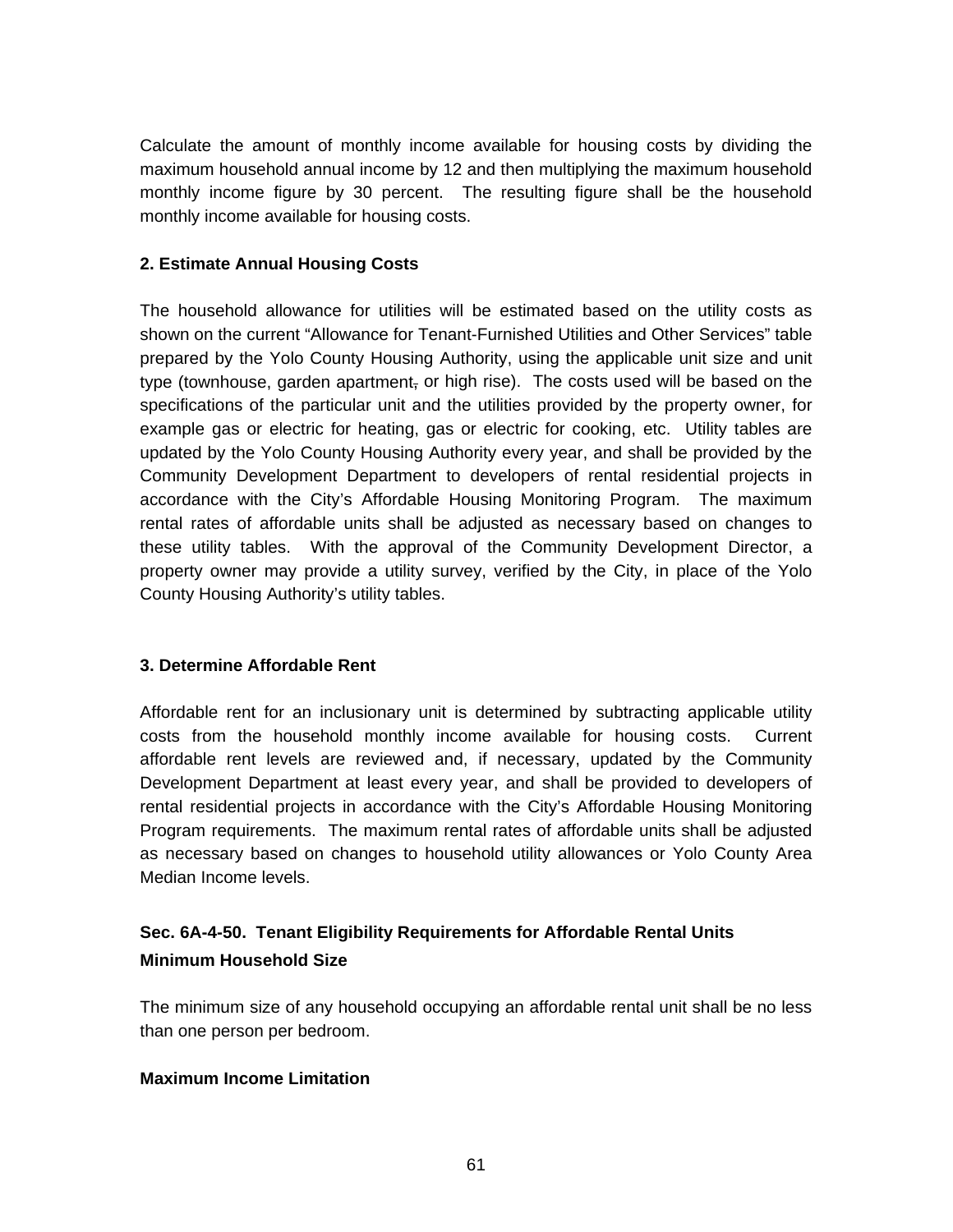Households renting affordable units shall have incomes that do not exceed 50 percent (very low-income household) or 80 percent (low-income household) of the current Area Median Income for Yolo County as adjusted for household size.

### **Primary Residence**

Eligible households must certify that the unit will be used as a primary residence. Subletting of affordable units is not allowed.

### **Sec. 6A-4-60. Monitoring and Compliance Requirements for Rental Projects**

Each owner of multifamily rental residential projects shall enter into an Inclusionary Housing Agreement (Regulatory Agreement) with the City for each residential project that contains units with affordability restrictions. As a provision of this chapter as well as the Regulatory Agreement, the Community Development Department will be responsible for tracking and monitoring all of the City's inclusionary housing units. This includes maintaining a database of all units as well as files with the required regulatory agreements recorded against each property.

Details on the City's affordable housing monitoring regulations and guidelines are outlined in the "Affordable Housing Monitoring Program Policies and Procedures" document, which is available from the Community Development Department. Owners of multifamily rental residential projects that are subject to the requirements of this chapter are required to pay an annual Monitoring Fee (the amount of the fee is to be determined by the City based on estimated cost to monitor the affordable housing units).

For residential projects that receive a state or federal housing subsidy and are, thus, subject to applicable regulatory agreements and requirements pertaining to each subsidy, these regulatory agreements shall supercede the monitoring requirements outlined in this section.

### **Multifamily Rental Residential Project Monitoring Requirements**

The monitoring requirements of each Regulatory Agreement between the owner and the City shall include all the rental restrictions listed in this chapter and in addition shall require the following:

a) Owner shall affirmatively market the rental units by sending advertisements describing the affordable units to local newspapers and to the list of local nonprofit and government housing organizations and agencies that serve very low and low-income persons and families.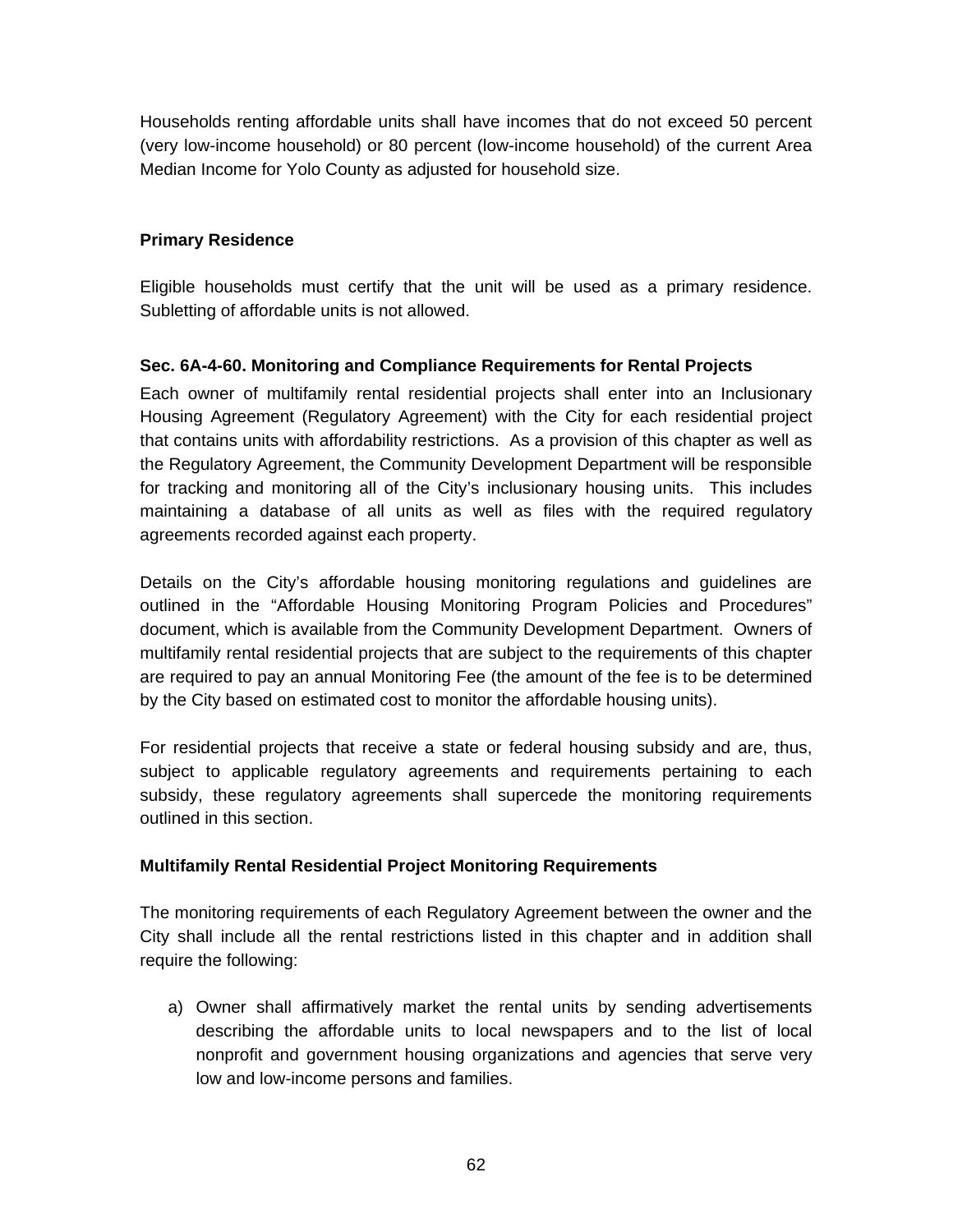- b) Owner shall comply with all fair housing laws and not discriminate based on race, ancestry, gender, religion, color, age, national origin, marital status, familial status, sexual orientation, source of income, and disability.
- c) Owner shall not discriminate based on any government rental subsidy, including but not limited to HUD Section 8 assistance. Tenants may utilize Section 8 vouchers to assist in renting inclusionary units; however, the rent levels collected for inclusionary units occupied by tenants using Section 8 vouchers shall remain at the affordable level determined pursuant to section 6A-4-40 of Chapter 6A of the City Code.
- d) Agree to rent affordable units to qualified income-eligible households for a lease term not to exceed one year. At the end of each lease term, the lease may be renewed for up to one year once the owner/manager has re-certified that the household income of the affordable unit remains eligible to the restricted income level of the unit. No household shall be required to terminate its tenancy from such affordable unit absent a showing of good cause. If a very low-income household increases its income so that it no longer qualifies as a very lowincome household during its tenancy, it shall be permitted to remain in the affordable unit as long as its income does not exceed the low-Income limitation (i.e. 80% of AMI). At vacancy, such unit shall be rented to an eligible very lowincome household and the affordable rent level for a very low-income household, unless the affordable unit requirement has been met by renting other vacant units at the appropriate affordable rent level.

Rental projects shall be monitored every year to review tenant incomes and rents. The Community Development Department shall mail letters and forms to all property owners requesting information related to the affordable units, the rents charged, and the current tenants. The project owner is responsible for providing income certification forms (in a format either provided by or approved in advance by the City) to the applicable tenants and returning the completed forms to the City as required by the City's Affordable Housing Monitoring Program Policies and Procedures.

The Community Development Department reviews the information submitted for each residential project to make sure that the project is in compliance with its Regulatory Agreement. Staff will notify the project owner of any discrepancies and establish the best practice for bringing the residential project into compliance with the applicable requirements of its Regulatory Agreement in the timeliest manner possible. For example, the project owner may be required to rent out available vacant units within the residential project as affordable units, or rent out other units as they become available as affordable units, in order to meet the affordable units requirement for the residential project.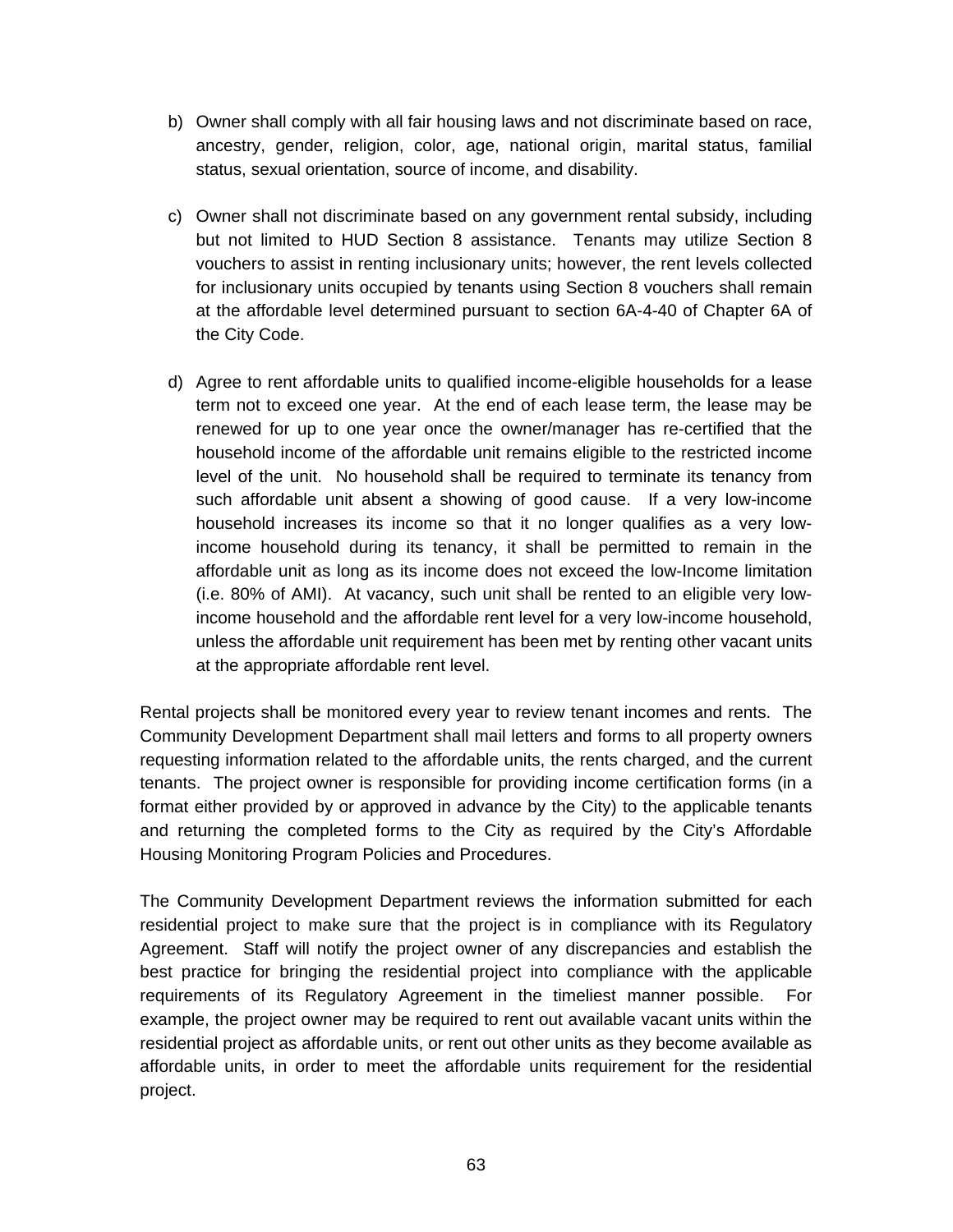### **Article V. Requirements for For-Sale Projects.**

### **Sec. 6A-5-10. Standards Applicable to For-Sale Projects Percentage of Affordable Units**

Any developer of a for-sale residential project of at least 8 units shall make at least ten percent (10%) of the dwelling units affordable to and occupied by low-income households. Per Section 6A-3-20 of this chapter ("General Inclusionary Housing Requirements"), the City Council may determine the need to implement an additional requirement for 10 percent of new for-sale units to be affordable to moderate-income households, based on prevailing conditions in the housing market. As previously stated, such a finding would require an amendment to this chapter as well as an amendment to the Spring Lake Specific Plan and Spring Lake Affordable Housing Plan.

### **Term of Affordability**

For-sale units shall be affordable for the longest feasible time but not less than ten (10) years. This affordability requirement of at least ten years for affordable for-sale units will be reset at each transfer of title upon re-sale to a qualified low-income buyer, as outlined in section 6A-5-50 of this chapter ("Resale Requirements for Affordable Units").

#### **Requirements for Construction**

Number of Bedrooms.

a) It is the goal that the Affordable units "blend in" with the Market Rate units, which can be achieved through providing a variety of elevations and unit mixes within the residential project. Affordable for sale units may be smaller in square footage than the market rate units in a residential project that trigger the affordable housing obligation to a minimum unit living area of 850 square feet. However, a mix of bedroom numbers and greater square footage among for sale homes shall be implemented whenever feasible in order to accommodate larger low income households.

Except as provided for elsewhere in this Section, there shall be an average of three bedrooms provided per affordable unit, and the Developer can provide more but not less than the average target, unless it can be clearly demonstrated that a different average is required in order for the units to be sold in the affordable marketplace.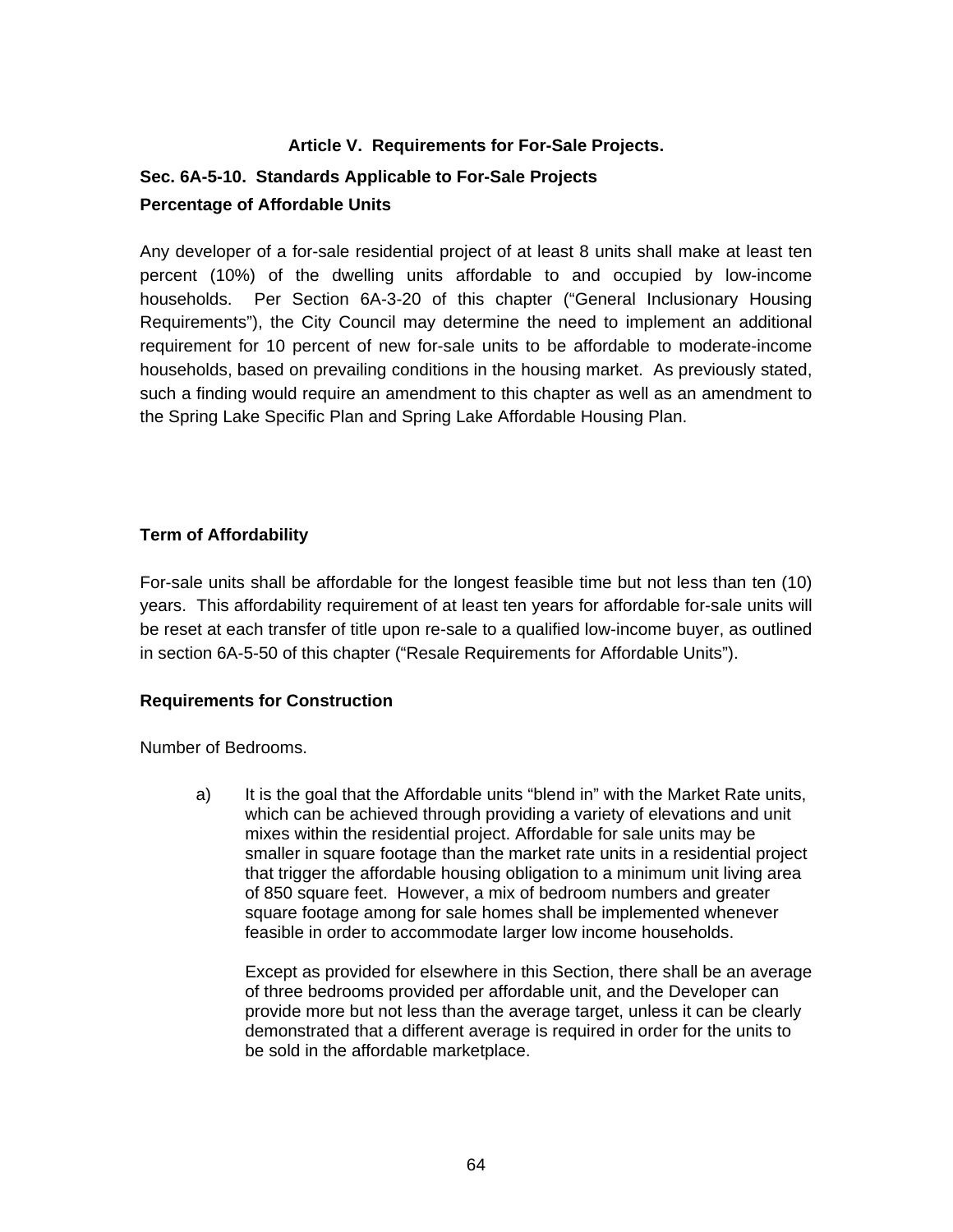b) A developer of a for-sale residential project may request an exemption from the requirements of this subsection if, based upon substantial evidence and financial information, such a mixture would be infeasible to the satisfaction of the Community Development Director.

Affordable units shall not be clustered but be dispersed throughout the residential project and be comparable in infrastructure (including sewer, water, and other utilities) and construction quality to the market-rate units. A cluster is considered to be four (4) or more units adjacent to each other. Duplexes shall not be allowed as the only affordable units, unless all units in the development are duplexes. The developer shall submit, along with a map review fee, proposed locations for affordable units with the tentative map for approval by the City. If the developer desires to alter the approved locations of the affordable units, the requested alterations shall be submitted, along with a map review fee, with the final map. The map review fee shall be set by resolution of the City Council, as amended from time to time.

Affordable units must be visibly indistinguishable from the exterior in comparison with surrounding market-rate units. Affordable for-sale units may have different interior finishes and features than market-rate units so long as the interior features are durable, of good quality, and consistent with contemporary standards for new housing.

### **Criteria for Size and Design of Units to Meet Special Needs Housing**

For residential projects that include units that meet categories of special needs housing, the criteria for size and design of these units will be addressed by the City on a projectby-project basis as guided by the Housing Element, and based on any new information regarding increased need or demand for special needs housing as it becomes available from the Census or other sources. The City will participate in securing funding for those projects that provide special needs housing units in a greater amount of special needs units than required by State or Federal law.

Builders of for-sale projects shall comply with applicable State and Federal laws regarding accessible design features for persons with disabilities. Homebuyers of affordable units shall be offered "universal design" or "visitability" features to be incorporated into the construction of the unit by the builder. Such modifications shall be paid for by the homebuyer, independent of and in addition to the amount calculated as the affordable purchase price of the unit. Information on "universal design" and "visitability" building features is available from the Community Development Department upon request.

### **Sec. 6A-5-20. Possible Alternatives to On-Site Construction of Affordable For-Sale Units**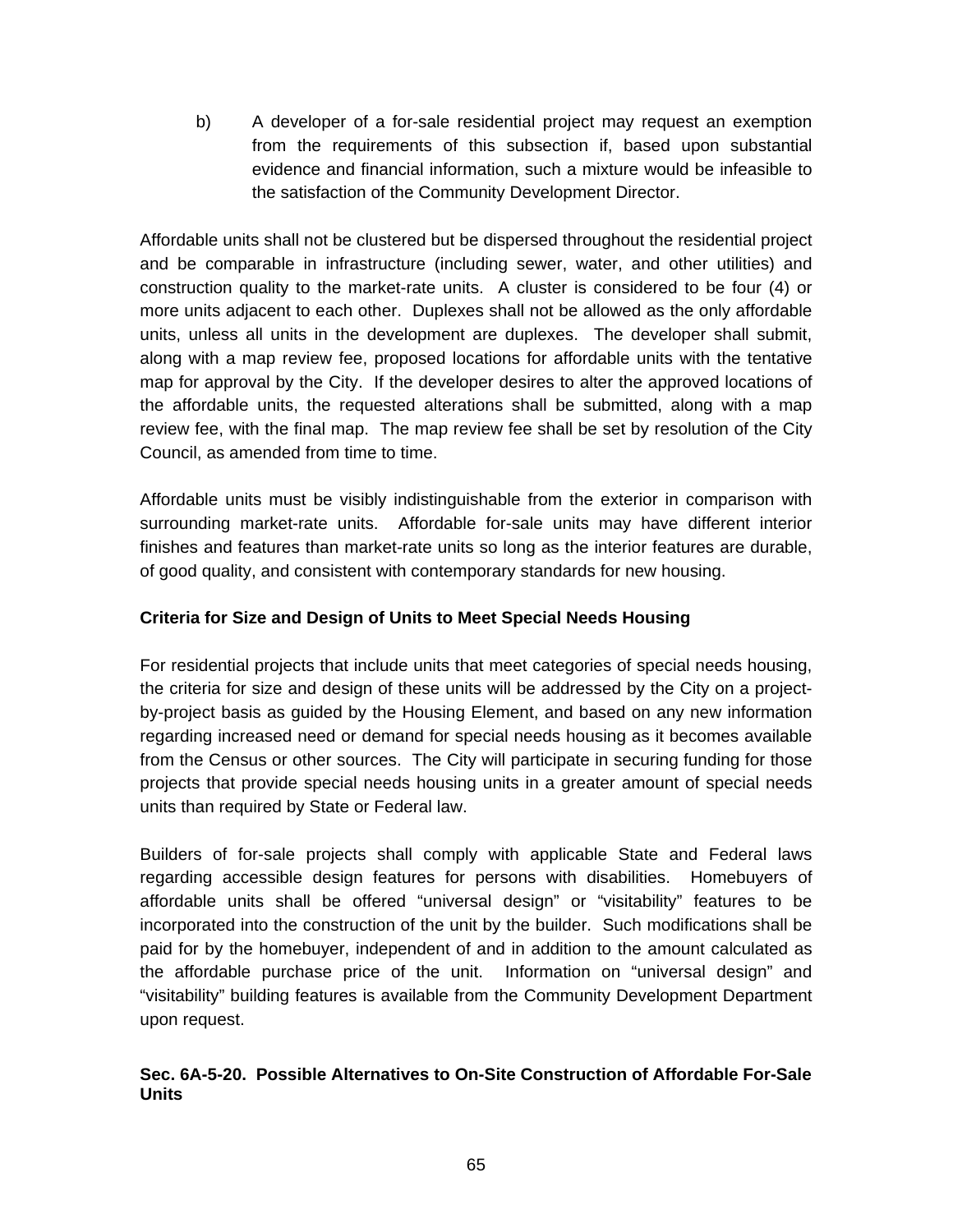#### **Possible Sale or Dedication of Land to Affordable Housing Developers.**

In a possible alternative to on-site construction of affordable units, the developer may propose to either sell or dedicate sufficient residential lots to a nonprofit developer to satisfy its affordable for-sale housing obligation if, to the City's satisfaction, it will enable the affordable housing developer to build the for-sale units and sell them at an affordable housing cost to low-income purchasers. Such an alternative proposal shall only be accepted if the Community Development Director determines that the proposal furthers the purpose of this chapter.

At the time of sale or dedication to the affordable housing developer, the residential lots shall be economically feasible to develop, of sufficient size to build the required number of affordable units, and physically suitable for development of the required affordable units. The residential lots shall also have appropriate General Plan designation and zoning to accommodate the required number of dwelling units, be fully improved with infrastructure, frontage improvements (i.e., curb, gutter, walk), paved street access, utility (i.e., water, gas, sewer, and electric) service connections stubbed to the property lines, and other such off-site improvements as may be necessary for development of the required affordable units or as required by the City. To exercise this option, the developer shall have a maximum of ninety (90) days from the date that the residential lots are finished with the above improvements to either sell or dedicate the lots to an affordable housing developer.

### **Land Dedication Option**

If a developer provides substantial evidence to prove that it is not feasible to develop the required affordable units on-site at a residential project, that developer may make an irrevocable offer of sufficient land within the City to satisfy the affordability requirements of this chapter. The dedicated site shall be economically feasible to develop, of sufficient size to build the required number of affordable units, and physically suitable for development of the required affordable units prior to dedication of the land.

The dedicated site shall also have appropriate General Plan designation and zoning to accommodate the required number of units, be fully improved with infrastructure, frontage improvements (i.e., curb, gutter, walk), paved street access, utility (i.e., water, gas, sewer, and electric) service connections stubbed to the property lines, and other such off-site improvements as may be necessary for development of the required affordable units or by the City. The City may approve, conditionally approve, or reject such offer of dedication of any specific property. If the City rejects such offer of land dedication, the developer or its designee shall be required to meet the affordable housing obligations by other means set forth in this chapter.

### **Development of Dedicated Land.**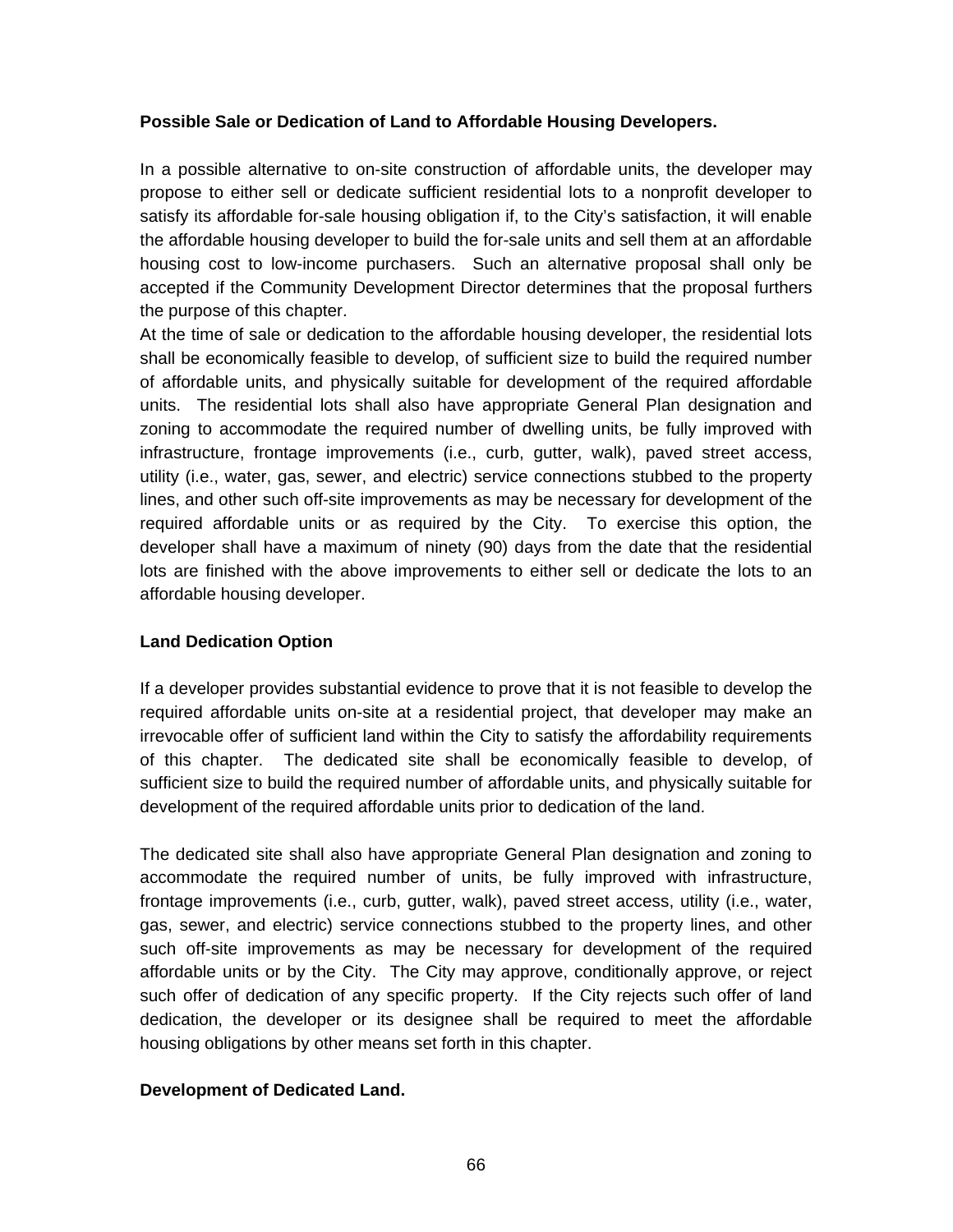The dedication of land for affordable for-sale lots must result in the development of affordable for-sale units and not multifamily rental units.

Within one year from the date of conveyance of the dedicated land to the City, the City shall determine, at its discretion, whether the dedicated land will be (a) developed by the City to produce the required affordable units; or (b) conveyed to an affordable housing developer or other third party who shall enter into an agreement with the City to produce such affordable units.

### **In-Lieu Fees.**

For for-sale residential projects of less than 50 units where the City Council determines that it is not feasible or suitable for the for-sale residential project to have on-site affordable units, the City and developer may agree to a contribution of in-lieu fees to satisfy the developer's affordable housing obligation. Only the City may initiate this inlieu fee option and only where it is demonstrated based on substantial evidence that there is no feasible alternative.

At the time of Tentative Map approval, if applicable, the City will provide the developer with an estimate of the in-lieu fees for the residential project. This in-lieu fee calculation at the time of Tentative Map is only an estimate and is subject to revision and verification at the time of construction, as the estimated sales price of units in the residential project at the Tentative Map stage may change by the time the project is actually built.

The in-lieu fee for each affordable unit for which the developer is responsible under this provision shall be sufficient to make up the gap between (i) the affordable purchase price for a low-income household and (ii) the market value as determined by an appraisal (i.e. the "affordability gap"), plus a fee for administration of the City's Inclusionary Housing Program. The appraisal shall be completed no earlier than six (6) months prior to the calculation of the in-lieu fee. The administration fee shall be assessed per unit of the residential project, and shall be based on an appropriate percentage of the "affordability gap" for affordable units. The in-lieu fee for a residential project shall be determined using the following methodology:

- 1. The market value as determined by an appraisal (minus) the affordable purchase price of a low-income household for the residential project. This amount determines the "affordability gap."
- 2. Calculate the inclusionary unit amount for the residential project at 10% of the total (fractions of a whole unit shall be rounded up).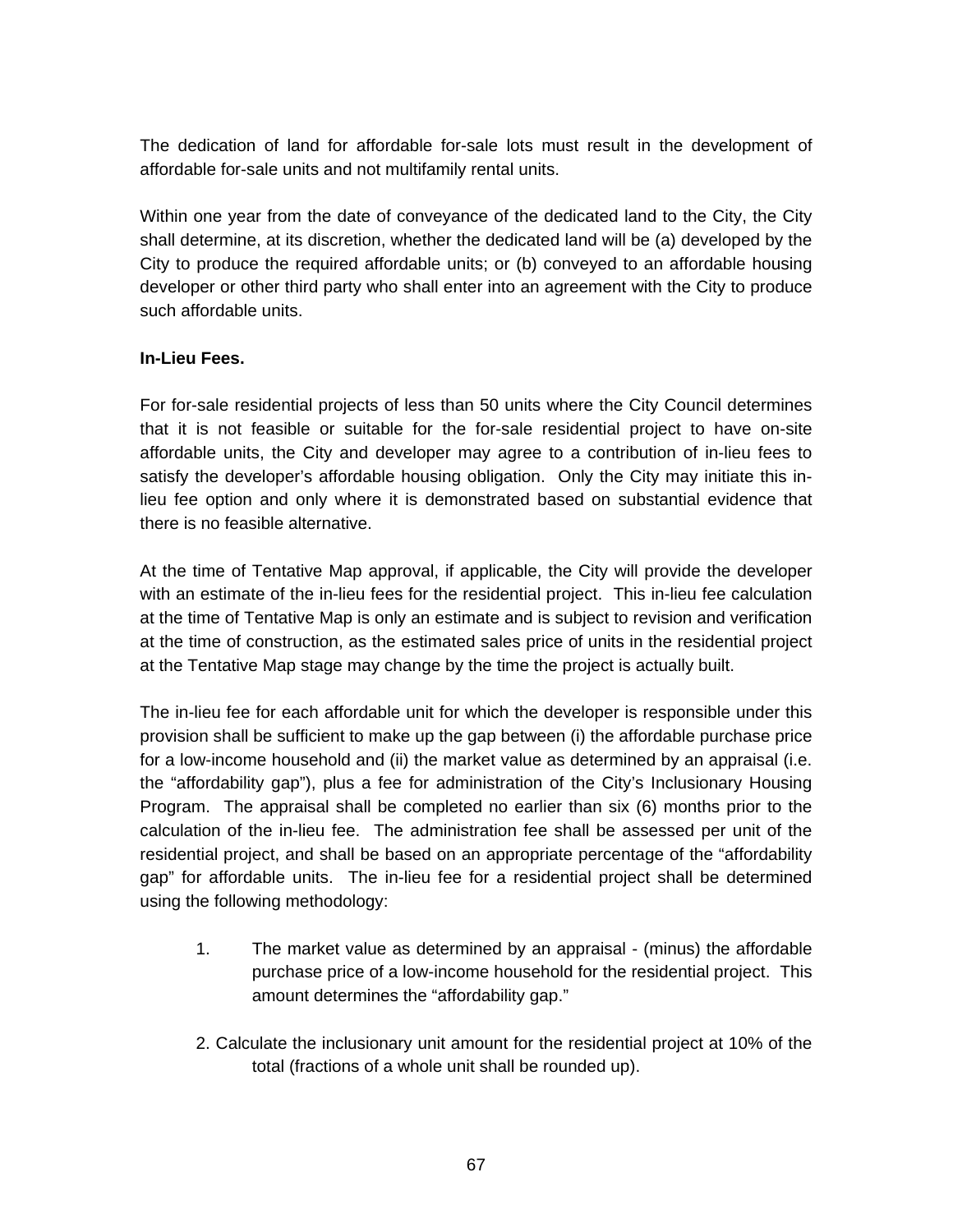3. Multiply the "affordability gap" by the number of inclusionary units required for the residential project.

The product of this calculation plus the administration fee per unit equals the in-lieu fee to be charged for the residential project.

An example of an in-lieu fee calculation for a 20-unit for-sale single-family residential project is as follows:

Market value as determined by an appraisal =  $$250,000$ Affordable purchase price for low-income household  $= $150,000$ *Affordability Gap* = \$100,000 Inclusionary unit requirement  $= 2$  units (10% of 20 units) \$100,000 *Affordability Gap* x (times) 2 units = \$200,000 \$200,000 + administrative fee = *in-lieu fee for the residential project*

If the City determines that the developer may contribute in-lieu fees, the developer must pay such fees as a lump sum prior to the issuance of the first building permit for the residential project. No building permit or certificate of occupancy shall be issued by the City until the developer provides written proof of the payment of all in-lieu fees.

### **Sec. 6A-5-30. Procedure for Sale of Affordable Units Initial Estimate of Affordable Purchase Prices**

Prior to entering into an Inclusionary Housing Agreement, at the request of the developer of a for-sale residential project, the Community Development Department will assist developers in estimating the calculations of maximum affordable purchase prices based on the assumptions provided in this section. These estimations shall only be for the purpose of projecting the feasibility of the project and shall not be binding, as prevailing conditions in the housing market and fluctuations in interest rates may affect the final calculation of affordable purchase prices. The timing and procedure for final calculation of affordable purchase prices shall occur pursuant to the provisions of this section.

### **Method for Sale of Affordable Units**

The method for the sale of affordable units is shown below. The Community Development Department shall review these assumptions and procedures annually and make revisions as necessary:

### **1. Units Appraised at Fair Market Value**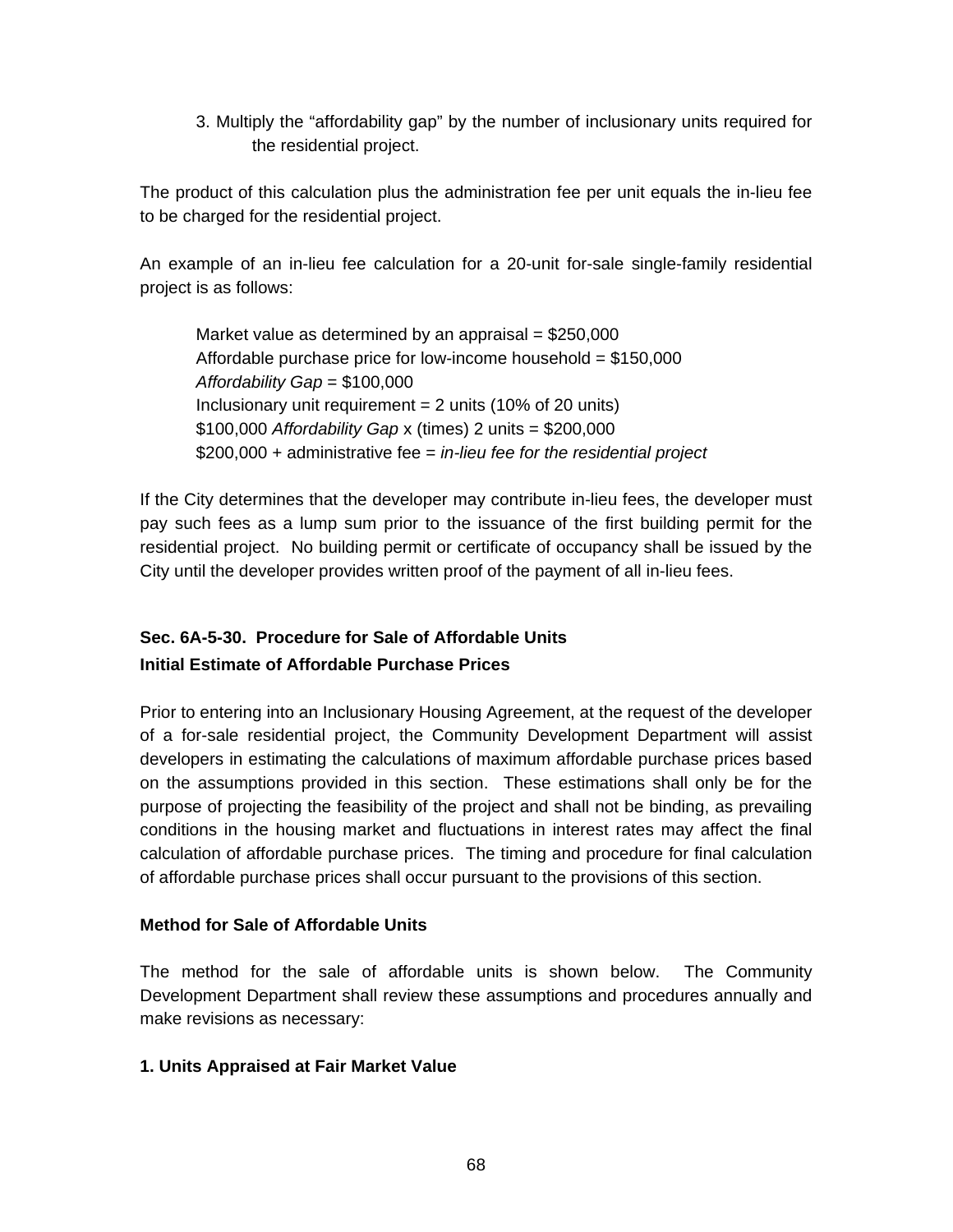At the time that the unit will be marketed and made available for sale, the fair market value of the unit will be determined. This determination will be made by a qualified appraiser who will be selected by the Community Development Director and paid for by the developer.

### **2. Calculation of Affordable Maximum First Mortgage**

The sale of affordable units will be implemented by a "silent second" mortgage program by the City. After the fair market value of the unit has been determined, the City will calculate the affordable maximum first mortgage amount for a qualified low-income purchaser of the unit. The following procedure will be used for determining the affordable maximum first mortgage amount:

- **A.** Determine the family size appropriate to the unit. For purposes of this calculation, "adjusted for family size appropriate to the unit" means adjusted for a household of one person in the case of a studio unit, two persons in the case of a one-bedroom unit three persons in the case of a two-bedroom unit, four persons in the case of a three-bedroom unit, five persons in the case of a four-bedroom unit and six persons in the case of a five-bedroom unit.
- **B.** Determine the household income available for the affordable maximum first mortgage calculation for a low-income household based on the appropriate household size using the current HUD Area Median Income figures for Yolo County. The calculation of available household income should be based on 80% of Area Median Income for the appropriate household size.
- **C.** Calculate the amount of income available for housing costs by multiplying the income figure by 30 percent. For the purpose of determining the affordable purchase price, the cost of utilities, property taxes, insurance, primary mortgage insurance, maintenance and repair costs, and like expenses are not required to be included in the calculation. Homeowners' association dues may be included in the calculation of affordable purchase price if the Community Development Department determines that such costs would place a substantial burden on the low-income homeowners' ability to purchase a home and make monthly mortgage payments.

### **3. Limitation of Down Payment Requirement**

For purposes of this calculation, required down payments for low-income purchasers shall be limited to no more than five percent (5%) of the purchase price. The developer/seller may not require a buyer to make a larger down payment but a buyer may elect to make a larger down payment in order to reduce the amount of the first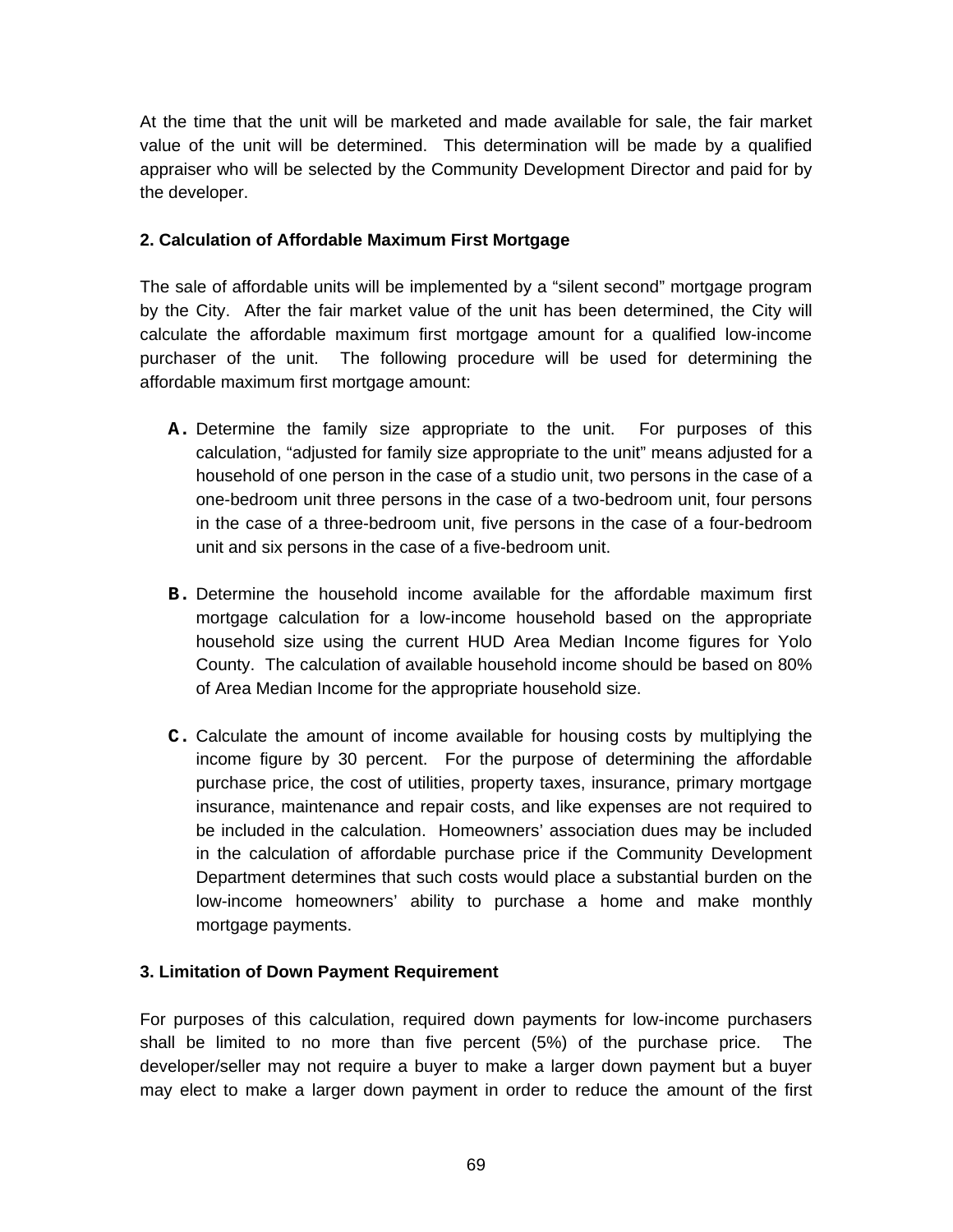mortgage. This limit to the down payment requirement is intended to provide greater flexibility for low-income homebuyers who might find it difficult to provide a higher down payment amount.

### **4. Calculation of "Silent Second" and Regulatory Agreement Equity Share.**

The "silent second"-shall be in the amount of \$1,000. A note and deed of trust, or other appropriate document, securing the silent second will be recorded and assigned to the City at the time of sale of each affordable unit. The promissory note and deed of trust, or other designated document, will remain a lien against the property, subordinate to the first mortgage. This note will have a 30-year due date which can be extended by the Community Development Director. The Regulatory Agreement recorded against the property shall include an equity share baseline in the amount of the difference between 95% of the purchase price (or purchase price minus down payment amount) and the amount of the affordable maximum first mortgage. The equity share shall be triggered and calculated at the sale of the affordable unit to a non-qualified purchaser or at a nonaffordable price.

### **Payoff of the Silent Second and Regulatory Agreement Equity Share.**

The silent second may not be prepaid during its first ten (10) years, as long as the lowincome purchaser occupies the unit as their primary residence during this period. The amount due to the City under the equity share provision of the Regulatory Agreement at the eventual payoff of the silent second or the sale of the affordable unit to a nonqualified purchaser or at a non-affordable price shall be the amount which bears the equal ratio to the fair market value at the time the silent second is paid off as the initial value that the equity share baseline had in relation to the original fair market sales price. For example, if the original sales price was \$200,000 and the original equity share baseline was \$50,000, the ratio would be 25%. If the fair market value at the time of payoff were \$400,000, the amount due the City would be \$100,000, or 25% of \$400,000. In another case, if the property rose in value to \$250,000, the 25% ratio would dictate the payoff amount to the City to be \$62,500.

### **Affordable Housing Fund.**

Funds received by the City through payoffs of equity share provisions of Regulatory Agreements will be deposited into the City's Affordable Housing Fund. These funds may be used at the discretion of the Community Development Director to make additional affordable housing loans to income-qualified purchasers to facilitate the purchase of homes, to subsidize affordable multifamily projects, or for any other use to promote the development of affordable housing within the City of Woodland. Up to ten percent (10%)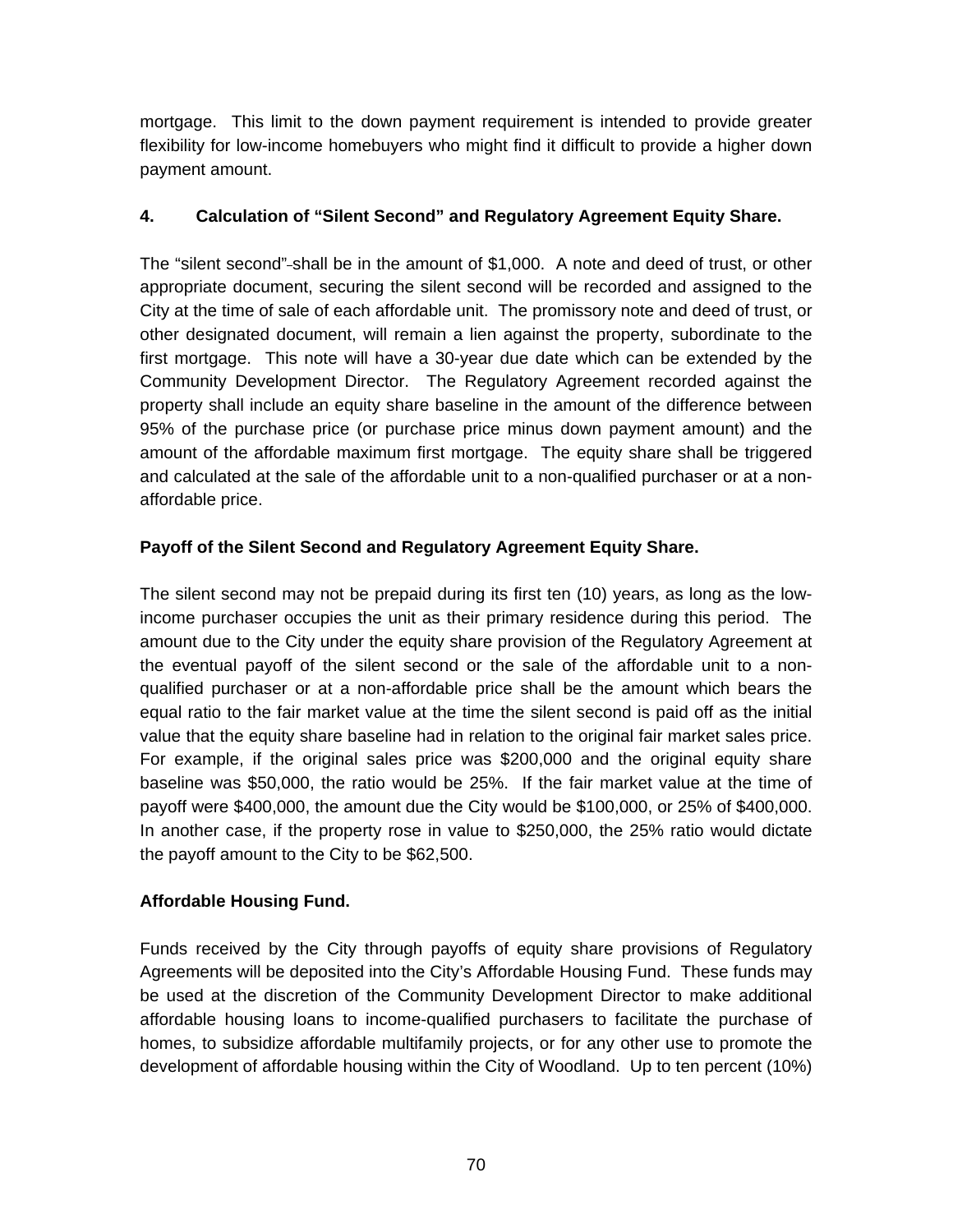of each year's income from the Affordable Housing Fund may be used for administration and ongoing monitoring of loans made from the Fund.

### **Sec. 6A-5-40. Homebuyer Eligibility Requirements for Affordable Units Maximum Income Limitation**

Low- income households purchasing affordable units shall have incomes that do not exceed eighty percent (80%) of the current Area Median Income for Yolo County as adjusted for household size. In the event that the developer or owner is unable to locate a qualified low-income household purchaser within ninety (90) days, the City shall market for sixty (60) days to households with incomes up to one hundred percent (100%) of the Area Median Income for Yolo County as adjusted for household size. If no qualified purchaser has been identified, the City shall then market for sixty (60) days to households with incomes up to one hundred and twenty percent (120%) of the Area Median Income for Yolo County as adjusted for household size.

### **Primary Residence Certification**

Purchasers must certify that the home will be used as a primary residence.

# **Sec. 6A-5-50. Resale Requirements for Affordable Units**

### **Conditions of Owner-Occupancy Hardship**

For so long as the qualified purchaser (owner) owns the unit, the unit will be occupied solely by the owner and the owner's immediate family as the owner's principal place of residency. Notwithstanding the foregoing, however, the Community Development Director may authorize the owner to rent-out the affordable unit, for a cumulative period not to exceed one year, if the owner establishes to the Community Development Director's reasonable satisfaction that the owner-occupancy requirement would cause hardship to the owner because of:

- **1.** Divorce or separation of the owner(s);
- **2.** The extended absence from the affordable unit by the owner because of the serious illness or disability of the owner or a member of the owner's household or immediate family.
- **3.** Absolute necessity for immediate relocation of the owner form the greater Sacramento area for purposes for the owners' employment; or
- **4.** The owner's loss of employment.

The purpose of the foregoing limited exceptions to the owner-occupancy requirement is to allow the owner to recover from a temporary inability to occupy the affordable unit or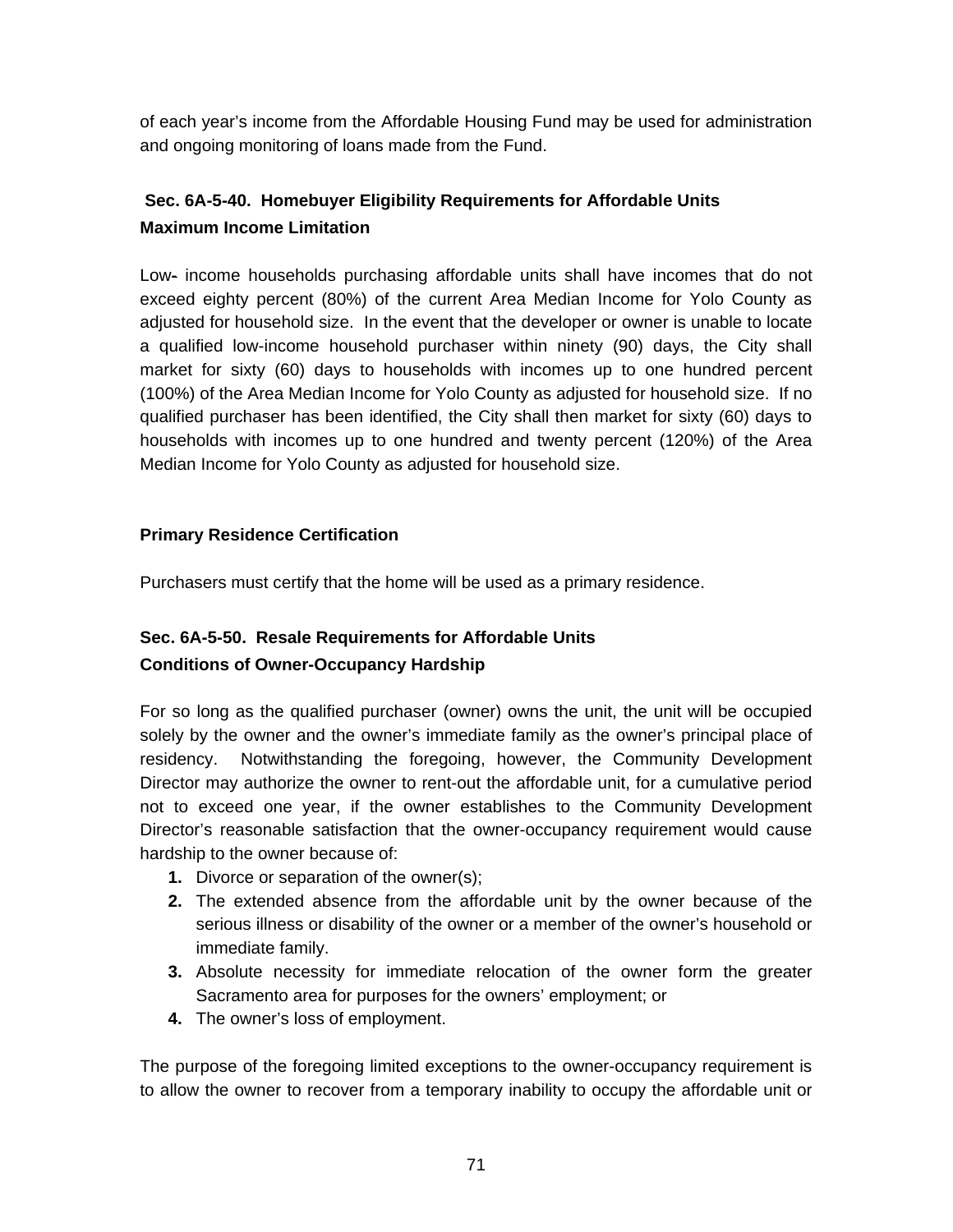to provide for the orderly disposition of the unit in cases of hardship, and is not intended to permit long-term rental of the unit. For these reasons, the term "hardship" shall be narrowly construed and a condition of hardship shall be considered to exist for the minimum possible time.

### **Procedure for Resale of the Affordable Dwelling Unit**

In order to maintain the affordability of the for-sale affordable units the City shall impose the following resale conditions. No for-sale affordable units shall be offered for resale or resold other than in the manner provided herein until the owner/purchaser has owned the house for ten years or longer:

- 1. Prior to advertising the availability of the for-sale affordable unit or otherwise offering the unit for sale, the owner shall provide the City with a Notice of Owner's Intent to Sell the Unit. The notice shall indicate the location of the unit and the number of bedrooms contained in the unit. The notice shall provide the City a period of thirty calendar days after receipt of such notice (resale marketing period) to either (1) provide the owner with an active and current list of interested and qualified purchasers, or (2) determine that no interested and qualified purchaser is available.
- 2. Following the receipt of such notice, the City shall either complete or require the owner to have completed an appraisal report to determine the fair market value of the unit. This appraised value will be used by the City to determine the seller's equity share provision obligation, equaling the amount which bears the same ratio to the fair market value at the time the note is paid off as the initial value that the equity share baseline had in relation to the original fair market sales price. The City will also use the appraisal of the affordable unit to determine the amount of subsidy in the form of the assumed and possibly increased equity share provision that will be required by the subsequent qualified purchaser of the affordable unit.
- 3. Upon receipt of the Notice of Owner's Intent to Sell, the City shall also provide the owner with a disclosure form that must be completed by a prospective qualified purchaser and returned to the City. The primary purposes of the disclosure form shall be to: 1) provide the City with information that the City will need to confirm that the prospective purchaser of the unit is a qualified purchaser; and 2) ensure that the prospective purchaser of the unit is aware of the owner-occupancy and resale restrictions applicable to the affordable unit.
- 4. Within three days after executing any contract or agreement for sale of the affordable unit, the owner shall deliver to the City a copy of the contract or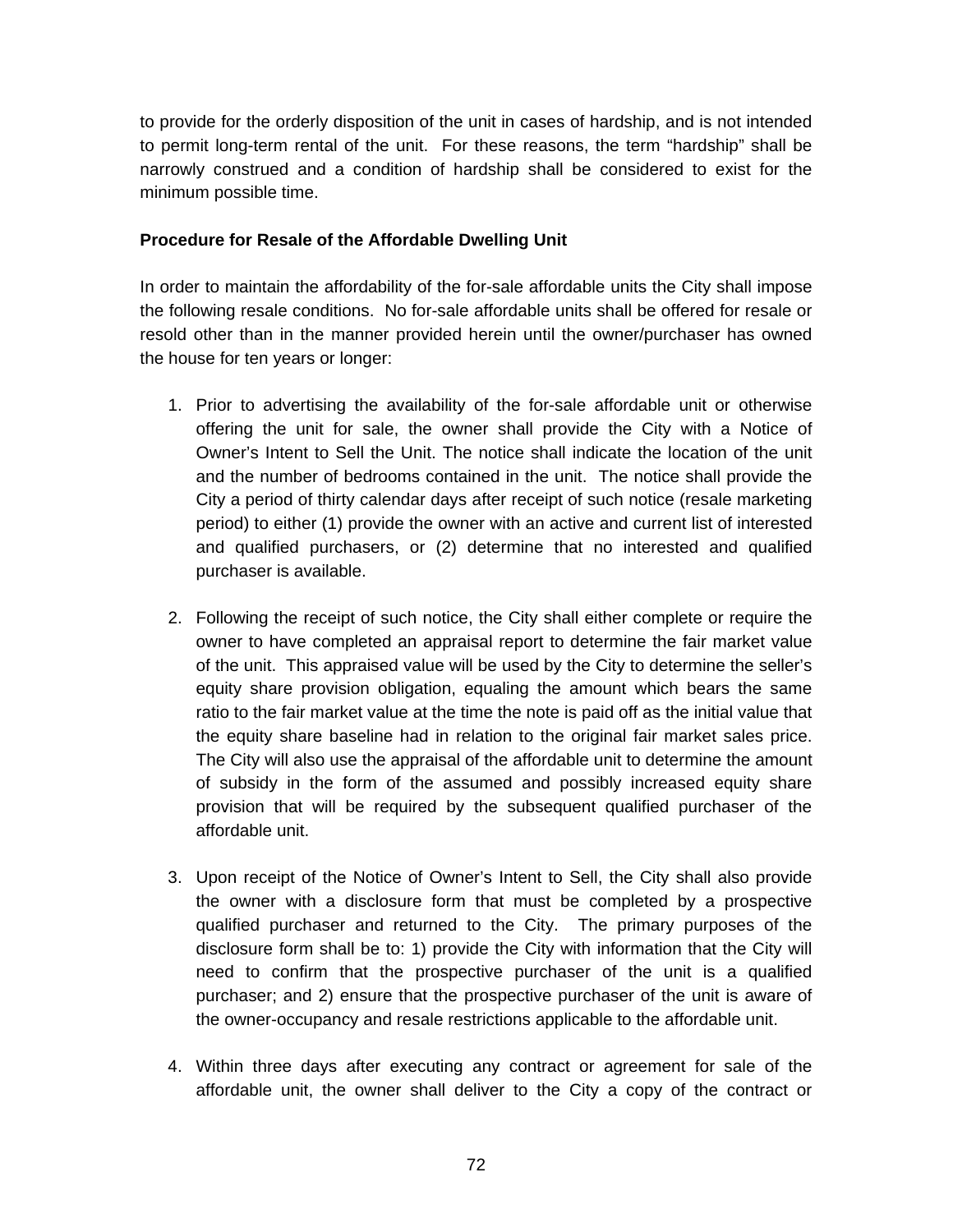agreement, together with the completed and fully executed disclosure form and evidence supporting the prospective purchaser's gross income as shown on the disclosure form. The proposed sale shall be deemed approved unless the City, within ten days after receipt of such information, provides notice to the owner either that: 1) the proposed sale does not comply with the provisions of this chapter; or 2) additional information is required. If the proposed sale is disapproved or if the City determines that additional information is required, the notification shall be accompanied by a statement of the reason(s) for that decision.

### **Resale to a Qualified Purchaser**

Each qualified purchaser shall be required to purchase the affordable unit with cash, a mortgage secured by a first deed of trust on the affordable unit, or a combination of the two.

At close of escrow the owner shall assign, and the qualified purchaser shall assume, the note, or other applicable document securing the City's silent second subsidy on the property. The ten-year occupancy requirement and restrictions on re-sale applied to the original qualified purchaser of the affordable unit shall be reset to the date the note or applicable document is assumed by the subsequent qualified purchaser. The subsequent qualified purchaser shall enter into a Regulatory Agreement with the City which shall be recorded against the property.

The City may provide an additional subsidy (if available) to increase the amount of the equity share provision of the Regulatory Agreement in order to allow the qualified purchaser to purchase the unit (i.e. increase the percentage of the purchase price which is represented by the equity share baseline).

The City shall subordinate its lien to any commercial lender providing a loan to enable the qualified purchaser to purchase the affordable unit, providing the amount of such loan does not exceed the purchase price for the affordable unit plus the qualified purchaser's actual share of closing costs and other related expenses.

# **Sec. 6A-5-60. Limited Exceptions to Resale Requirements Inability to Identify a Qualified Purchaser**

In the event the owner or the City is unable to identify a qualified purchaser who is able to purchase the unit within the resale marketing period in compliance with the sales timelines of this chapter and the Regulatory Agreement, the City shall have the right to purchase the unit at the Affordable Purchase Price. If the City decides not to purchase the unit, the owner may, with the prior written consent of the City, sell the unit to a non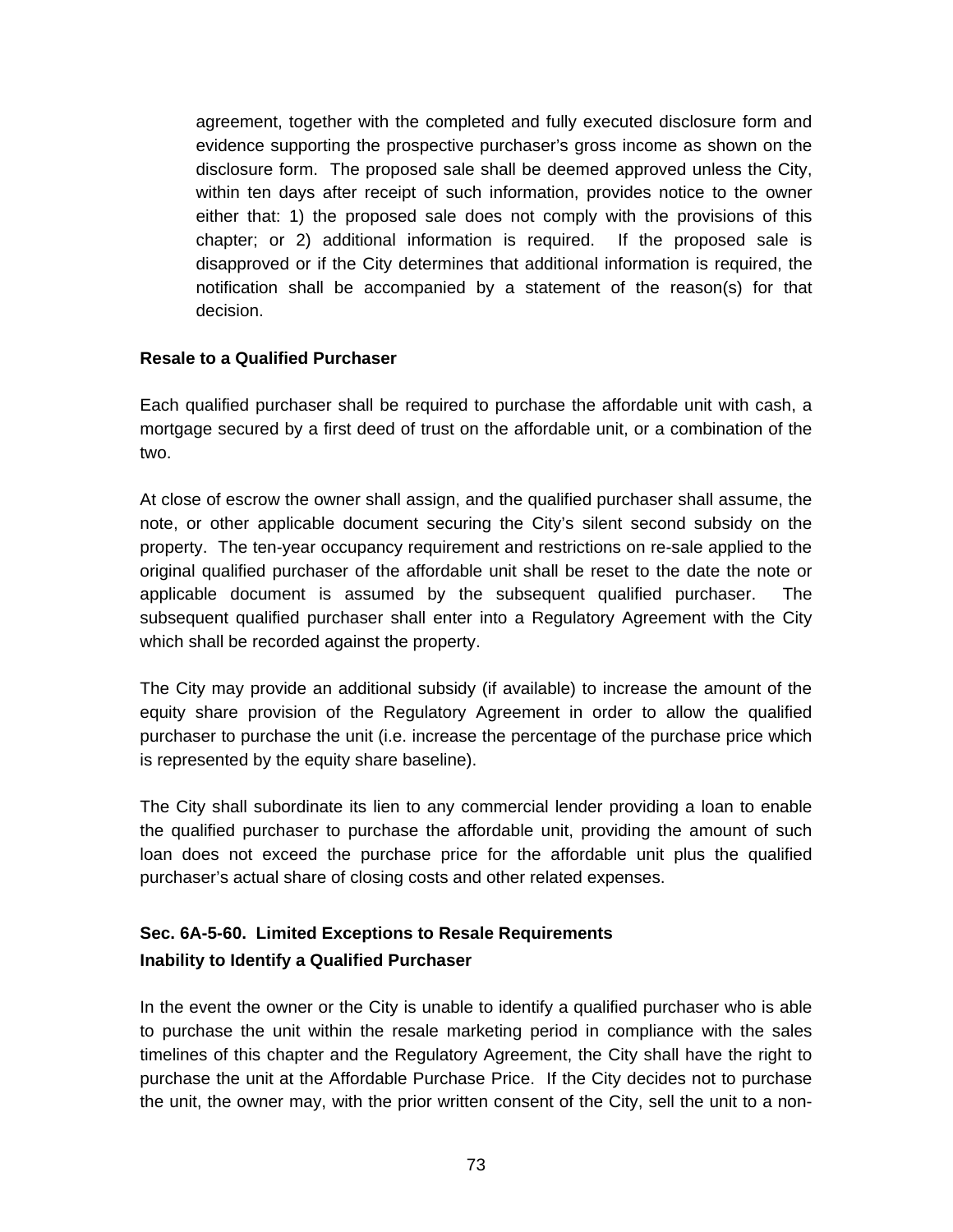qualified purchaser without regard to the purchaser's income. The owner's request to the City to sell to a non-qualified purchaser shall be accompanied by evidence establishing that the owner has actively and in good faith attempted to identify a qualified purchaser for the unit throughout the resale marketing period using affirmative marketing measures. "Affirmative marketing" means that the owner shall have continuously listed the property on the multiple listing service and shall have acted in good faith in responding to inquiries and offers from qualified purchasers.

In the event of an approved resale to a non-qualified purchaser due to the seller's and the City's inability to identify a qualified purchaser within the ten-year occupancy requirement, the seller shall be required to pay off the equity share provision of the Regulatory Agreement to the City at the close of escrow. The amount due to the City shall be the amount which bears the equal ratio to the fair market value at the time the equity share provision is paid off as the initial value that the equity share baseline had in relation to the original fair market sales price.

## **Resale Necessitated by Hardship**

The owner may sell the unit to a non-qualified purchaser during the ten-year affordability period and pay off the equity share provision of the Regulatory Agreement to the City in full if the Community Development Director reasonably determines that the sale of the unit to a non-qualified purchaser is necessary due to circumstances of hardship, or "excluded transfers," which may include:

- a) Financial hardship causing risk of default of the owner's first mortgage.
- b) A transfer resulting from the death of the owner;
- c) A transfer to the owner and his or her spouse as joint tenants;
- d) A transfer resulting from a decree of dissolution of marriage or legal separation or from a property settlement agreement incident to such decree;

No excluded transfer shall be effective unless the City has received a written request to approve the excluded transfer not less than thirty (30) days prior to the proposed date of transfer. Any such request shall be accompanied by documentation supporting the basis for the excluded transfer.

In the event of an approved resale to a non-qualified purchaser necessitated by the seller's circumstance of hardship within the ten-year occupancy requirement, the seller shall be required to pay off the equity share provision of the Regulatory Agreement to the City at the close of escrow. As previously stated, the amount due to the City shall be the amount which bears the equal ratio to the fair market value at the time the equity share provision is paid off as the initial value that the equity share baseline had in relation to the original fair market sales price.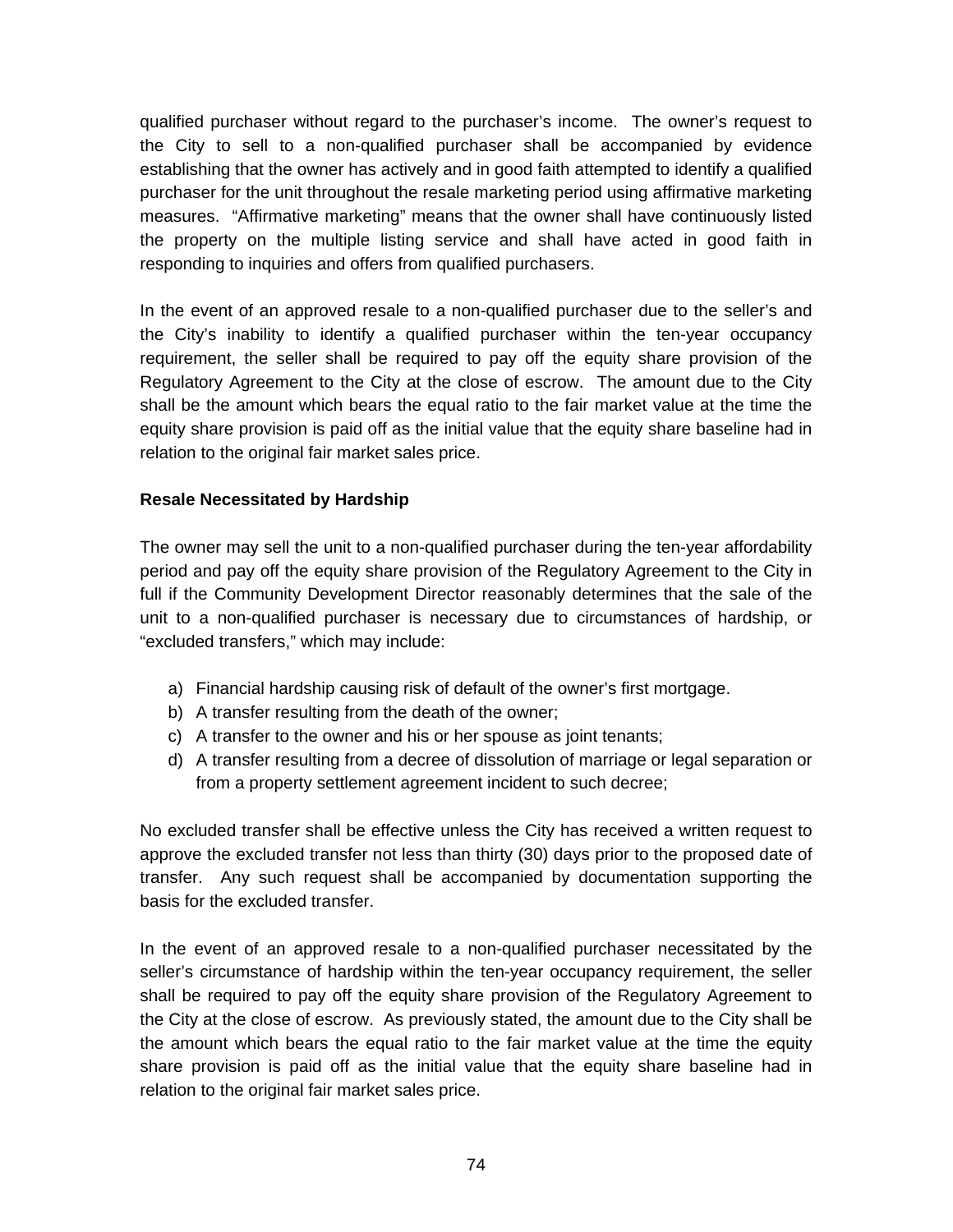The City may record a default notice on any affordable unit. In the event of default, the City, in its discretion, may purchase the unit. In the event the City purchases an affordable unit pursuant to this subsection or subsection (a)(1), the City shall take reasonable steps necessary to maintain the affordability of the unit and identify a qualified purchaser. The City shall not maintain ownership and rent the affordable unit.

### **Resale after Close of Ten Year Occupancy Requirement**

The resale restrictions for affordable units shall be removed after a qualified purchaser has occupied the unit as their primary residence for at least ten (10) years. However, the silent second note will remain with the property secured by the deed of trust or other applicable document until either a) the unit is sold; or b) the silent second becomes amortized and payable after 30 years per the provisions of this chapter, unless extended by the Community Development Director.

In the event that the affordable unit is resold at fair market value, the equity share provision of the Regulatory Agreement is due in full at the close of escrow. Again, the amount due to the City shall be the amount which bears the equal ratio to the fair market value at the time the equity share provision is paid off as the initial value that the equity share baseline had in relation to the original fair market sales price.

# **Sec. 6A-5-70. Monitoring and Compliance Requirements for For-Sale Units Single-Family Residential Project Monitoring Requirements**

Affordable for-sale units will be monitored to make sure that the owners are complying with the occupancy requirement and are not subleasing the property. Certified/returnreceipt mailings will be sent to the owners of affordable for-sale units at least once every two years with a form requesting the required certifications. In addition, the mailing should restate the restrictions regarding sale or refinancing of the property.

## **Article VI. Administration.**

## **Sec. 6A-6-10. Administration of Inclusionary Housing Program**

The Community Development Department shall be responsible for the implementation of this chapter. Guidelines implementing this chapter shall be maintained by the Community Development Department. Revisions to the guidelines necessary to comply with local, state and federal law may be approved by the Community Development Director. Any other substantive revisions to the administration of the Plan shall be made with the approval of the City Council Affordable Housing Subcommittee.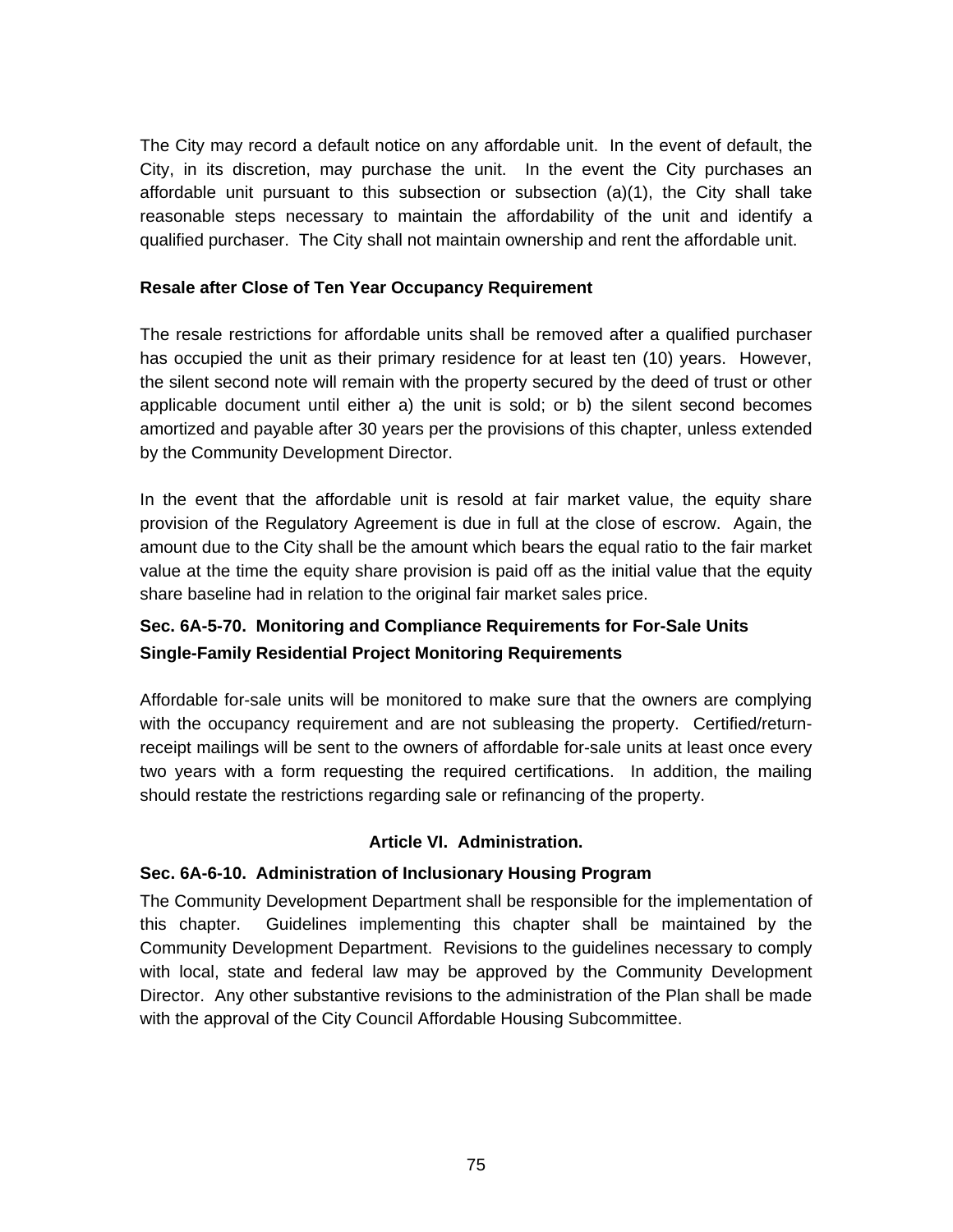#### **Sec. 6A-6-20. Administrative Review of Adverse Determinations**

Any applicant or other person who contends that his or her interests have been adversely affected by a determination in regard to this chapter or the guidelines prepared by the Community Development Department for the implementation of this chapter may appeal such determination to City Council by filing a written appeal with the City Clerk within ten calendar days after the determination or requirement is made. Said appeal shall be accompanied by a filing fee as prescribed by City Council resolution. At its next regular meeting after the filing of such appeal, the City Council shall set a date for a public hearing on the matter and shall mail notice of the hearing at least ten calendar days prior to said hearing.

The City Council may reverse or modify any such determination if it finds that the action under appeal does not conform to the provisions of this chapter or to the guidelines prepared by the Community Development Department for the implementation of this chapter.

#### **Sec. 6A-6-30. Judicial Review**

Nothing in this chapter shall in any way preclude or limit any aggrieved party from seeking judicial review after such person has exhausted the administrative remedies provided by this chapter. However, it shall be conclusively presumed that a litigant has not exhausted his/her administrative remedies as to any issue which is not raised in the administrative proceedings authorized herein.

#### **Sec. 6A-6-40. Penalties and Enforcement**

Any person violating any provision or failing to comply with any of the requirements of this chapter shall be deemed guilty of a misdemeanor, and upon conviction thereof shall be punishable for each offense by a fine, or by imprisonment in the county jail, or by both fine and imprisonment. Such person shall be deemed to be guilty of a separate offense for each and every day during any portion of which any violation of this chapter is commenced, continued, or permitted and shall be punished as herein provided.

In lieu of or in addition to the penalties prescribed above, the City may institute such other legal proceedings as it deems necessary and proper for the enforcement of the terms of this chapter, including but not limited to actions for specific performance, injunctive relief, or such other legal or equitable remedies as may be available under State or Federal law.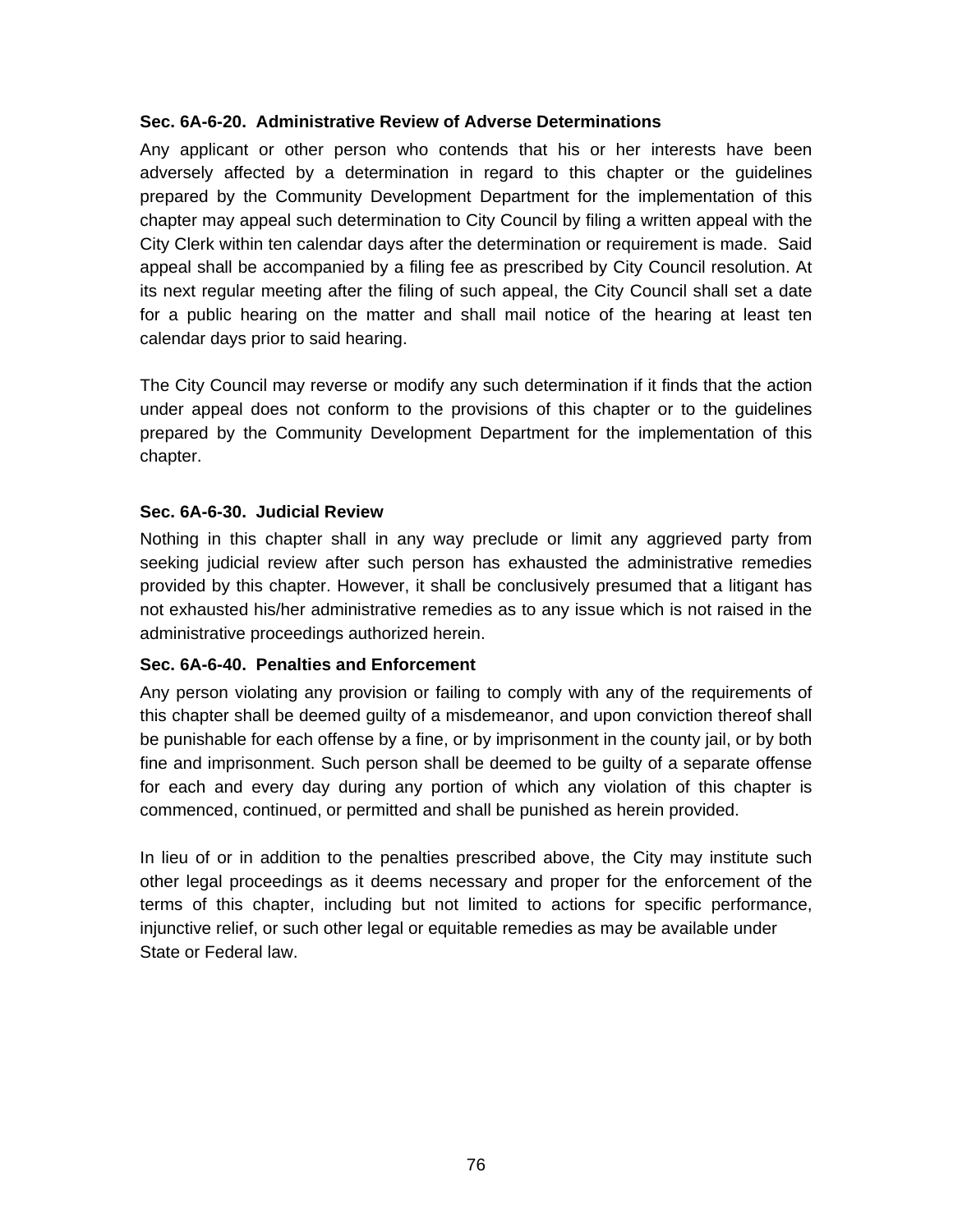# **APPENDIX F**

# **CITY COUNCIL RESOLUTION TO ADOPT THE AMENDED SPRING LAKE SPECIFIC PLAN AFFORDABLE HOUSING PLAN**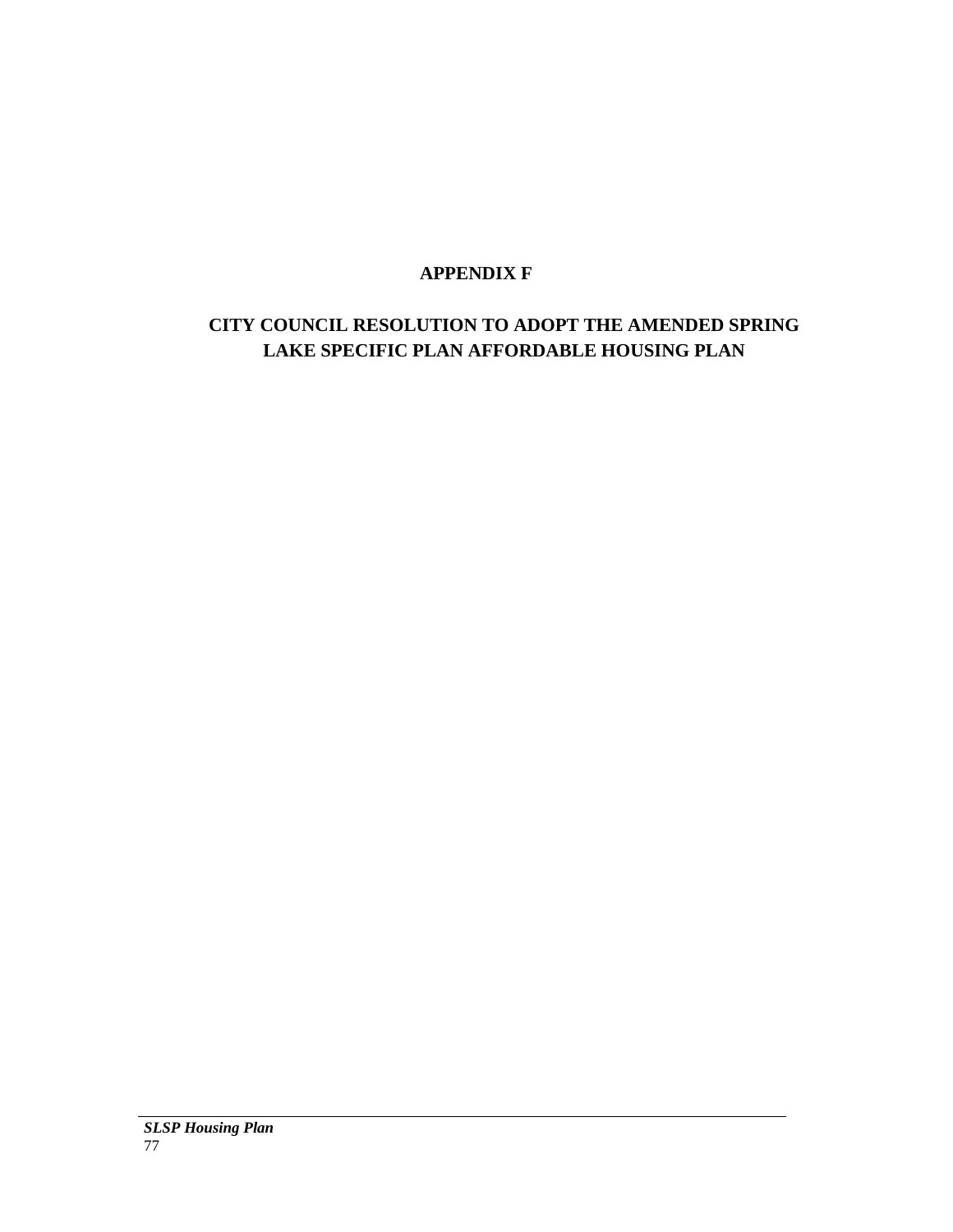## **RESOLUTION NO. \_\_\_\_**

**A RESOLUTION OF THE CITY COUNCIL OF THE CITY OF WOODLAND AMENDING THE SPRING LAKE AFFORDABLE HOUSING PLAN AND APPROVING AN AMENDMENT TO THE ANNUAL ACTION PLAN FOR THE COMMUNITY DEVELOPMENT BLOCK GRANT (CDBG) PROGRAM** 

**WHEREAS,** as part of the approval of the Spring Lake Specific Plan ("SLSP"), the City of Woodland ("City") implemented an inclusionary housing program to ensure that there would be a distribution of incomes throughout the SLSP Area; and

**WHEREAS,** the inclusionary housing program was initiated in the SLSP and was more fully defined in the Spring Lake Affordable Housing Plan ("SLAHP") that was adopted by the City Council on May 20, 2003; and

**WHEREAS,** since the first units entered the inclusionary housing program in June of 2006, the City has encountered difficulties closing the units and moving in qualified purchasers; and

**WHEREAS,** over the course of two meetings (October 9 and 12, 2007), the City Council Affordable Housing Subcommittee reviewed proposed changes to the SLAHP and developed recommendations for appropriate revisions to the SLAHP; and

**WHEREAS,** the City annually receives an allocation of Community Development Block Grant (CDBG) Funds from the Department of Housing and Urban Development (HUD);

**WHEREAS,** as part of the program requirements, the City must submit the Annual Action Plan that describes how the funding will be spent for the following program year;

**WHEREAS,** the Annual Action Plan is required to be amended during the year for any program changes;

**WHEREAS,** the City may also use CDBG funds to for first time homebuyer activities; and

**WHEREAS,** the City funds a CDBG housing rehabilitation program which is underutilized.

## **NOW, THEREFORE, THE CITY COUNCIL OF THE CITY OF WOODLAND DOES HEREBY RESOLVE AS FOLLOWS:**

**SECTION 1.** The City Council amends and adopts the Spring Lake Affordable Housing Plan revised as provided in Exhibit "A" hereto and incorporated herein by reference.